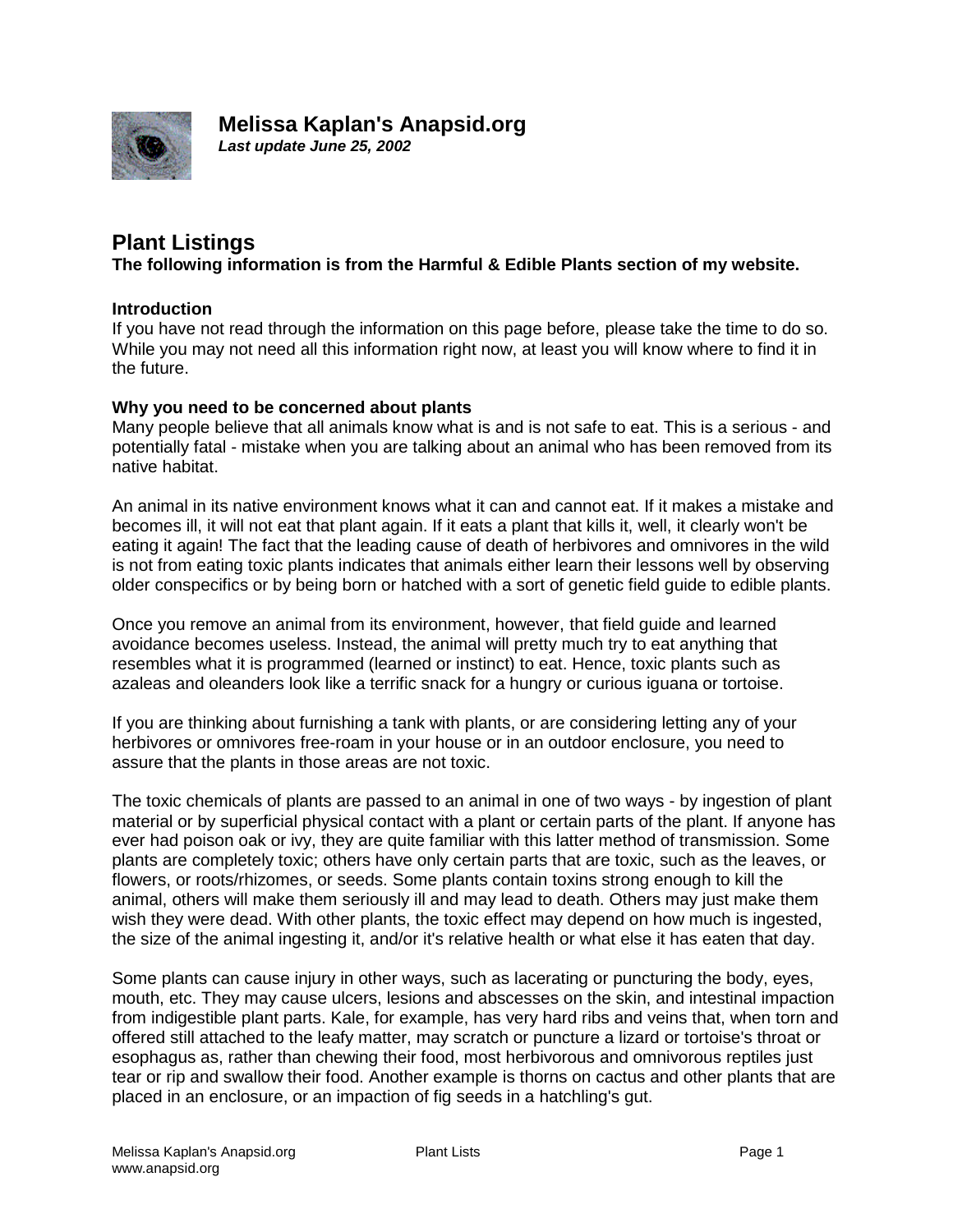### **Plant Chemical Interactions**

Many plants contain chemical or chemical compounds (phytates) that can interfere with the body's ability to metabolize certain nutrients. In some instances, if a plant contains small relatively amounts of certain of these chemicals, then most animals may be able to eat them so long as they do not ingest too much of the chemicals relative to the complete diet. Some plants may contain the same chemicals but in such high quantities that death may occur within a matter of hours. Other plants contain chemicals that are always lethal.

Examples of plants with nonlethal but nonetheless potentially harmful chemicals include bok choy, broccoli, Brussels sprouts, cabbage, and soy, which contain goitrogenic compounds. These chemicals bind iodine, preventing its uptake, thus leading to impairment of thyroid gland function, which in turn leads to a host of metabolic problems. Spinach, parsley, carrots, and chards contain calcium oxalate, which interferes with calcium uptake; when fed as a significant portion of the overall diet, they cause the mineralization (hardening, crystallization) of organs and muscle tissue and can bind enough calcium to cause a form of metabolic bone disease.

Some of the plants that appear on lists of foods recommended for your reptile are also on the Harmful and Toxic Plants listing. Does this mean you should stop feeding them? No. It does mean that you need to make sure to alternate these plants with others known to be safely edible to ensure that your reptile is not getting significant amounts of the problematic phytates. Some may be okay for occasional treats, such as bok choy or a little bit of soy. A couple of leaves of spinach now and then won't hurt, either. But feeding these foods on a regular basis (say, no more than a small amount a couple times a month or every other month) will be safe and provide some variety in the diet.

Does this mean that you can then feed, or not worry about, your reptile eating other plants on this list? No. While an iguana may get away with eating a bite or two of poinsettia, it won't get away with eating a similar amount of azalea. The rule of thumb I follow is: if it isn't on a recommended food list I trust, I will not be feeding it, nor will I allow my reptiles access to it. Those of us with part- or full-time free roamers face special problems. No matter how closely we watch our reptiles when they are out, we can't watch them 24 hours a day, seven days a week. Your iguana may ignore that English ivy or creeping charlie or rubber plant for years, but that doesn't mean that some day, when he is feeling a bit bored, or peckish, or is just ticked off at you for going away on vacation, he won't try a leaf or two. And that may be all it takes for you to end up with one less iguana.

I used to have some bonsai I was working on, as well as some pots of pothos and wandering jew. Well, despite the fact that the wandering jew (Zebrina spp. or Tradescantia zebrina) was a plant my iguanas could safely eat\*, did they try to eat it? Of course not. They went for the pothos and the bonsais. The pothos were also safe to eat in small quantities, but not the species I was bonsai'ing. I finally realized that it was best if I didn't keep any plants in any room that was not closed off to the iguanas. Since they have the run of the house, that means no plants. Even closing a room off isn't a guarantee. Family and guests sometimes forget to close doors, and I know at least one person whose iguana managed to get, unnoticed, into a "closed" room and ingest part of a poinsettia before being discovered.

\*It should be noted that some Tradescantia sp. appear on toxic lists, others on edible lists. In the UC Davis toxic list, which lists common name Wandering Jew for Tradescantia sp., they have the notation that this plant may cause dermatitis from coming into contact with it. The Plants for a Future Database, which lists many plants useful for food, fiber, shelter, and medicinal uses,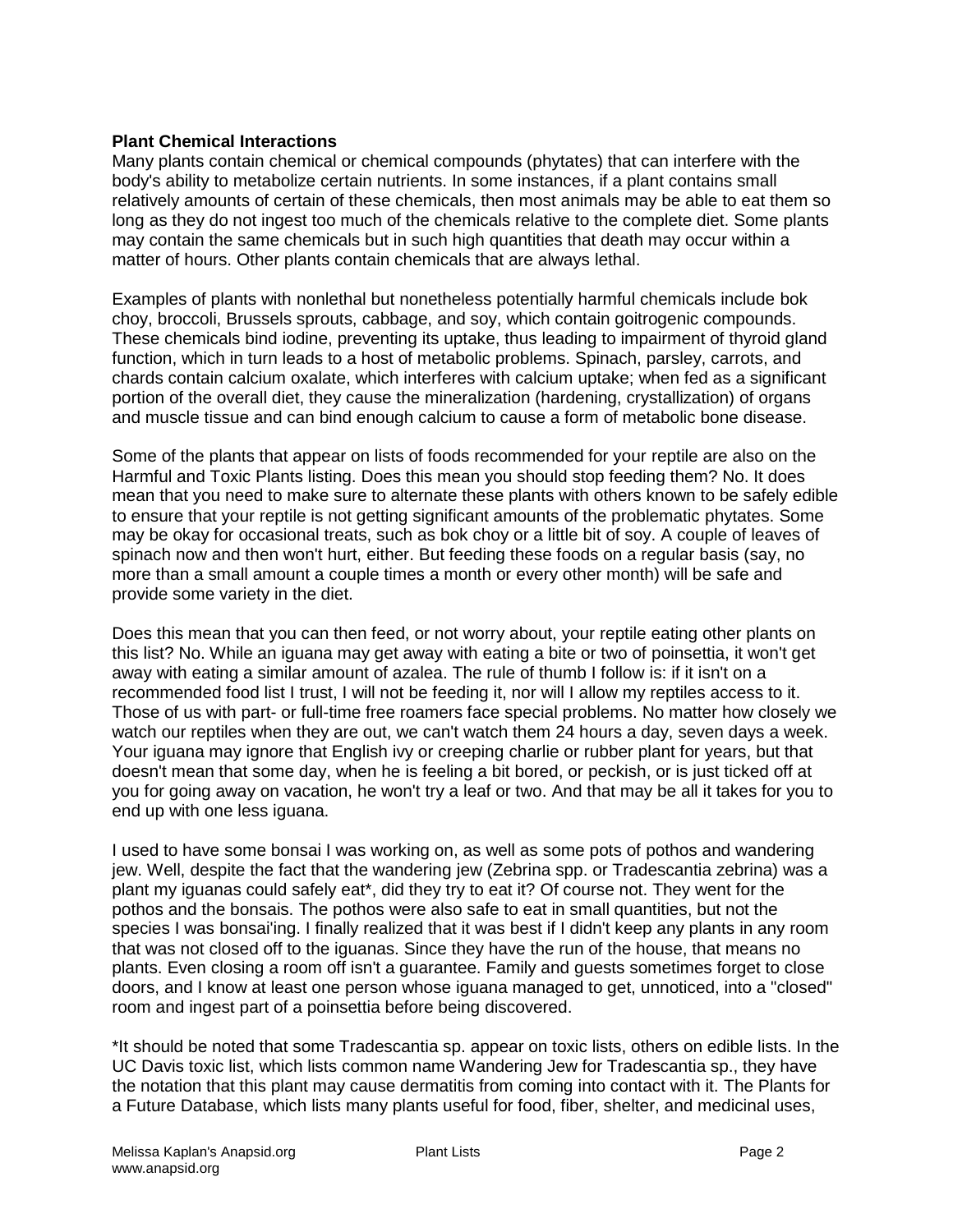lists only one of the Tradescantia species with edible leaves and flowers, the Tradescantia virginiana (Virginia spiderwort), which has several other synonyms for its scientific name (T. virginica, T. virginica, Ephemerum congestum, T. brevicaulis, T. congesta; T. rupestris, T. speciosa, T. virginiana var. alba, T. virginiana var. barbata). What this means is that you should check several sources and then make the best decision you can as to whether you will put the plant in an area accessible to your reptiles (or human children). It also points out why writing me in frustration asking me for a definitive answer because you can't find a definitive answer to a plant that isn't as out-right toxic as oleander or azalea won't accomplish anything but frustrate us both. So, when in doubt, leave it out.

### **Harmful Plants**

The most extensive list of poisonous plants that I have found is in Sue Barnard's book Reptile Keeper's Handbook (Barnard, S. M. (1996.) Reptile Keeper's Handbook. Krieger Publishing Company, Kreiger Drive, Malabar, FL. pp. 167-184. ISBN 089464-933-7). Permission to reprint the plant appendixes has been graciously provided to me by Sue Barnard and Krieger Publishing.

### **After ingestion...**

If your reptile does ingest something it should not have, watch it carefully for signs of distress. Signs will include respiratory changes (rate of breathing increases or decreases, breaths become shallower or deeper, breathing becomes labored or difficult), increased salivation, dry heaves, vomiting, lethargy, increased activity, rubbing mouth on ground or other surfaces, scratching at face or mouth, diarrhea or other alteration of feces. Don't wait to see if the signs will abate - call (or have someone call) your regular reptile vet or emergency reptile vet (have these numbers and locations on hand before you need them) and let them know what the animal ate, what the signs are, and that you are on your way. Regular poison control hotlines may be useful, but their experience and expertise is mostly with humans, dogs and cats. The National Animal Poison Control Center may also be able to offer information, but in a potential emergency, time is of the essence and you should get your reptile to a vet who can institute antidote and supportive therapy as quickly as possible.

If there are no signs, continue to observe for 24-48 hours. You may wish to contact your vet the next business day even if there are still no signs in case there is anything she or he wants you do to.

### **Finding more plant information**

### **Plant Identification**

If you cannot identify plants from gardening and houseplant books, nor from field guides to wild plants, take cuttings or photos (clear color photos including close-ups of leaves and branches, as well as a distance shot showing the entire plant) to a plant nursery (a real nursery, not the plant section in the supermarket, Wal-Mart or Target, etc.) Check your public library's community organizations listing, or with the reference librarian him- or herself, for information on a local horticultural society and contact the society to find someone who can help you identify a plant. Needless to say, plant identification is something that should be done before exposing your pets to a plant, not after the plant has been ingested and you are trying to find out if it will kill your pet or not! See also the websites listed at the end of this document.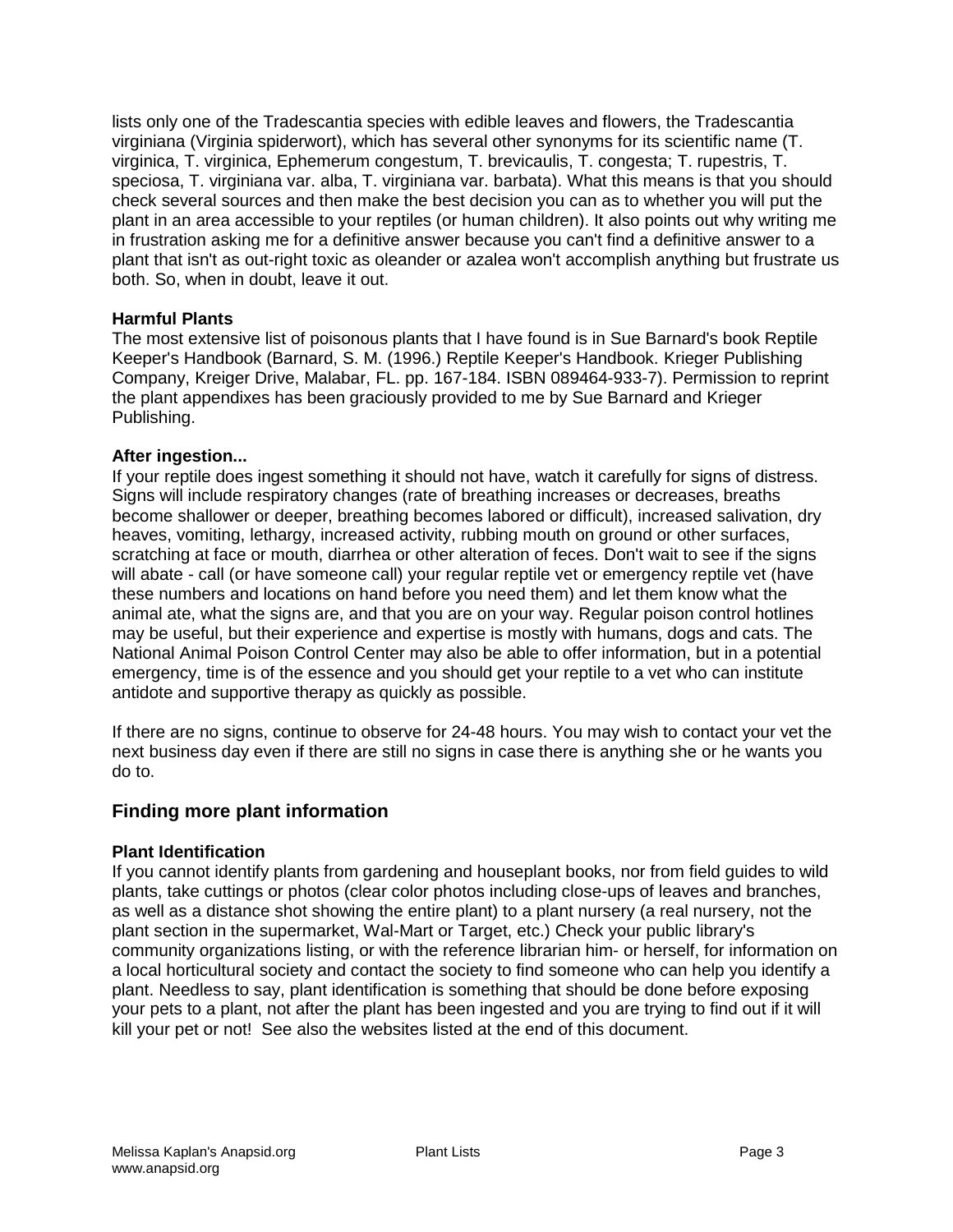## **HARMFUL & POISONOUS PLANTS**

Susan M. Barnard. Reptile Keeper's Handbook. pp. 167-184. 1996. Reprinted by permission of author and Krieger Publishing Company, Malabar, FL

# **A**

Abrus precatorius (CRAB'S EYE, JEQUIRITY BEAN, PRECATORY BEAN, ROSARY PEA); seeds; gastrointestinal tract affected by toxalbumins.

Acacia spp. (CATCLAW, GUAJILLO); foliage; plant is cyanogenetic.

ACKEE (Blighia sapida); pink raphe attaching aril2 to seed, arils in immature fruit; gastrointestinal tract and nervous system affected by toxins.

Acokanthera spp. (BUSHMAN'S POISON, WINTERSWEET); seeds; cardiovascular system affected by cardiac glycosides.

ACONITE (Aconitum spp.); entire plant, esp. leaves and roots; cardiovascular system affected by alkaloid toxins.

Aconitum spp. (ACONITE, MONKSHOOD); entire plant, esp. leaves and roots; cardiovascular system affected by alkaloid toxins.

Actaea spp. (BANEBERRY, DOLL'S EYES); foliage, berries, roots; gastrointestinal tract and nervous system affected by the toxin protoanemonin.

Adenium spp. (DESERT ROSE, MOCK AZALEA); entire plant; cardiovascular system affected by digitalis-like glycosides.

Adonis spp. (PHEASANT'S EYE); entire plant; cardiovascular system affected by cardiac glycosides.

Aesculus spp. (BUCKEYES, HORSE CHESTNUT); nuts, immature growths; gastrointestinal tract affected by saponins.

Aethusa cynapium (FOOL'S PARSLEY, LESSER HEMLOCK); entire plant; gastrointestinal tract affected by alkaloid toxins.

Agave lecheguilla (LECHUGUILLA); plant is hepatogenic.

Agrostemma githago (CORNCOCKLE, PURPLECOCKLE); seeds; gastrointestinal tract affected by saponins.

Aleurites spp. (CANDLEBERRY, CANDLENUT, TUNG3 NUT, TUNG TREE); entire plant; gastrointestinal tract affected by saponins and toxalbumins.

Allamanda cathartica (ALLAMANDA, CANARIO, GOLDEN TRUMPET VINE, YELLOW ALLAMANDA); bark, leaves, fruit, seeds, sap; plant contains cathartic toxins; plant also causes dermatitis.

Allium spp. (CHIVES, GARLIC, LEEKS, ONIONS); bulbs, bulblets, flowers, stems; gastrointestinal tract affected by plant toxins.

Alocasia spp. (ELEPHANT'S EAR, TARO); leaves, stems; mouth irritated by plant raphides.

AMARANTH (Amaranthus hybridus); plant may contain toxic levels of nitrates.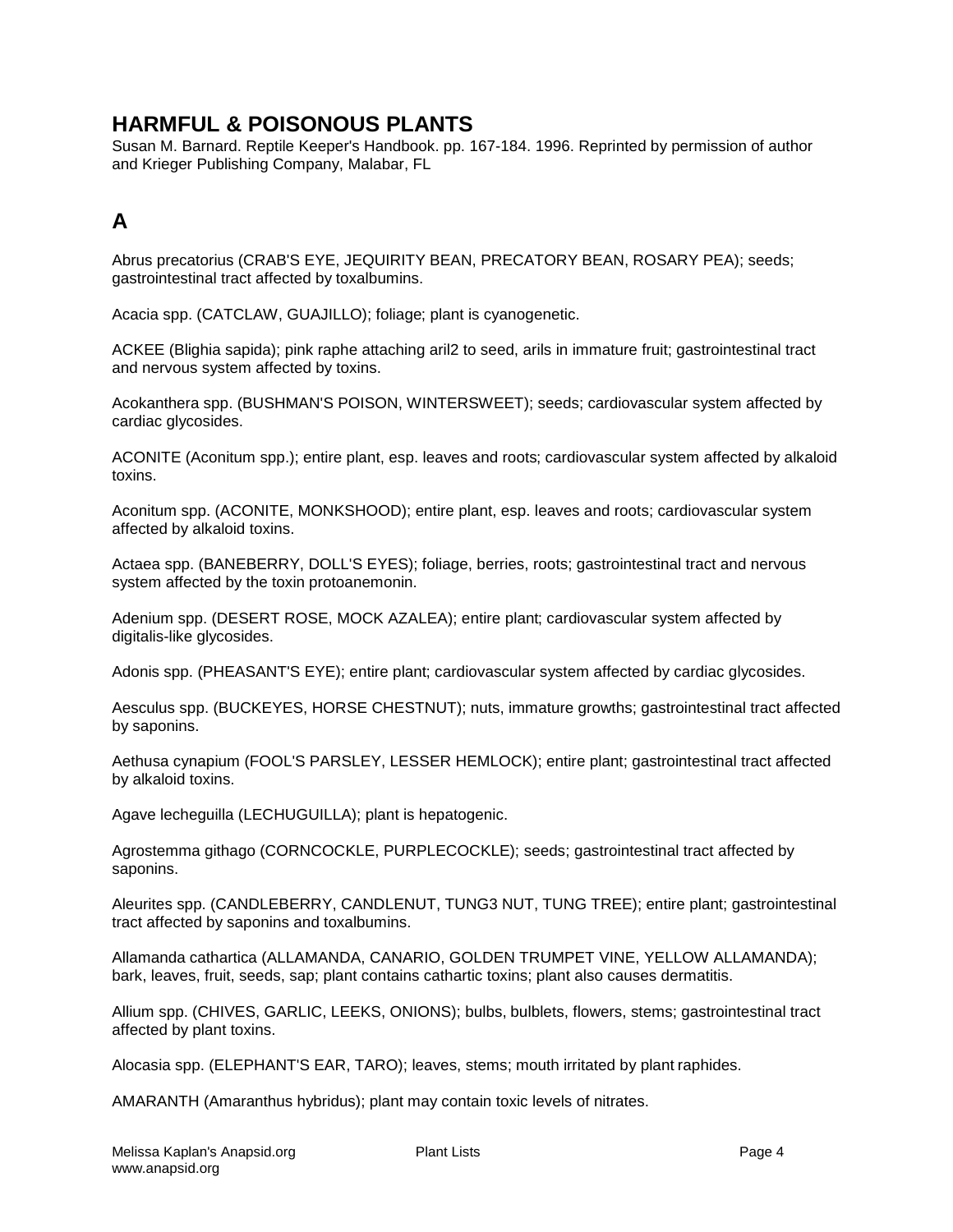Amaranthus hybridus (AMARANTH, CARELESS WEED, TUMBLEWEED); plant may contain toxic levels of nitrates.

Amaryllis spp. (AMARYLLIS, NAKED-LADY LILLY); bulbs; gastrointestinal tract affected by alkaloid toxins.

Amianthemum muscaetoxicum (FLY-POISON, STAGGERGRASS); leaves, underground parts of plant; alkaloid toxins may cause respiratory failure.

Ammi majus (BISHOP'S WEED); plant may contain toxic levels of nitrates.

Amsinckia intermedia (FIDDLENECK, TARWEED); seed-like nutlets; plant may contain toxic levels of nitrates.

Anemone spp. (includes Pulsatilla spp.) (ANEMONE, PASQUE FLOWER, WINDFLOWER); entire plant; gastrointestinal tract affected by the toxin protoanemonin; plant also causes dermatitis.

ANGEL TRUMPET TREE (Brugmansia x candida); entire plant, esp. seeds; nervous system affected by belladonna alkaloids; plant contains hallucinogens.

Aplopappus spp. (GOLDENRODS, JIMMY WEED, RAYLESS); leaves; plant may contain toxic levels of nitrates.

Apocynum spp. (DOGBANE, INDIAN HEMP, SPREADING DOGBANE); leaves; plant contains cardiac glycosides.

APPLES (Malus spp.); seeds; plant is cyanogenetic.

APRICOTS (Prunus spp.); seeds; plant is cyanogenetic.

Aquilegia vulgaris (COLUMBINE); entire plant; cardiovascular system affected by plant toxins.

Areca catechu (ARECA PALM, BETEL NUT); entire plant.

ARECA PALM (Areca catechu); entire plant.

Argemone spp. (MEXICAN POPPY, PRICKLY POPPY); entire plant; isoquinoline alkaloid causes "epidemic dropsy" in humans.

Arisaema spp. (GREEN DRAGON, INDIAN TURNIP, JACK-IN-THE-PULPIT); entire plant; gastrointestinal tract affected by plant toxins; mouth irritated by plant raphides; plant also causes dermatitis.

Arnica montana (ARNICA); rhizomes, flowers; gastrointestinal tract and cardiovascular system affected by plant toxins; plant also causes dermatitis.

ARROWGRASS (Triglochim maritima); leaves; plant is cyanogenetic.

Arum spp. (CUCKOO-PINT, ITALIAN ARUM, LORDS & LADIES); entire plant; gastrointestinal tract affected by plant toxins; mouth irritated by plant raphides; plant also causes dermatitis.

Asclepias spp. (MILKWEEDS, WHORLED BUTTERFLY); leaves, stems; plant contains toxic resins. Astragalus (LOCOWEEDS, POISON-VETCHES); entire plant; plant may absorb toxic levels of selenium.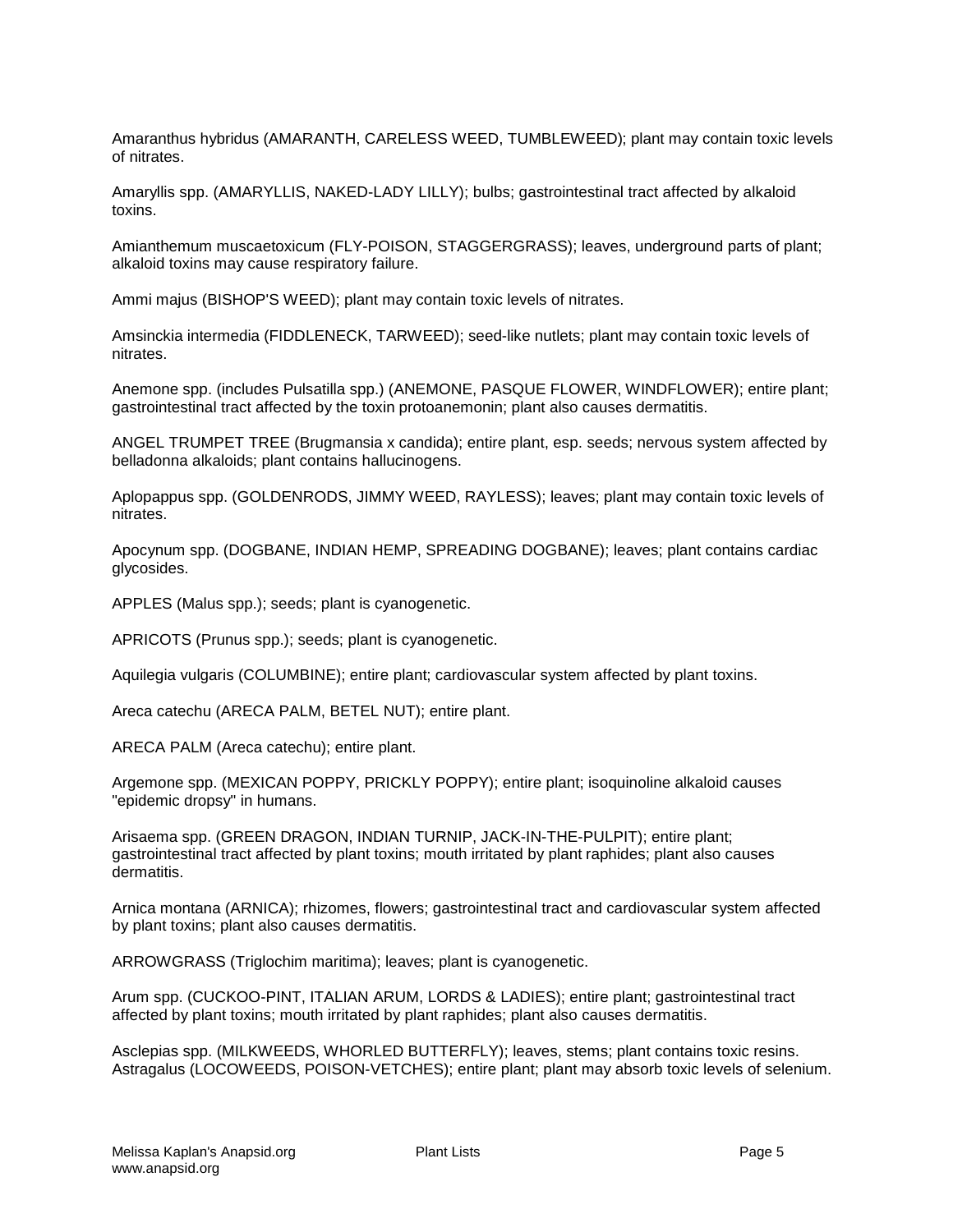Atropa belladonna (BELLADONNA, DEADLY NIGHTSHADE); entire plant; nervous system affected by the alkaloids jasciamine, atropine, and belladonnin.

AUTUMN CROCUS (Colchicum autumnale, other Colchicum spp.); entire plant; gastrointestinal tract affected by the toxin colchicine and other alkaloids; plant also causes dermatitis.

Avena sativa (OATS); plant is nontoxic unless contaminated with smut or fungi.

AZALEAS (Rhododendron spp.); leaves, nectar; cardiovascular system affected by the resinoid andromedotoxin.

### **B**

BAGPOD (Sesbania spp.); seeds; gastrointestinal tract affected by saponins.

Bahia oppositifolia (BAHIA); entire plant; plant is cyanogenetic.

BALSAM APPLE (Momordica balsamina); outer rind of ripe fruit, seeds; gastrointestinal tract affected by toxalbumins.

BALSAM PEAR (Momordica charantia); outer rind of ripe fruit, seeds; gastrointestinal tract affected by toxalbumins.

BANEBERRY (Actaea spp.); berries, roots; gastrointestinal tract and nervous system affected by the toxin protoanemonin.

BARILLA (Halogeton glomeratus); leaves, stems; plant contains soluble oxalates.

BARNYARD GRASS (Echinochloa crusgalli); plant may contain toxic levels of nitrates.

BEAD TREE (Melia azedarach); fruit, bark; plant contains convulsants.

BEGGAR-TICK (Bidens frondosa); plant may contain toxic levels of nitrates.

BELLADONNA (Atropa belladonna); entire plant; nervous system affected by the alkaloids jasciamine, atropine, and belladonnin.

BELLYACHE BUSH (Jatropha gossypiifolia); seeds; gastrointestinal tract affected by toxalbumins and cathartic oils; plant also causes dermatitis.

BERMUDA BUTTERCUP, BERMUDA OXALIS (Oxalis pes-caprae); leaves; plant contains soluble oxalates.

Beta vulgaris (MANGOLD, SUGAR BEET); leaves; plant contains soluble oxalates and may contain toxic levels of nitrates.

Bidens frondosa (BEGGAR-TICK); plant may contain toxic levels of nitrates.

BINDWEED (Ipomea spp.); entire plant; plant contains LSD-related hallucinogens and may contain toxic levels of nitrates.

BIRD-OF-PARADISE (Caesalpinia gilliesii); seeds; gastrointestinal tract affected by plant toxins. BIRDSFOOT TREFOIL (Lotus corniculatus); entire plant; plant is cyanogenetic.

BISHOP'S WEED (Ammi majus); plant may contain toxic levels of nitrates.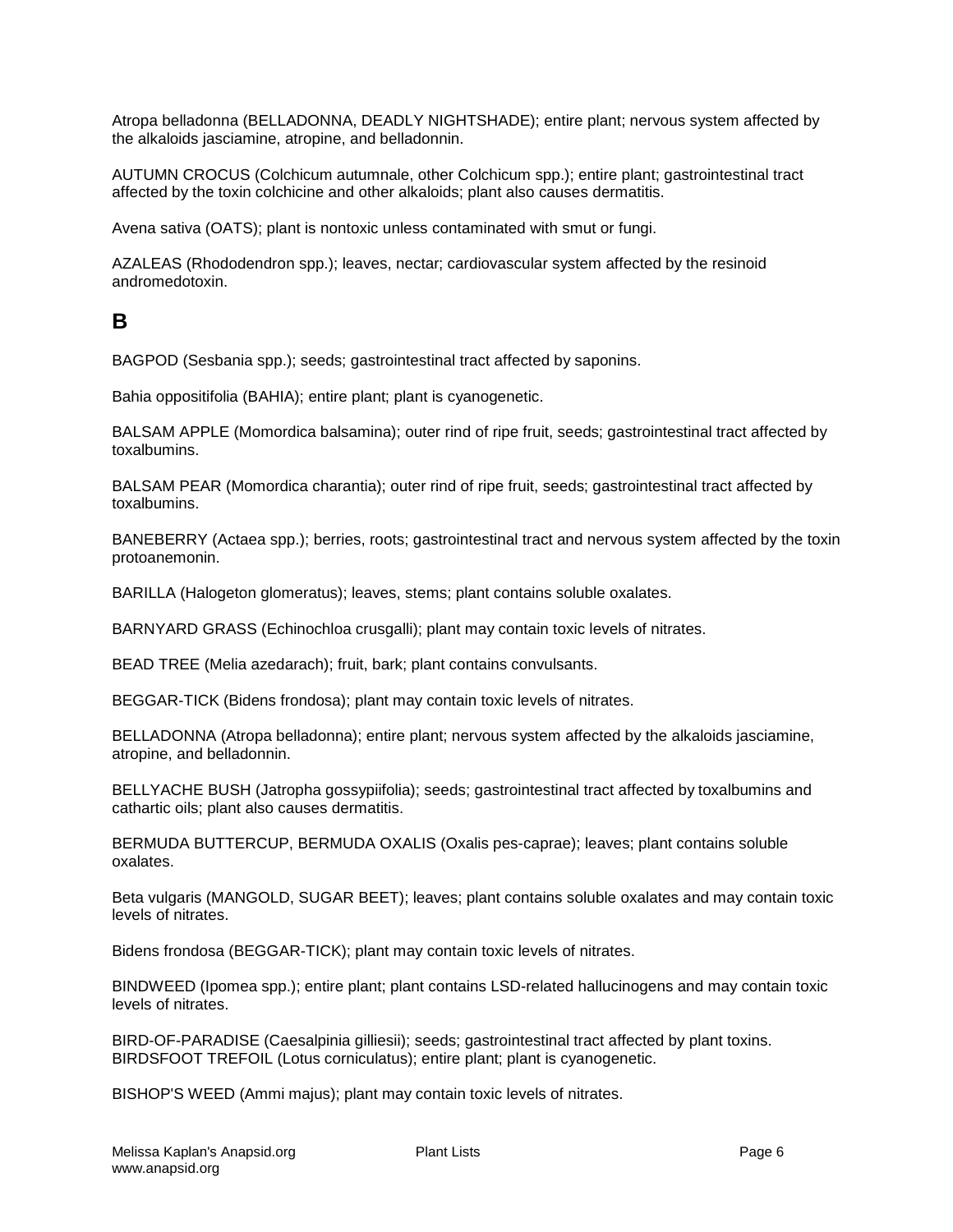BITTER GOURD (Momordica charantia); outer rind of ripe fruit, seeds; gastrointestinal tract affected by toxalbumins.

BITTERSWEET (Celastrus scandens; do not confuse with Solanum dulcamara); entire plant; plant is reputed to be toxic.

BITTERWEED (Helenium spp.); plant causes dermatitis.

BLACK BRUSH (Flourensia cernua); fruit; gastrointestinal tract affected by plant toxins.

BLACK BRYONY (Tamus communis); toxic principles similar to Bryonia dioica.

BLACK LOCUST (Robinia pseudoacacia); bark, seeds, leaves; gastrointestinal tract affected by toxalbumins.

BLACK NIGHTSHADE (Solanum nigrum); leaves, berries; gastrointestinal tract affected by solanin glycoalkaloids; plant also causes dermatitis.

BLEEDING HEART (Dicentraformosa); entire plant, esp. bulbs; plant contains convulsants including isoquinoline; plant also causes dermatitis.

Blighia sapida (ACKEE); pink raphe1 attaching aril2 to seed, arils in immature fruit; toxins affect gastrointestinal tract and nervous system.

BLOODROOT (Sanguinaria canadensis); juices from stems and rootstocks cause dermatitis.

BLUEBONNETS (Litpinus subcarnosus); leaves, esp. seeds; plant contains numerous alkaloid toxins including quinolizidine and piperidine.

BLUE RUSH (Juncus inflexus); plant causes convulsions in cattle.

BLUE TARO (Xanthosoma spp.); leaves; mouth irritated by plant raphides; plant also causes dermatitis.

BOUNCING BET (Saponaria officinalis); seeds; gastrointestinal tract affected by saponins.

BOX, BOXWOOD (Buxus sempervirens); entire plant; gastrointestinal tract affected by plant toxins; plant also causes dermatitis.

BRACKEN FERN, BRAKE FERN (Pteridium sp.); fronds; plant contains thiaminase.

Brassica spp. (CABBAGE, KALE, MUSTARD); leaves; plant is goitrogenic; may contain toxic levels of nitrates; B. napus (CULTIVATED RAPE) is hepatogenic.

Bromus spp. (RESCUE GRASS, SMOOTH BROMEGRASS); plant may contain toxic levels of nitrates.

BROOMCORN (Sorghum sp.); leaves; plant is cyanogenetic.

Brugmansia x candida (ANGEL TRUMPET TREE); entire plant, esp. seeds; nervous system affected by belladonna alkaloids; plant contains hallucinogens.

Bryonia dioica (DEVIL'S TURNIP, WHITE BRYONY); gastrointestinal tract affected by the glycosides bryonin and bryonidin; plant also causes dermatitis.

BUCKEYES (Aesculus spp.); nuts, immature growths; gastrointestinal tract affected by saponins.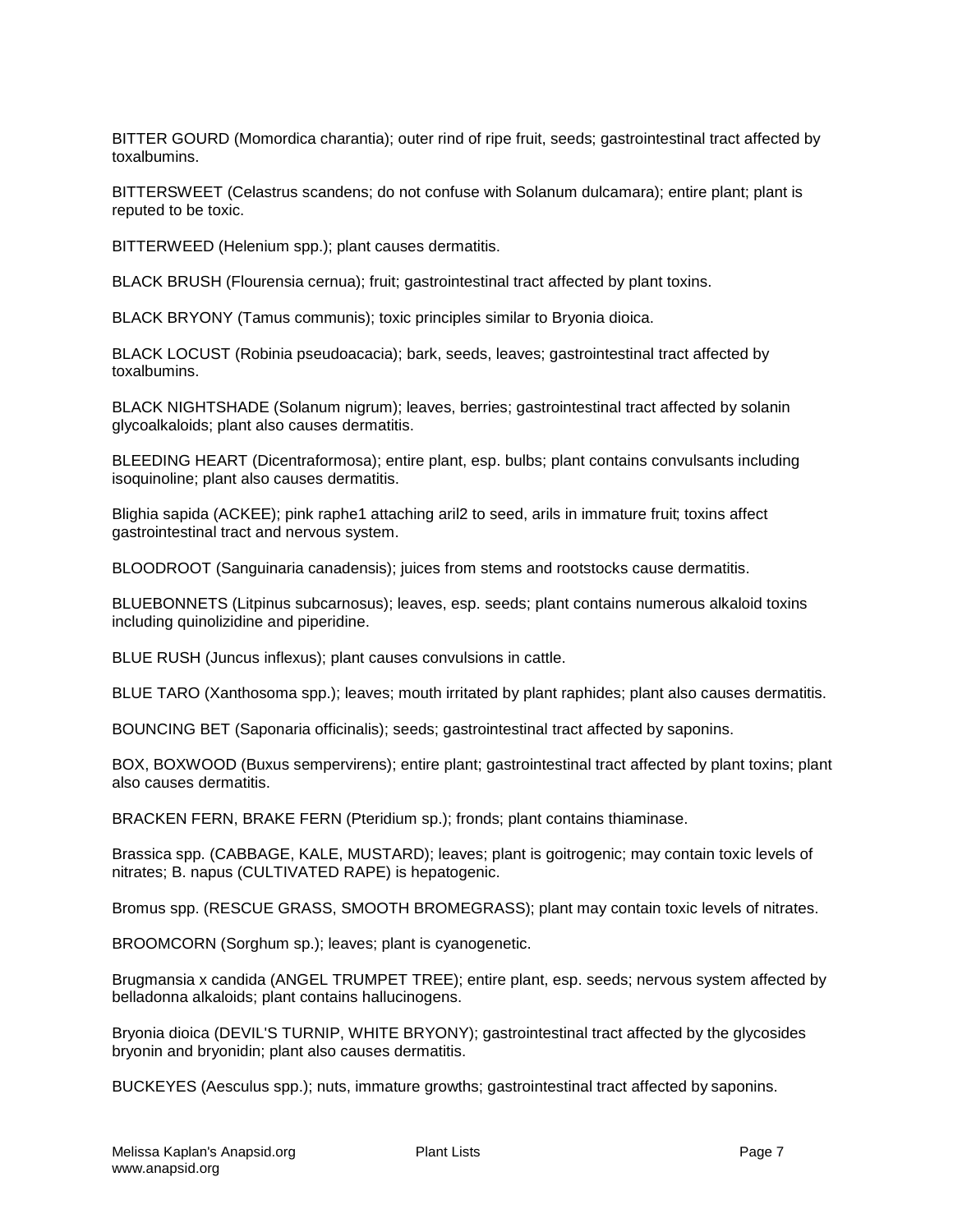BUCKTHORN (Karwinskia humboldtiana - do not confuse with the mildly toxic Rhamnus spp.); fruit; toxins affect nervous system.

BUCKWHEAT (Fagopyrum esculentum); plant causes photosensitization and contact dermatitis.

BUFFALO BUR (Solanum sp.); immature growths; gastrointestinal tract affected by solanine glycoalkaloids; plant may contain toxic levels of nitrates; also causes dermatitis.

BULL NETTLE (Solanum sp.); immature growths; gastrointestinal tract affected by solanine glycoalkaloids; plant may contain toxic levels of nitrates; also causes dermatitis.

BUNCH-GRASS (Nolina texana); foliage; hepatogenic.

BUR CLOVER (Medicago denticulata); plant causes photosensitization.

BURNING BUSH (Euonymus spp.); fruit; cardiovascular system affected by the glycosides evobioside, evomonoside, and evonoside.

BUSHMAN'S POISON (Acokanthera spp.); seeds; cardiovascular system affected by cardiac glycosides.

BUTTERCUPS (Ranunculus spp.); sap; toxin, protoanemonin, affects gastrointestinal tract and nervous system; plant also causes dermatitis.

BUTTONBUSH (Cephalanthus occidentalis); entire plant, esp. leaves.

Buxus sempervirens (BOX, BOXWOOD); entire plant; gastrointestinal tract affected by plant toxins; plant also causes dermatitis.

## **C**

CABBAGE (Brassica sp.); leaves; plant is goitrogenic.

CACTI (numerous genera); certain species are toxic.

Caesalpina gilliesii (BIRD-OF-PARADISE); seeds: gastrointestinal tract affected by plant toxins.

Caladium spp. (CALADIUM, also see Xanthosoma spp.); leaves; mouth irritated by plant raphides.

CALEY PEA (Lathyrus spp.); stems, seeds; nervous system affected by plant toxins.

CALICO BUSH (Kalmia sp.); leaves, nectar; gastrointestinal tract, cardiovascular and nervous systems affected by the toxins andromedotoxin and arbutin.

CALIFORNIA CHICORY (Rafinesquia californica).: plant may contain toxic levels of nitrates.

CALLA LILY (Zantedeschia aethiopica); leaves; mouth irritated by plant raphides.

Calotropis spp. (CROWN FLOWER); entire plant; cardiovascular system affected by cardiac glycosides.

Caltha palustris (COWSLIP, MARSH MARIGOLD); entire plant; gastrointestinal tract affected by the toxin protoanemonin; plant also causes dermatitis.

CALTROP (Tribulus terrestris); plant may contain toxic levels of nitrates; plant is also hepatogenic.

CALYCANTH (Calycanffius spp.); seeds; cardiovascular and nervous systems affected by plant toxins.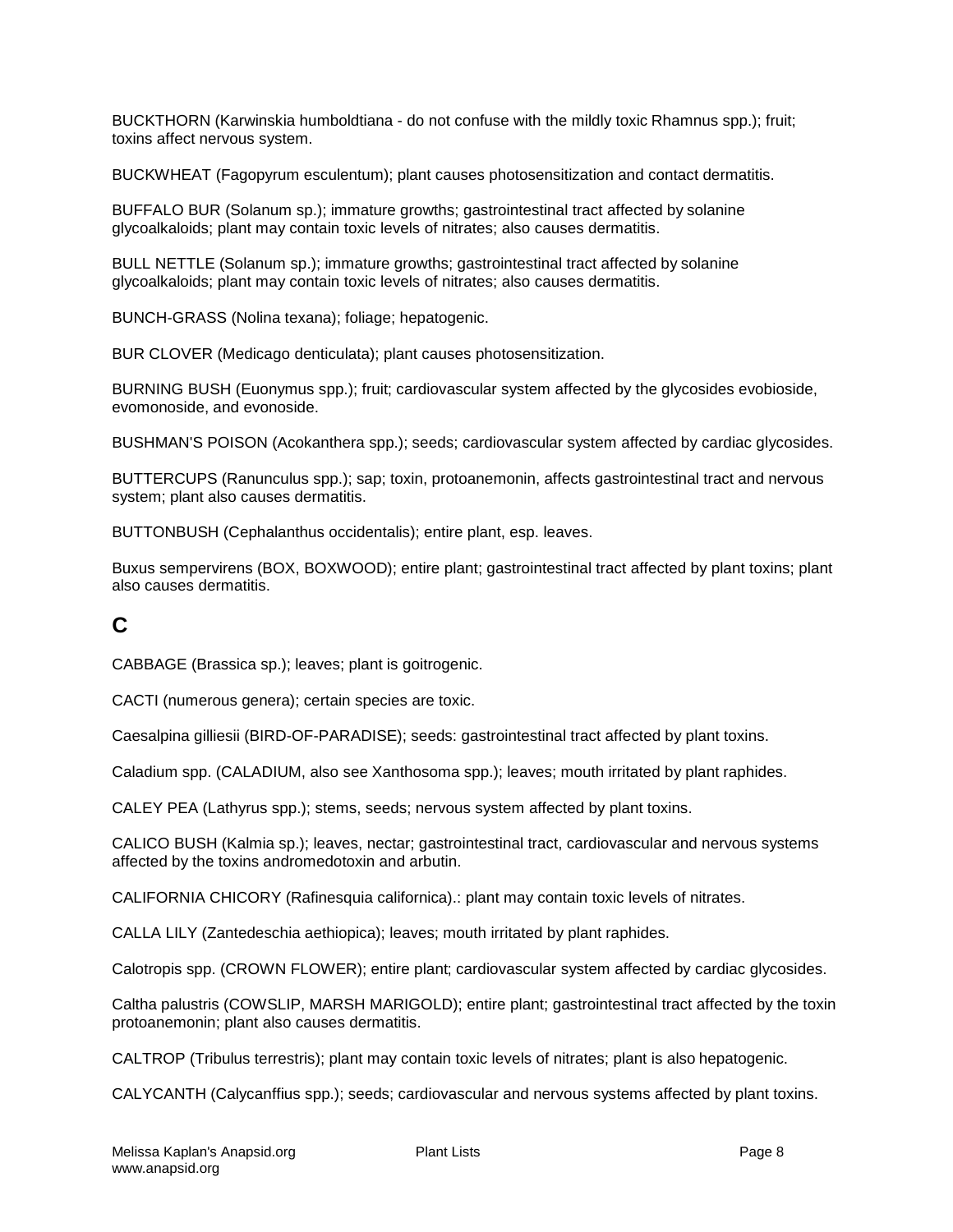Calycanthus spp. (CALYCANTH, CAROLINA ALLSPICE); seeds; cardiovascular and nervous systems affected by plant toxins.

Campsis spp. (TRUMPET VINE); plant causes dermatitis.

CANADA THISTLE (Cirsium arvense); plant may contain toxic levels of nitrates.

CANARIO (Allamanda cathartica); bark, leaves, fruit, seeds, sap; plant contains cathartic toxins; plant also causes dermatitis.

CANDLEBERRY, CANDLENUT (Aleurites molluccana); entire plant; gastrointestinal tract affected by saponins and toxalbumins.

Cannabis sativa (MARIJUANA); leaves, flower bracts; plant contains the hallucinogens tetrahydrocannabinols.

CARDINAL FLOWER (Lobelia spp.); leaves, stems, fruit; nervous system affected by the toxin pyridine; plant also causes dermatitis.

Carduus sp. (PLUMELESS THISTLE); plant may contain toxic levels of nitrates.

CARELESS WEED (Amaranthus hybridus); plant may contain toxic levels of nitrates.

CAROLINA ALLSPICE (Calycanthus spp.); seeds; cardiovascular and nervous systems affected by plant toxins.

CASSAVA (Manihot esculenta); leaves, esp. roots; plant is cyanogenetic.

Cassia spp. (COFFEE SENNA, GOLDEN SHOWER, INDIGO, SENNA, SICKLE POD); entire plant; gastrointestinal tract affected by toxalbumins.

CASTOR BEAN (Ricinus communis); seeds; gastrointestinal tract affected by toxalbumins; plant also causes dermatitis.

CATCLAW (Acacia greggi); foliage, plant is cyanogenetic.

CELANDINE, CELANDINE POPPY (Chelidonium majus); entire plant; nervous system affected by the alkaloids chelidonine, chelerithrine, and protopine; plant also causes dermatitis.

Celastrus scandens (BITTERSWEET); entire plant; plant is reputed to be toxic.

Cephalanthus occidentalis (BUTTONBUSH); entire plant, esp. leaves; plant is reputed to be toxic.

Cercocarpus montanus (MOUNTAIN-MAHOGANY); wilted leaves; plant is cyanogenetic.

Cestrum spp. (DAY-BLOOMING JESSAMINE, JASMINE, NIGHT-BLOOMING JESSAMINE); fruit, sap; gastrointestinal tract affected by solanine glycoalkaloids; nervous system affected by atropine-like toxins.

CHEESEWEED (Malva parviflora); plant may contain toxic levels of nitrates.

Chelidonium majus (CELANDINE, CELANDINE POPPY); entire plant; nervous system affected by the alkaloids chelidonine, chelerithrine, and protopine; plant also causes dermatitis.

Chenopodium spp. (GOOSEFOOT, LAMB'S QUARTERS, PIGWEED, WORMSEED); plant may contain toxic levels of nitrates.

CHERRIES (Prunus spp.); kernels in pits; plant is cyanogenetic.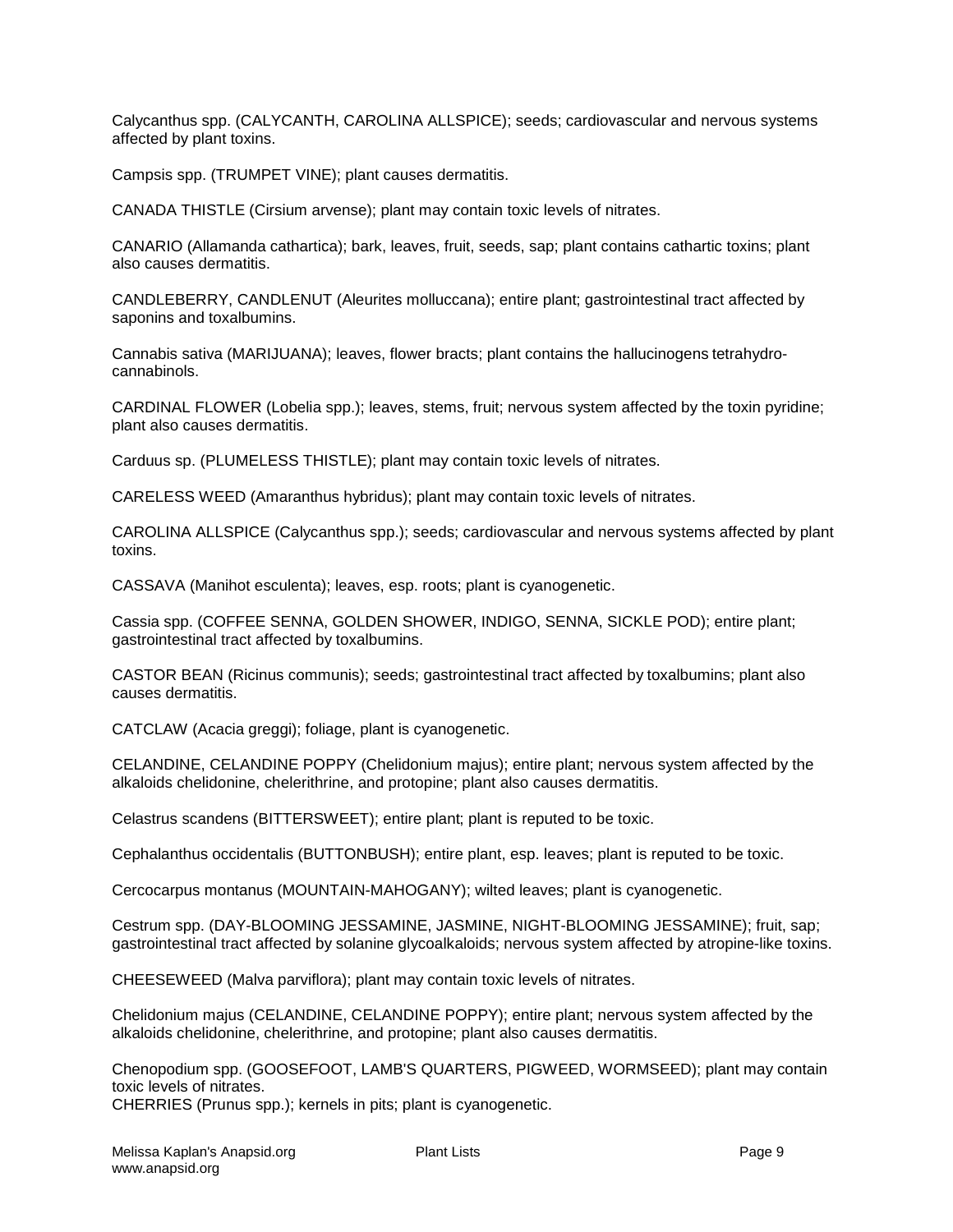CHERRY LAUREL (Prunus sp.); entire plant; plant is cyanogenetic.

CHICKWEED (Stellaria media); plant may contain toxic levels of nitrates.

CHINABERRY TREE (Melia azedarach); fruit, bark; plant contains convulsants.

CHINESE LANTERN (Physalis spp.); unripe berries; gastrointestinal tract affect by solanine glycoalkaloids.

CHIVES (Allium spp.); bulbs, bulblets, flowers, stems; toxins affect gastrointestinal tract; plant also causes dermatitis.

CHRISTMAS-BERRY (Heteromeles artbutifolia); leaves; plant is cyanogenetic.

CHRISTMAS ROSE (Helleborus niger); entire plant; cardiovascular system affected by the cardiac glycosides helleborin and helleborein; plant also causes dermatitis.

Cicuta spp. (WATER HEMLOCK); entire plant, esp. roots; nervous system affected by the convulsant cicutoxin.

Cirsium arvense (CANADA THISTLE); plant may contain toxic levels of nitrates.

Claviceps spp. (ERGOT); an ascomycetous fungus which grows on small grain (e.g., rye); also contains the alkaloid indole.

Clematis spp. (CLEMATIS, TRAVELLER'S JOY, VIRGIN'S BOWER); entire plant; gastrointestinal tract and nervous system affected by plant toxins; plant also causes dermatitis.

Cleome serrulata (ROCKY MT. BEE PLANT); plant may contain toxic levels of nitrates.

CLIMBING LILY (Gloriosa spp.); entire plant, esp. tubers; gastrointestinal tract affected by the toxin colchicine.

CLOVERS (Trifolium spp.); plant causes photosensitization and contact dermatitis (also see WHITE CLOVER).

COAL-OIL BRUSH (Teradymia glabrata); leaves; plant is hepatogenic.

COAST GOLDENBUSH (Haplopappus venetus); plant may contain toxic levels of nitrates.

COCKLEBUR (Xanthium orientate); leaves at sprouted two-leaf stage, germinating seeds; plant contains hydroquinone; also causes dermatitis.

COFFEE SENNA (Cassia occidentalis); entire plant; gastrointestinal tract affected by toxalbumins.

COFFEEWEED (Sesbania spp.); seeds; gastrointestinal tract affected by saponins.

Colchicum autumnale (AUTUMN CROCUS, MEADOW SAFFRON); entire plant; gastrointestinal tract affected by the toxin colchicine and other alkaloids; plant also causes dermatitis.

Colocasia esculenta (ELEPHANT'S EAR, TARO); leaves; mouth irritated by plant raphides.

COLUMBINE (Aquilegia vulgaris); entire plant; cardiovascular system affected by plant toxins. COMMON LANTANA (Lantana camara); immature berries; nervous system affected by the atropine-like toxin lantodene; plant is also hepatogenic.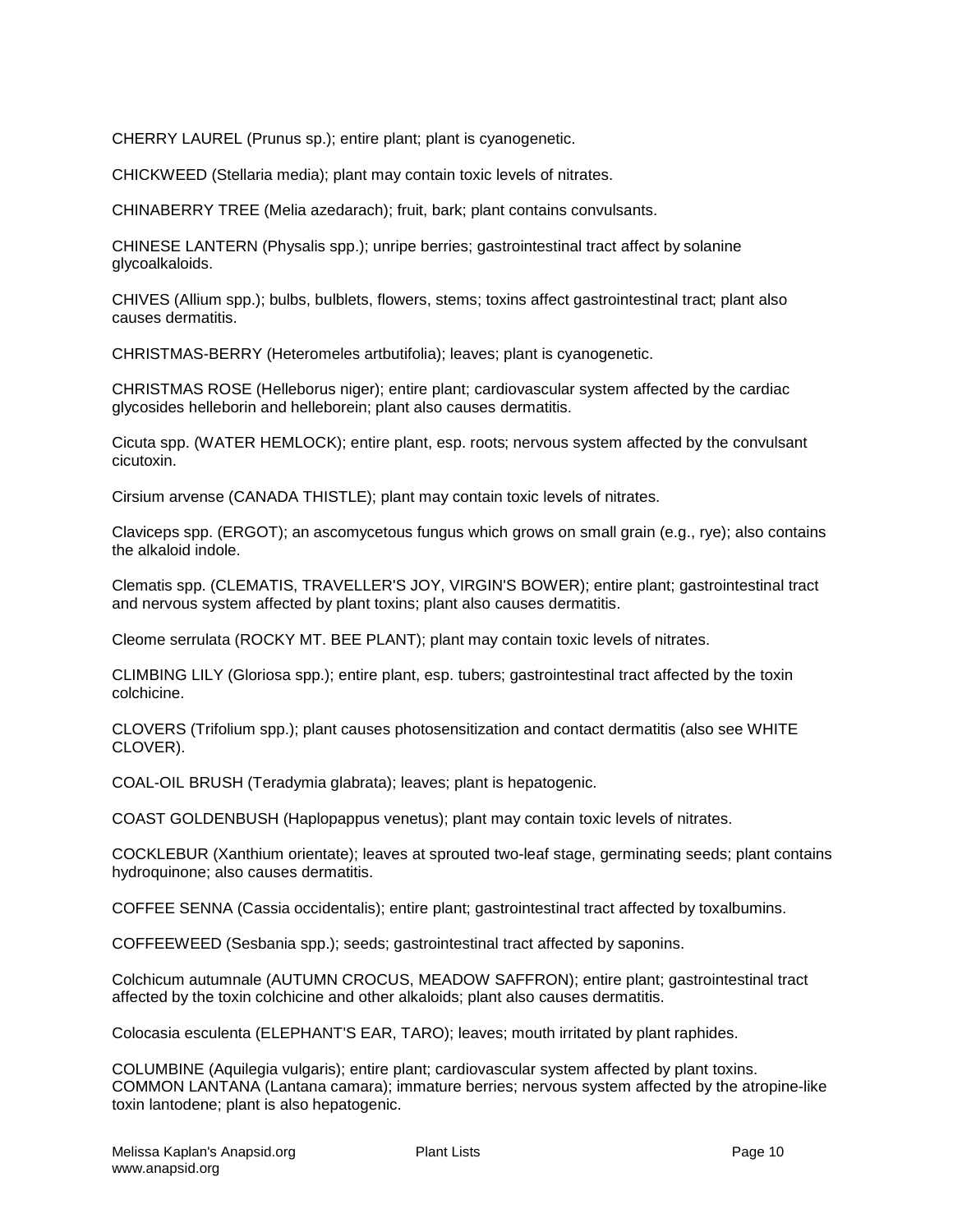COMMON PRIVET (Ligustrum vulgare); entire plant; gastrointestinal tract affected by the glycoside ligustrin.

COMMON VETCH (Vicia sativa); seeds, moldy parts; plant is cyanogenetic; plant also causes photosensitization.

Conium maculatum (HEMLOCK, POISON HEMLOCK); entire plant, esp. roots and seeds; nervous system affected by alkaloids including coniine, coniceine, and conidrine; may contain toxic levels of nitrates; plant also causes dermatitis.

Convallaria majalis (LILY-OF-THE-VALLEY); entire plant; cardiovascular system affected by the glycosides convallarin and convallamarin.

COONTIE (Zamia pumila); roots, trunk; gastrointestinal tract and nervous system affected by plant toxins.

COPPERWEED (Oxytenia acerosa); leaves; toxic principle unknown.

CORAL PLANT (Jatropha multifida); seeds; gastrointestinal tract affected by toxalbumins and cathartic oils; plant also causes dermatitis.

Coriaria myrtifolia (no trivial name in U.S.); fruit; plant contains convulsants.

CORNCOCKLE (Agrostemma githago); seeds; gastrointestinal tract affected by saponins.

Corydalis spp. (FITWEED); entire plant; plant contains convulsants including isoquinoline.

Corynocarpus laevigatus (no trivial [common] name in U.S.);fruit; plant contains convulsants.

COWCOCKLE (Saponaria vaccaria); seeds; gastrointestinal tract affected by saponins.

COWSLIP (Caltha palustris); entire plant; gastrointestinal tract affected by the toxin protoanemonin; plant also causes dermatitis.

COYOTILLO (Karawinskia humboldtiana); fruit; nervous system affected by plant toxins.

CRAB'S EYE (Abrus precatorius); seeds; gastrointestinal tract affected by toxalbumins.

CREEPING CHARLIE (Glechoma hederacea); plant contains a variety of volatile oils.

Crotalaria spp. (RATTLEBOX); entire plant; pyrrolizidine alkaloids cause hepatic veno-occlusive disease (Budd-Chiari syndrome) in humans.

CROWFOOTS (Ranunculus spp.); gastrointestinal tract and nervous system affected by the toxin protoanemonin; plant also causes dermatitis.

CROWNBEARD (Verbesina encelioides); plant may contain toxic levels of nitrates.

CROWN FLOWERS (Calotropis spp.) entire plant; cardiovascular system affected by cardiac glycosides.

Crytostegia spp. (RUBBER VINE, PURPLE ALLAMANDA); entire plant; cardiovascular system affected by digitalis-like glycoside.

CUCKOO-PINT (Arum maculatum); entire plant; gastrointestinal tract affected by plant toxins; mouth irritated by plant raphides; plant also causes dermatitis.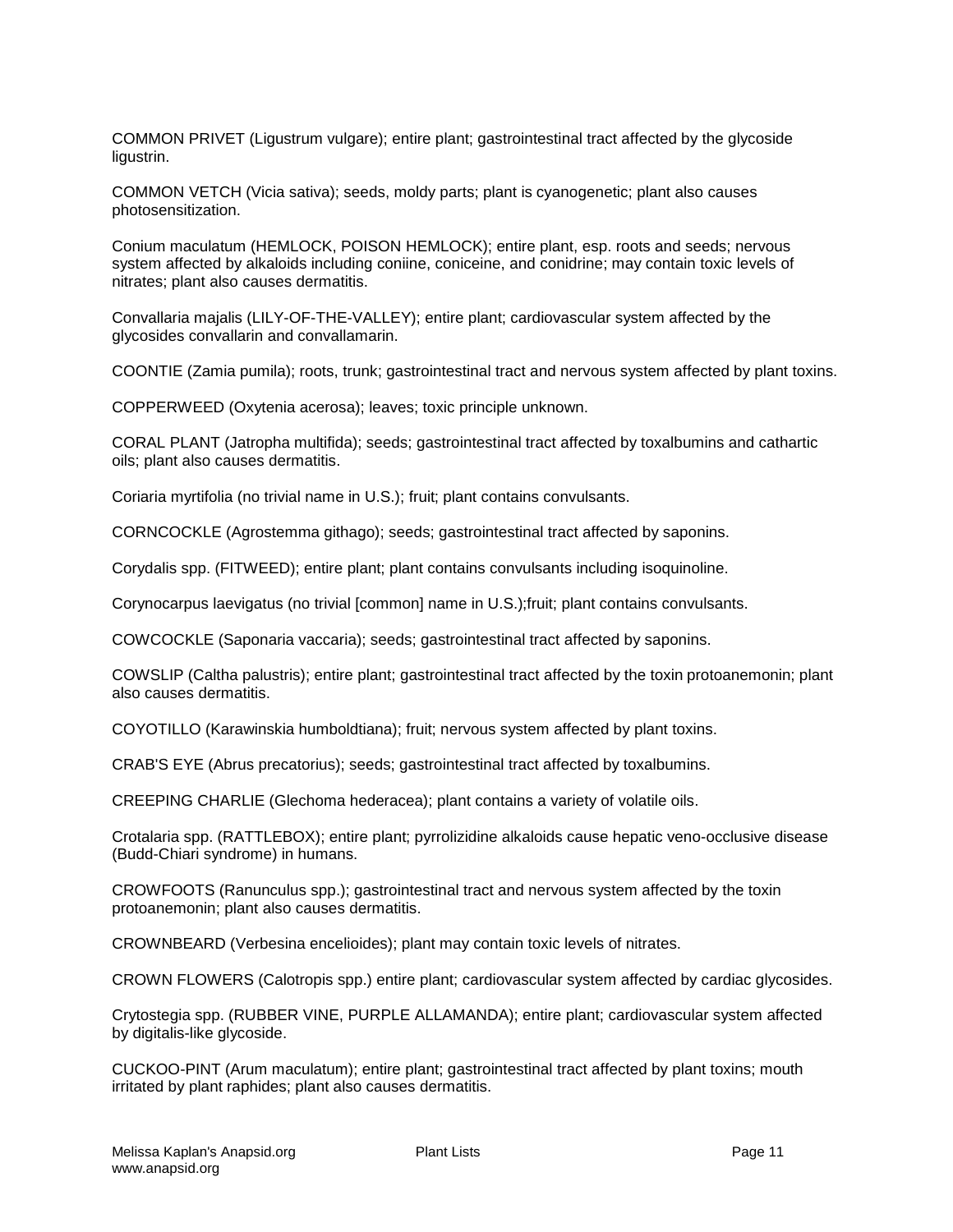CULTIVATED RAPE (Brassica napus); plant is hepatogenic.

CURCAS BEAN (Jatropha curcas); seeds; gastrointestinal tract affected by toxalbumins and cathartic oils; plant also causes dermatitis.

Cypripedium spp. (LADY SLIPPER, MOCCASIN FLOWER, SHOWY LADY SLIPPER, YELLOW LADY SLIPPER); plant causes dermatitis.

Cytisus scoparious (SCOTCH BROOM); seeds; plant contains quinolizidine alkaloid toxins.

### **D**

DAFFODIL (Narcissus spp.); bulbs; gastrointestinal tract affected by alkaloid toxins; plant also causes dermatitis.

Daphne spp. (DAPHNE, MEZEREON, SPURGE LAUREL, WOOD LAUREL); entire plant, esp. fruit and seeds; gastrointestinal tract and kidneys affected by coumarin glycosides; plant also causes dermatitis.

Datura stramonium (DEVIL'S TRUMPET, JIMSON WEED, THORNAPPLE); entire plant; nervous system affected by the alkaloids atropine, scopolamine, and hyoscyamine; may contain toxic levels of nitrates; plant also causes dermatitis.

DAY-BLOOMING JESSAMINE (Cestrum diurnum); fruit, sap; gastrointestinal tract affected by solanine glycoalkaloids; nervous system affected by atropine-like toxins.

DEADLY NIGHTSHADE (Atropa belladonna); entire plant; nervous system affected by the alkaloids jasciamine, atropine, and belladonnin.

DEATH CAMAS (Zigadenus spp.); entire plant; cardiovascular system affected by alkaloid toxins.

Delphinium spp. (LARKSPUR); cardiovascular system affected by alkaloids including delphinine; plant also causes dermatitis.

DESERT ROSE (Adenium spp.); entire plant; cardiovascular system affected by digitalis-like glycosides.

DEVIL'S CLUB (Echinopanax horridum); plant causes dermatitis.

DEVIL'S TRUMPET (Datura stramonium); entire plant; nervous system affected by the alkaloids atropine, scopolamine, and hyoscyamine; may contain toxic levels of nitrates; plant also causes dermatitis.

DEVIL'S TURNIP (Bryonia dioica); gastrointestinal tract affected by the glycosides bryonin and bryonidin; plant also causes dermatitis.

Dicentra spp. (BLEEDING HEART, DUTCHMAN'S BREECHES, GOLDEN EAR-DROPS, SQUIRREL CORN, STAGGER WEED, STEER'S HEAD); entire plant, esp. bulbs; plant contains convulsants including isoquinoline; plant also causes dermatitis.

Dieffenbachia spp. (DUMBCANE); leaves; mouth irritated by plant raphides; plant also causes dermatitis.

Digitalis purpurea (FOXGLOVE, PURPLE FOXGLOVE); entire plant; cardiovascular system affected by the glycosides digitalin and digitoxin; gastrointestinal tract affected by saponins.

Dionaea sp. (VENUS FLYTRAP); entire plant.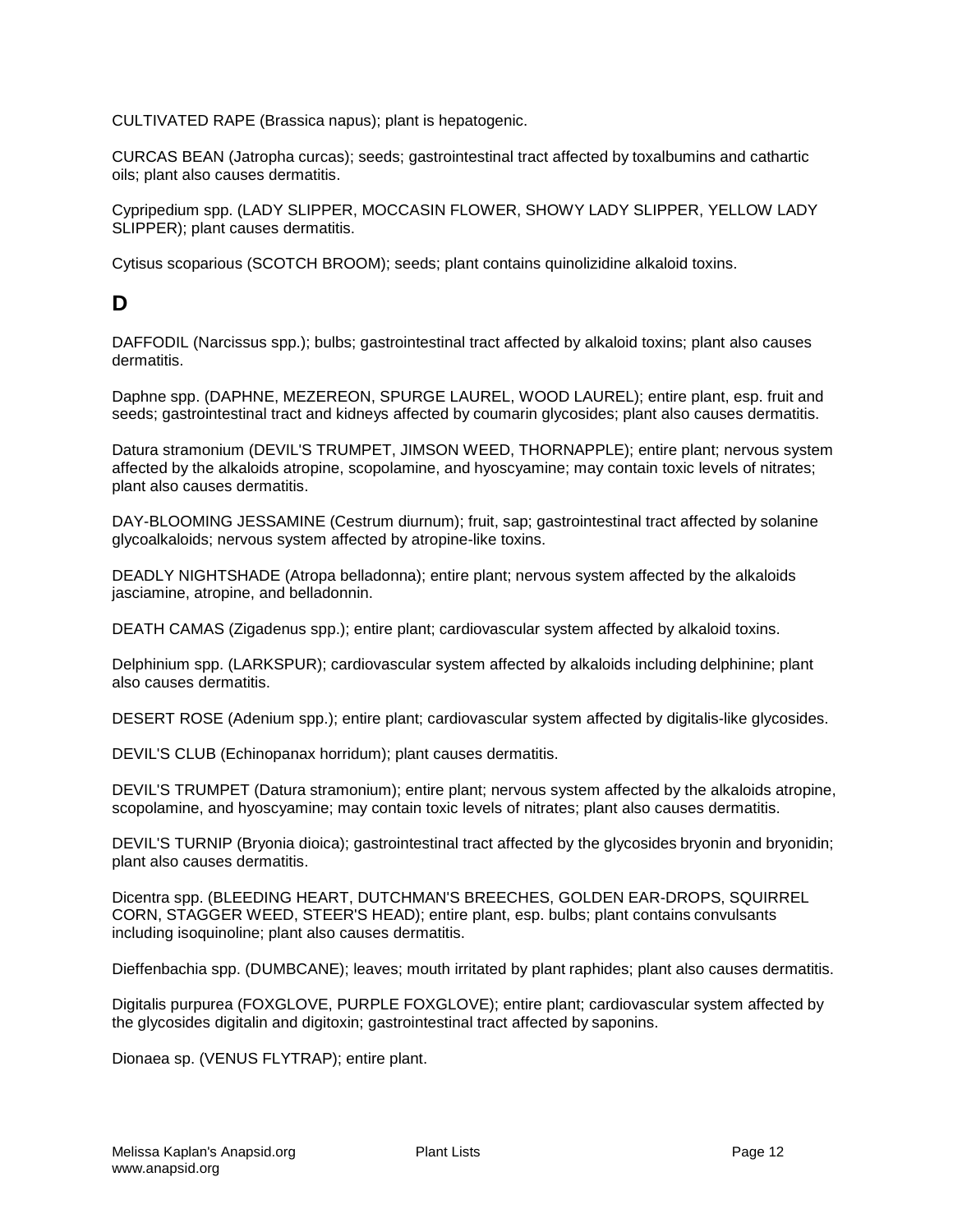DOCKS (Rumex spp.); leaves; plant contains soluble oxalates and may contain toxic levels of nitrates: plant also causes dermatitis.

DOGBANE (Apocynum cannabinum); plant contains cardiac glycosides.

DOG HOBBLE (Leucothoe spp.); leaves, nectar; cardiovascular and nervous systems affected by plant toxins.

DOLL'S EYES (Actaea spp.); foliage, berries, roots; gastrointestinal tract and nervous system affected by the toxin protoanemonin.

DUMBCANE (Dieffenbachia spp.); leaves; mouth irritated by plant raphides; plant also causes dermatitis.

DUTCHMAN'S BREECHES (Dicentra cucullaria); entire plant, esp. bulbs; plant contains convulsants including isoquinoline; plant also causes dermatitis.

### **E**

EAGLE FERN (Pteridium sp.); fronds; plant contains thiaminase.

Echinochloa crusgalli (BARNYARD GRASS); plant may contain toxic levels of nitrates.

Echinopanax horridum (DEVIL'S CLUB); plant causes dermatitis.

Echium vulgare (VIPER'S BUGLOSS); entire plant; pyrrolizidine alkaloid causes hepatic veno-occlusive disease (Budd-Chiari syndrome) in humans.

ELDERBERRY (Sambucus spp.); entire plant; plant is cyanogenetic and may contain toxic levels of nitrates.

ELEPHANT'S EAR (Alocasia sp., Colocasia esculenta); leaves, stems; mouth irritated by plant raphides.

ENGLISH IVY (Hedera helix); berries, leaves; gastrointestinal tract affected by saponins; plant also causes dermatitis.

Equisetum spp. (FOXTAILS, HORSETAILS, SCOURING RUSH); stems; toxic principles uncertain; fungus growing on plant may cause toxicity.

ERGOT (Claviceps spp.); an ascomycetous fungus which grows on small grain (e.g., rye); also contains the alkaloid indole.

Eriobotrya japonica (LOQUAT, JAPAN PLUM); kernel in pit; plant is cyanogenetic.

Euonymus spp. (BURNING BUSH, SPINDLE TREE, STRAWBERRY BUSH, WAHOO); fruit; cardiovascular system affected by the glycosides evobioside, evomonoside, and evonoside.

Eupatorium spp. (JOE-PYE WEED, THOROUGHWORT, WHITE SNAKEROOT); leaves; plant may contain toxic levels of nitrates.

Euphorbia spp. (EUPHORBIA, MILK BUSH, POINSETTIA, SNOW-ON-THE-MOUNTAIN, SPURGES); latex; gastrointestinal tract affected by the toxin euphorbin; may contain toxic levels of nitrates; plant also causes dermatitis.

EUROPEAN BEECH (Fagus sylvatica); seeds; gastrointestinal tract affected by saponins.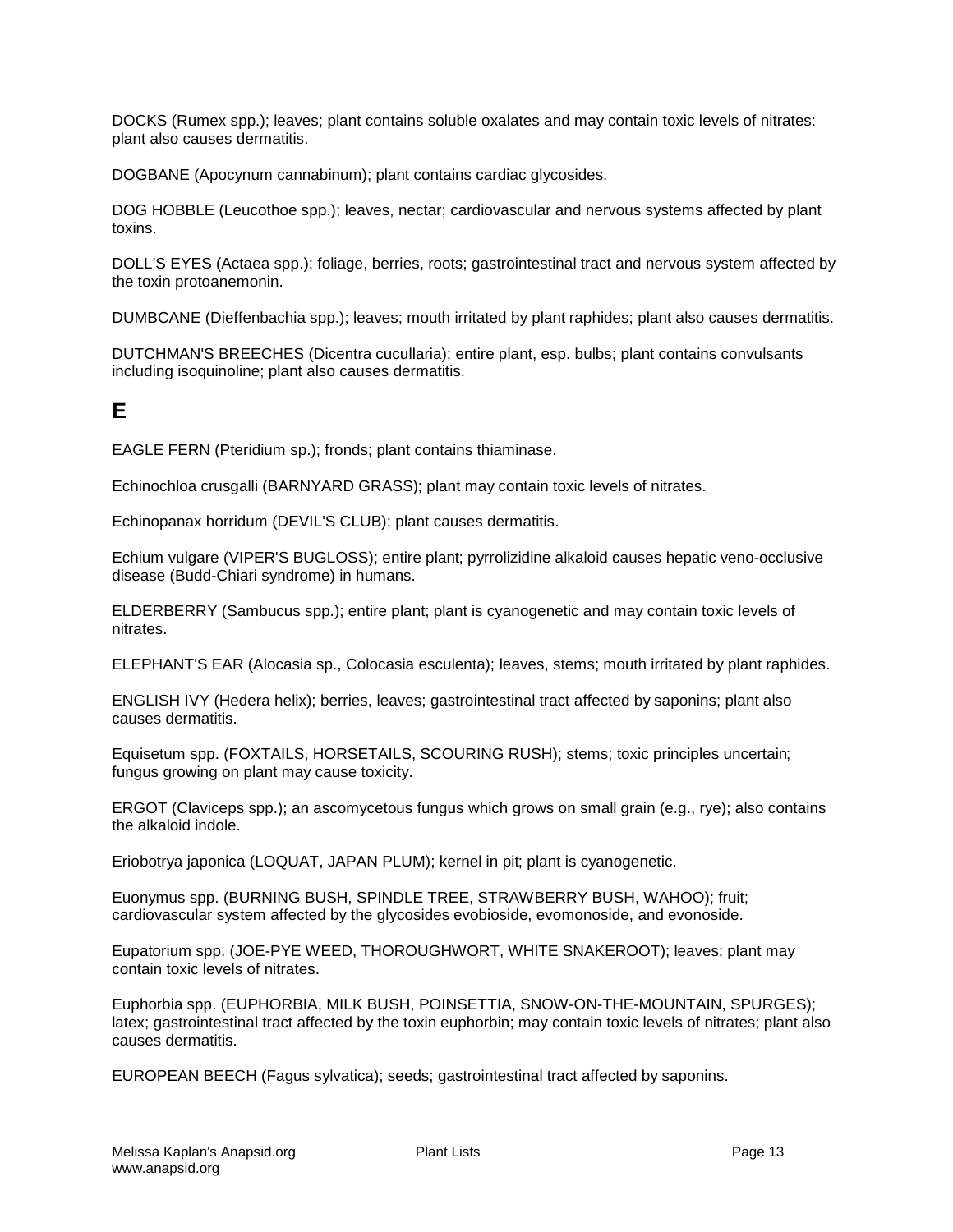EUROPEAN MISTLETOE (Viscum album); leaves, stems; gastrointestinal tract affected by toxalbumins.

**F**

Fagopyrum spp. (BUCKWHEAT, INDIA WHEAT); plant causes photosensitization and contact dermatitis.

Fagus sylvatica (EUROPEAN BEECH); seeds; gastrointestinal tract affected by saponins.

FALSE HELLEBORE (Veratrum spp.); entire plant; cardiovascular system affected by alkaloid toxins; plant also causes dermatitis.

FALSE JESSAMINE (Gelsemium sempervirens); leaves, roots; plant contains convulsants including indole; plant also causes dermatitis.

FALSE SAGO PALM (Zamia pumila); trunk, roots; gastrointestinal tract and nervous system affected by plant toxins.

FANWEED (Thlaspi arvensi); seeds; gastrointestinal tract affected by mustard oil.

FESCUE, TALL (Festuca arundinacea); considered nontoxic unless contaminated with ERGOT (Claviceps sp.) or other fungi.

Festuca arundinacea (FESCUE, TALL); considered nontoxic unless contaminated with ERGOT (Claviceps sp.) or other fungi.

FETTERBUSH (Pieris spp.); leaves, nectar; cardiovascular and nervous systems affected by plant toxins.

FIDDLENECK (Amsinckia intermedia); seed-like nutlets; plant may contain toxic levels of nitrates.

FIREBALL (Kochia scoparia; plant may contain toxic levels of nitrates.

FITWEED (Corydalis spp.); entire plant; plant contains convulsants including isoquinoline.

FLAG (Iris spp.); rootstocks; toxins affect gastrointestinal tract; plant also causes dermatitis.

FLAX (Linum usitatissimus); entire plant, esp. immature seed pods; plant is cyanogenetic and goitrogenic; may contain toxic levels of nitrates.

Florensia cernua (BLACK BRUSH, TARBUSH); fruit; gastrointestinal tract affected by plant toxins.

Florestina tripteris (FLORESTINA); entire plant; plant is cyanogenetic.

FLORIDA ARROWROOT (Zamia pumila); trunk, roots; gastrointestinal tract and nervous system affected by plant toxins.

FLY-POISON (Amianthemum muscaetoxicum); leaves, underground parts of plant; alkaloids cause respiratory failure.

FOOL'S PARSLEY (Aethusa cynapium); entire plant; gastrointestinal tract affected by alkaloid toxins.

FOUR O'CLOCK (Mirabilis sp.); entire plant; gastrointestinal tract affected by the alkaloid trigonelline.

FOWL MANNAGRASS (Glyceria striate); entire plant; plant is cyanogenetic.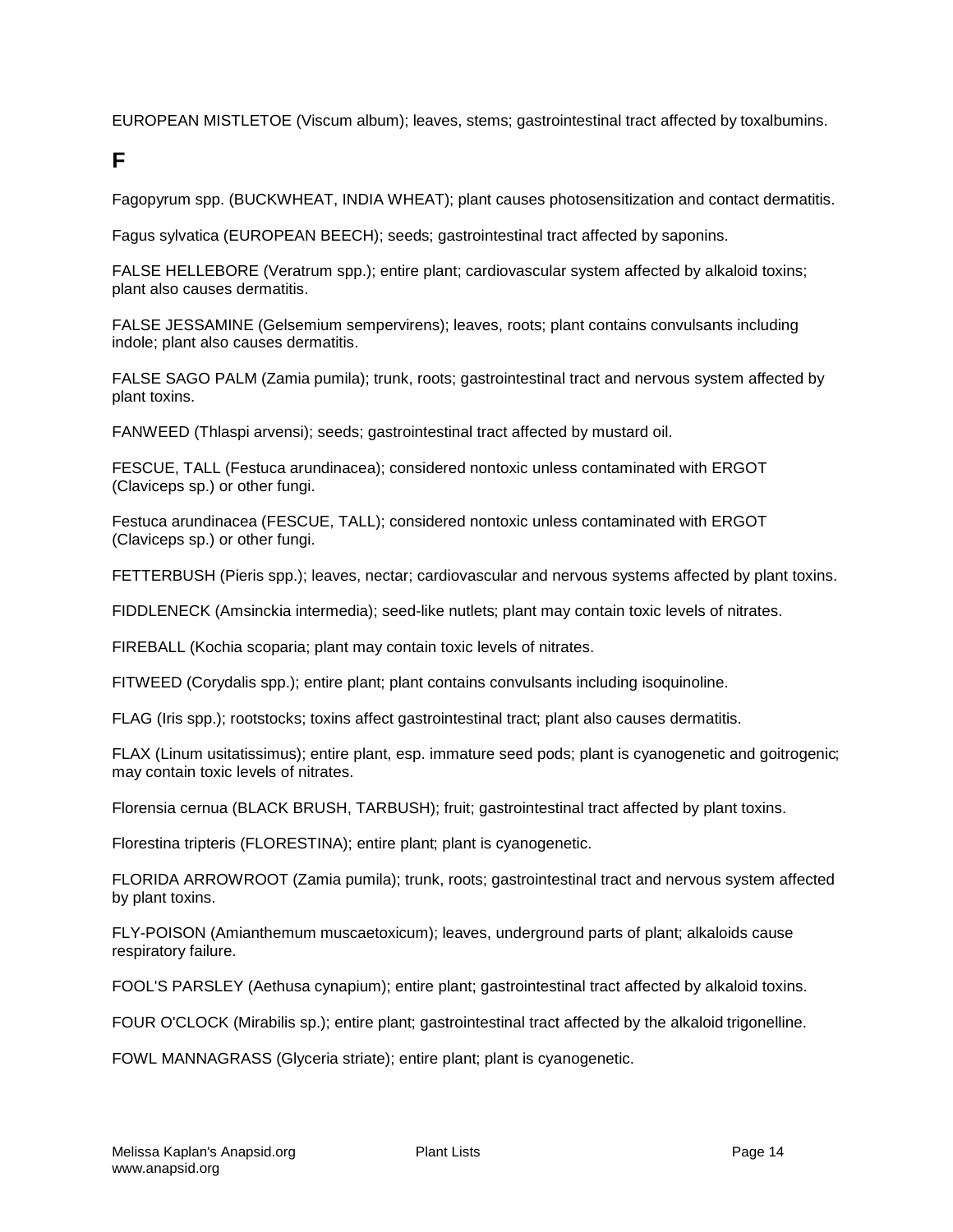FOXGLOVE (Digitalis purpurea); entire plant; cardiovascular system affected by the glycosides digitalin and digitoxin; gastrointestinal tract affected by saponins.

FOXTAILS (Equisetum spp.); stems; toxic principles uncertain; fungus growing on plant may cause toxicity.

FRIJOLITO (Sophora secundiflora); seeds; nervous system affected by nicotine-like, quinolizidine alkaloids.

Fritillaria meleagris (SNAKE'S HEAD BULB); cardiovascular system affected by alkaloid toxins.

## **G**

Galanthus nivalis (SNOWDROP); gastrointestinal tract affected by the alkaloids lycorine and galantamine.

GARLIC (Allium spp.); bulbs, bulblets, flowers, stems; gastrointestinal tract affected by plant toxins.

Gelsemium sempervirens (FALSE JESSAMINE, YELLOW JESSAMINE); flowers, leaves, roots; plant contains convulsants including indole; plant also causes dermatitis.

GILL-OVER-THE-GROUND (Glechoma hederacea); plant contains a variety of volatile oils.

Glechoma hederacea (CREEPING CHARLIE, GILLOVER-THE-GROUND, GROUND IVY); plant contains a variety of volatile oils.

Gloriosa spp. (CLIMBING LILY, GLORIOSA LILY, GLORY LILY); entire plant, esp. tubers; gastrointestinal tract affected by the toxin colchicine.

GLORY LILY (Gloriosa spp.); entire plant, esp. tubers; gastrointestinal tract affected by the toxin colchicine.

Glyceria striata (FOWL MANNAGRASS); entire plant; plant is cyanogenetic.

Glycine max (SOYBEAN); plant is goitrogenic and may contain toxic levels of nitrates.

GOATHEAD (Tribulus terrestris); plant is hepatogenic and may contain toxic levels of nitrates.

GOAT WEED (Hypericum perforatum); entire plant; plant causes photosensitization and contact dermatitis.

GOLDENCHAINTREE (Laburnum x watereri); entire plant, esp. seeds; nervous system affected by the alkaloid cytisine.

GOLDEN EAR-DROPS (Dicentra chrysantha); entire plant, esp. bulbs; plant contains convulsants including isoquinoline; plant also causes dermatitis.

GOLDENRODS (Aplopappus spp.); leaves; plant may contain toxic levels of nitrates.

GOLDEN SHOWER (Cassia fistula); pulp of pods, leaves, bark; plant contains cathartic toxins.

GOLDEN TRUMPET VINE (Allamanda cathartica); bark, leaves, fruit, seeds, sap; gastrointestinal tract affected by plant toxins; plant also causes dermatitis.

GOLDENWEEDS (Oonopsis spp.); entire plant; plant may absorb toxic levels of selenium.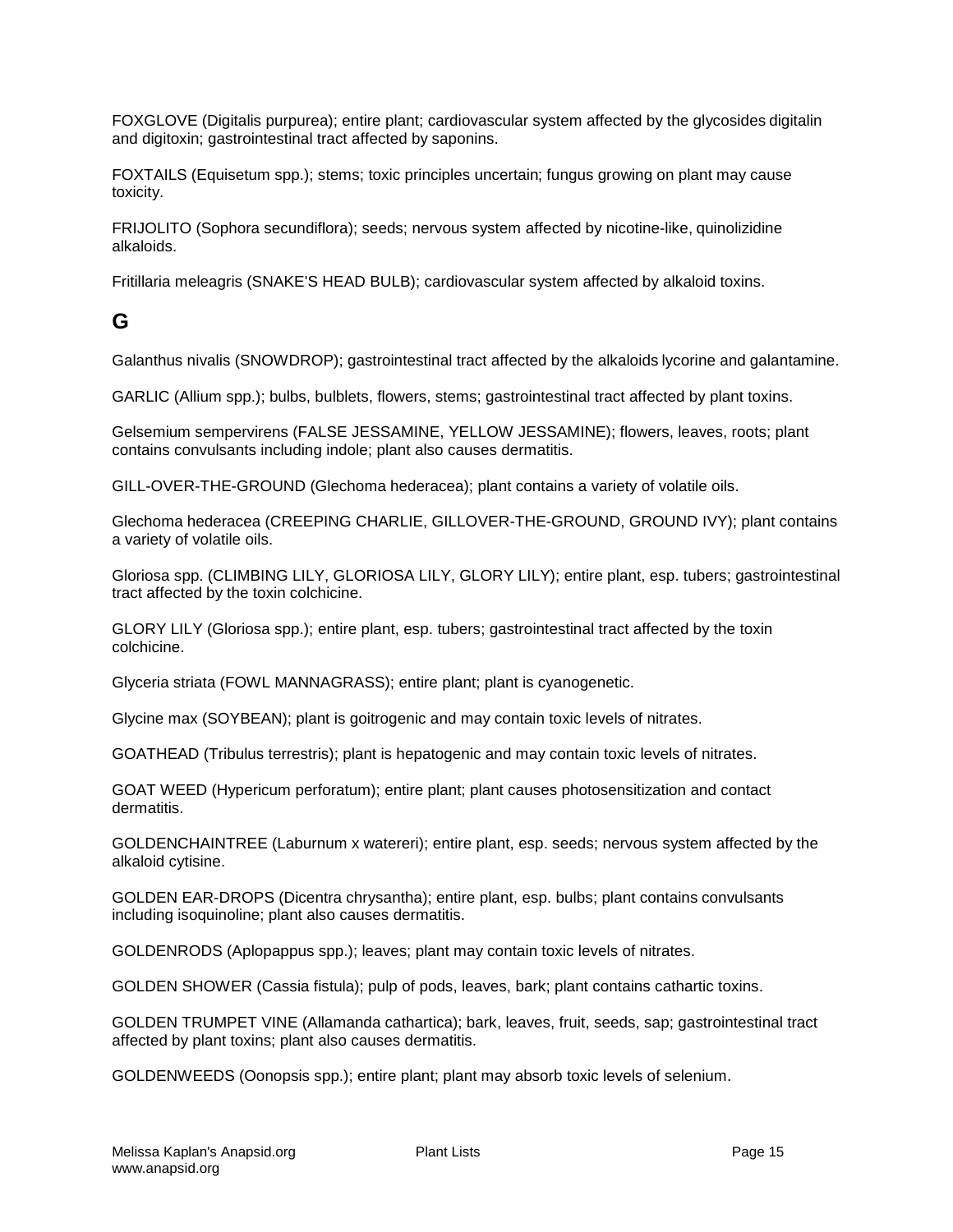GOOSEFOOT (Chenopodium glaucum); plant may contain toxic levels of nitrates.

GOOSEGRASS (Triglochin maritima); leaves; plant is cyanogenetic.

GOUT STALK (Jatropha podagrica); seeds; gastrointestinal tract affected by toxalbumins and cathartic oils; plant also causes dermatitis.

GREASEWOOD (Sarcobatus vermiculatus); plant contains soluble oxalates; also causes dermatitis.

GREEN DRAGON (Arisaema dracontium); entire plant; gastrointestinal tract affected by plant toxins; mouth irritated by plant raphides; plant also causes dermatitis.

GROUND CHERRY (Physalis spp.); unripe berries; gastrointestinal tract affected by solanine glycoalkaloids.

GROUND IVY (Glechoma hederacea); plant contains a variety of volatile oils.

GROUNDSEL (Senecio spp.); entire plant; pyrrolizidine alkaloid causes hepatic veno-occlusive disease (Budd-Chiari syndrome) in humans.

GUAJILLO (Acacia berlandieri); foliage; plant is cyanogenetic.

Gymnocladus dioicus (KENTUCKY COFFEE TREE); seeds; nervous system affected by nicotine-like toxins.

### **H**

Halogeton glomeratus (BARILLA, HALOGETON); leaves, stems; plant contains soluble oxalates.

Haplopappus venetus (COAST GOLDENBUSH); plant may contain toxic levels of nitrates.

Hedera helix (ENGLISH IVY); berries, leaves; gastrointestinal tract affected by saponins; plant also causes dermatitis.

Helenium spp. (BITTERWEED, PINGUE, RUBBERWEED, SNEEZEWEED); plant causes dermatitis.

Helianthus annuus (WILD ARTICHOKE, WILD SUNFLOWER); plant may contain toxic levels of nitrates.

HELIEBORE (Ranunculus spp.); sap; gastrointestinal tract and nervous system affected by the toxin protoanemonin; plant also causes dermatitis.

HELIOTROPE (Heliotropium spp.); entire plant; pyrrolizidine alkaloid causes hepatic veno-occlusive disease (Budd-Chiari syndrome) in humans.

Heliotropium spp. (HELIOTROPE); entire plant; pyrrolizidine alkaloid causes hepatic veno-occlusive disease (Budd-Chiari syndrome) in humans.

HELLEBORE (Helleborus niger); entire plant; cardiovascular system affected by the glycosides helleborin and helleborein; plant also causes dermatitis.

Helleborus niger (CHRISTMAS ROSE, HELLEBORE); entire plant; cardiovascular system affected by the glycosides helleborin and helleborein; plant also causes dermatitis.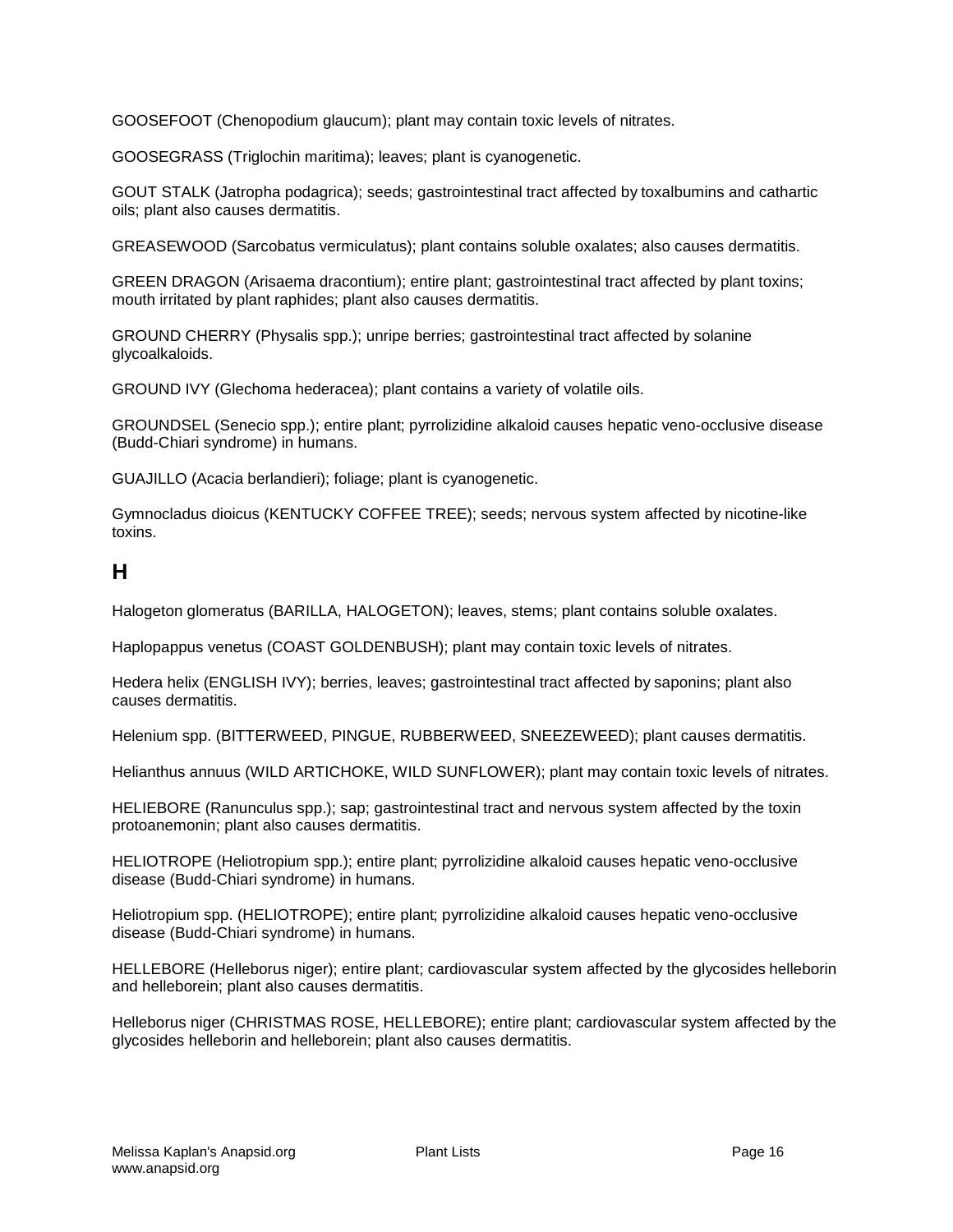HEMLOCK (Conium maculatum); entire plant, esp. roots and seeds; nervous system affected by the alkaloids coniine, conidrine, and coniceine; may contain toxic levels of nitrates; plant also causes dermatitis.

HENBANE (Hyoscyamus niger); seeds; nervous system affected by the alkaloids atropine, scopolamine, and hyoscyamine.

Heteromeles artbutifolia (CHRISTMAS-BERRY); leaves; plant is cyanogenetic.

HIGUERETA (Ricinus communis); seeds; gastrointestinal tract affected by toxalbumins; plant also causes dermatitis.

Hippobroma longiflora (HORSE POISON, MADAM FATA); entire plant; plant contains convulsants.

Hippomane mancinella (MANCHINEEL); latex; gastrointestinal tract affected by plant toxins; plant also causes dermatitis.

Holcus lanatus (VELVET GRASS, MESQUITE GRASS); fresh or wilted plant; plant is cyanogenetic.

HOLLY (Ilex spp.); berries; gastrointestinal tract affected by saponins.

HONEYSUCKLE BUSH (Lonicera spp); berries; gastrointestinal tract, cardiovascular and nervous systems affected by plant toxins.

HORSEBEAN (Parkinsonia aculeata); plant may contain toxic levels of nitrates.

HORSEBRUSH (Tetradymia glabrata); leaves; plant is hepatogenic.

HORSE CHESTNUT (Aesculus sp.); nuts, immature growths; gastrointestinal tract affected by saponins.

HORSE NETTLE (Solanum sp.); immature growths; gastrointestinal tract affected by solanine glycoalkaloids; may contain toxic levels of nitrates; plant also causes dermatitis.

HORSE POISON (Hipponbroma longiflora); entire plant; plant contains convulsants.

HORSETAILS (Equisetum spp.); stems; toxic principles uncertain; fungi growing on plant may cause toxicity.

Hura crepitans (MONKEY PISTOL, JAVILLO, SANDBOX TREE); seeds; gastrointestinal tract affected by toxalbumins; plant also causes dermatitis.

HYACINTH (Hyacinthus orientalis); bulbs; gastrointestinal tract affected by alkaloid toxins; plant also causes dermatitis.

Hyacinthus orientalis (HYACINTH); bulbs; gastrointestinal tract affected by alkaloid toxins; plant also causes dermatitis.

Hydrangea spp. (HYDRANGEA); flower buds; plant is cyanogenetic; plant also causes dermatitis.

Hyoscyamus niger (HENBANE); seeds; nervous system affected by the alkaloids atropine, scopolamine, and hyoscyamine.

Hypericum perforatum (GOAT WEED, KLAMATH WEED, ST. JOHNSWORT); entire plant; plant causes photosensitization and contact dermatitis.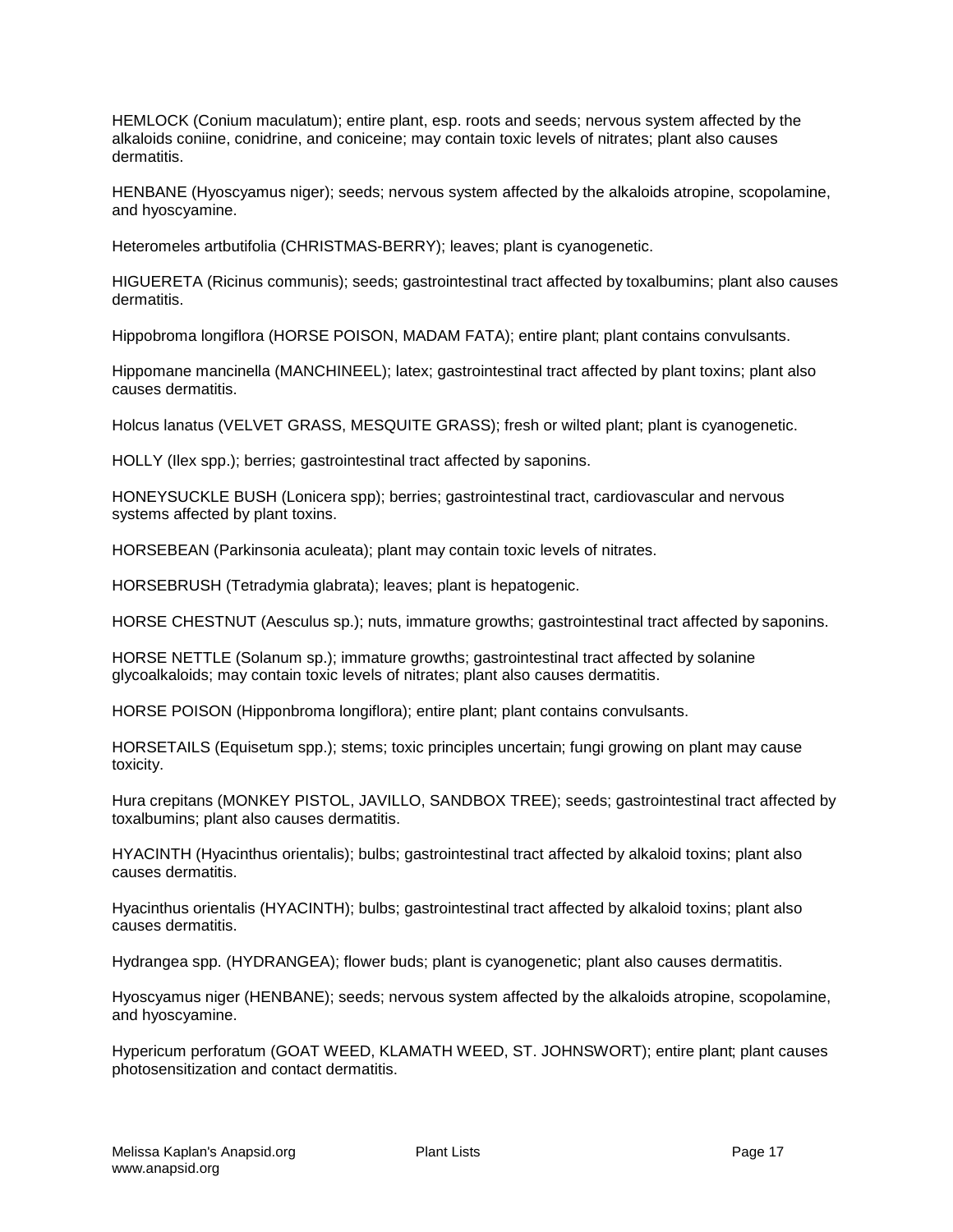# **I**

Ilex spp. (HOLLY, YAUPON); berries; gastrointestinal tract affected by saponins.

INDIAN HEMP (Apocynum cannabinum); leaves; plant contains cardiac glycosides.

INDIAN KALE (Xanthosoma spp.); leaves; mouth affected by irritant raphides; plant also causes dermatitis.

INDIAN POKE (Veratrum sp.); entire plant; cardiovascular system affected by alkaloid toxins; plant also causes dermatitis.

INDIAN TOBACCO (Lobelia inflata); leaves, stems, fruit; nervous system affected by pyridine, a nicotinelike toxin; plant also causes dermatitis.

INDIAN TURNIP (Arisaema triphyllum); entire plant; gastrointestinal tract affected by plant toxins; mouth irritated by plant raphides; plant also causes dermatitis.

INDIA WHEAT (Fagopyrum tataricum); plant causes photosensitization.

INDIGO (Cassia sp.); entire plant; gastrointestinal tract affected by toxalbumins.

Ipomea spp. (BINDWEED, MORNING GLORIES, SWEET POTATO VINES); entire plant; plant contains LSD-related hallucinogens; may contain toxic levels of nitrates.

Iris spp. (IRIS, FLAG); rootstocks; gastrointestinal tract affected by the glycoside iridin; plant also causes dermatitis.

ITALIAN ARUM (Arum italicum); entire plant; gastrointestinal tract affected by plant toxins; mouth irritated by plant raphides; plant also causes dermatitis.

### **J**

JACK-IN-THE-PULPIT (Arisaema triphyllum, other species); entire plant; gastrointestinal tract affected by plant toxins; mouth irritated by plant raphides; plant also causes dermatitis.

JAPANESE LANTERN (Physalis spp.); unripe berries; gastrointestinal tract affected by solanine glycoalkaloids.

JAPAN PLUM (Eriobotrya japonica); kernel in pit; plant is cyanogenetic.

JASMINE (Cestrum spp.); fruit, sap; gastrointestinal tract affected by solanine glycoalkaloids; nervous system affected by atropine-like toxins.

Jatropha spp. (BELLYACHE BUSH, CORAL PLANT, CURCAS BEAN, GOUT STALK, JICAMILLA, PEREGRINA, PHYSIC NUT, PURGE NUT); seeds; gastrointestinal tract affected by toxalbumins and cathartic oils; plant also causes dermatitis.

JAVA BEAN (Phaseolus lunatus); entire plant; plant is cyanogenetic.

JAVILLO (Hura crepitans); seeds; gastrointestinal tract affected by toxalbumins, plant also causes dermatitis.

JEQUIRITY BEAN (Abrus precatorius); seeds; gastrointestinal tract affected by toxalbumins.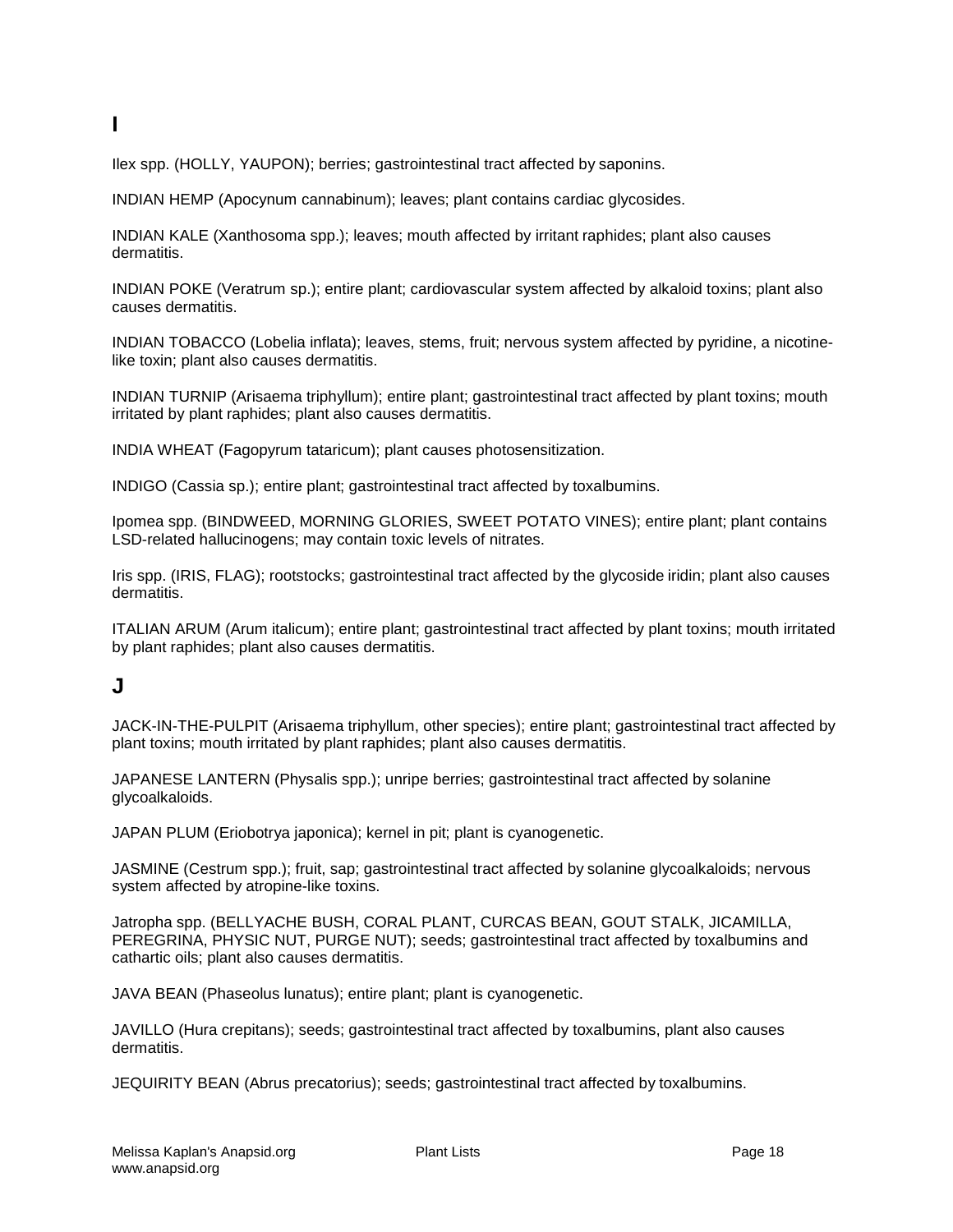JERUSALEM CHERRY (Solanum pseudocapsicum); immature growths; gastrointestinal tract affected by solanine glycoalkaloids; may contain toxic levels of nitrates; plant also causes dermatitis.

JETBEAD (Rhodotypos scandens); berries; plant is reputed to contain a cyanogenic glycoside.

JICAMILLA (Jatropha spp.); seeds; gastrointestinal tract affected by toxalbumins and cathartic oils, plant also causes dermatitis.

JIMMY WEED (Aplopappus heterophyllus); leaves; plant may contain toxic levels of nitrates.

JIMSON WEED (Datura stramonium); entire plant; nervous system affected by the alkaloids atropine,scopolamine, and hyoscyamine; may contain toxic levels of nitrates; plant also causes dermatitis.

JOE-PYE WEED (Eupatorium sp.); plant may contain toxic levels of nitrates.

JOHNSON GRASS (Sorghum halepense); leaves; plant is cyanogenetic.

JONQUIL (Narcissus sp.); bulbs; gastrointestinal tract affected by alkaloid toxins; plant also causes dermatitis.

Juncus inflexus (BLUE RUSH); plant causes convulsions in cattle.

## **K**

KALE (Brassica sp.); leaves; plant is goitrogenic.

Kalmia spp. (CALICO BUSH, LAMBKILL, MOUNTAIN LAUREL, SHEEP LAUREL); leaves, nectar; gastrointestinal tract, cardiovascular and nervous systems affected by the toxins andromedotoxin and arbutin.

Karwinskia humboldtiana (BUCKTHORN, COYOTILLO); fruit; nervous system affected by plant toxins.

KENTUCKY COFFEE TREE (Gymnocladus dioicus); seeds; nervous system affected by nicotinelike toxins.

KLAMATH WEED (Hypericum perforatum); entire plant; plant causes photosensitization and contact dermatitis.

Kochia scoparia (FIREBALL, MEXICAN FIREWOOD, SUMMER CYPRESS); plant may contain toxic levels of nitrates.

### **L**

LABRADOR TEA (Ledum spp.); leaves; plant contains toxic resins.

Labumum x watereri (GOLDENCHAINTREE, LABURNUM); entire plant, esp. seeds; nervous system affected by cytisine, a nicotine-like alkaloid.

Lactuca sariola (PRICKLY LETTUCE); plant may contain toxic levels of nitrates.

LADY SLIPPER (Cypripedium spectabiles); plant causes dermatitis.

LADY'S THUMB (Polygonum persicaria); plant may contain toxic levels of nitrates; plant also causes photosensitization and contact dermatitis.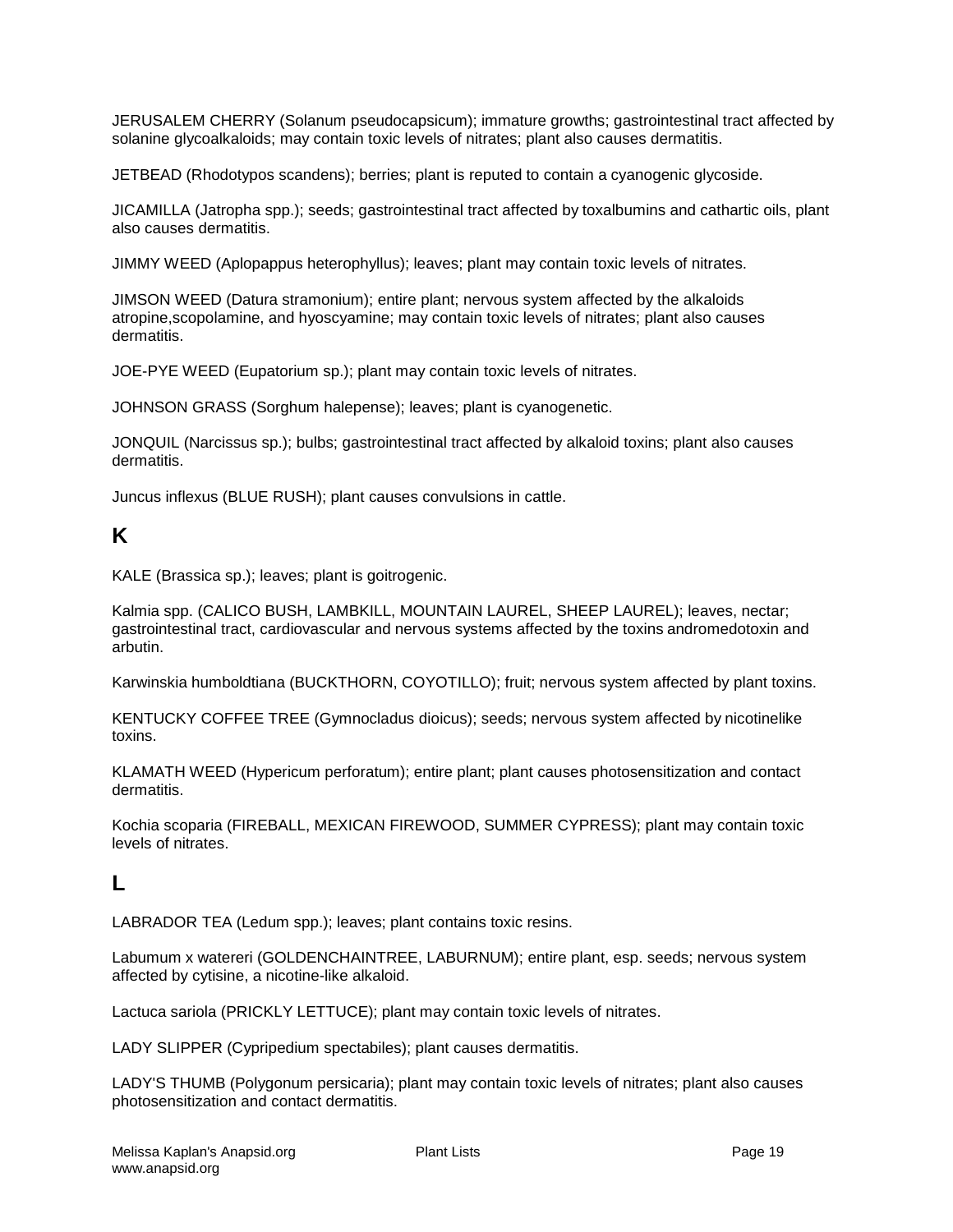LAMBKILL (Kalmia augustifolia); leaves, nectar; gastrointestinal tract, cardiovascular and nervous systems affected by andromedotoxin and arbutin.

LAMB'S QUARTERS (Chenopodium album); plant may contain toxic levels of nitrates.

Lantana camara (COMMON LANTANA); immature berries; nervous system affected by lantodene, an atropine-like toxin; plant is also hepatogenic.

LARKSPUR (Delphinium spp.); leaves; cardiovascular system affected by alkaloids including delphinine; plant also causes dermatitis.

Lathyrus spp. (CALEY PEA, SINGLETARY PEA, SWEET PEA, VETCHLING, WILD PEA); stems, seeds; nervous system affected by plant toxins.

LAUREL (Rhododendron spp.); leaves; cardiovascular system affected by the resinoid andromedotoxin.

LECHUGUILLA (Agave lecheguilla); plant is hepatogenic.

Ledum spp. (LABRADOR TEA); leaves; plant contains toxic resins.

LEEK (Allium tricoccum); bulbs, bulblets, flowers, stems; gastrointestinal tract affected by plant toxins; plant also causes dermatitis.

LESSER HEMLOCK (Aethusa cynapium); entire plant; gastrointestinal tract affected by alkaloid toxins.

Leucothoe spp. (DOG HOBBLE, PEPPER BUSH, SWEET BELLS, WHITE OSIER); leaves, nectar; cardiovascular and nervous systems affected by plant toxins.

Ligustrum vulgare (COMMON PRIVET, PRIVET); entire plant; gastrointestinal tract affected by the glycoside ligustrin.

LILY-OF-THE-FIELDS (Anemone spp.); entire plant; gastrointestinal tract affected by the toxin protoanemonin.

LILY-OF-THE-VALLEY (Convallaria majalis); entire plant; cardiovascular system affected by the glycosides convallarin and convallamarin.

LIMA BEAN (Phaseolus lunatus); entire plant; plant is cyanogenetic.

LINSEED (Linum usitatissimus); entire plant, esp. immature seed pods; plant is cyanogenetic and goitrogenic.

Linum spp. (FLAX, LINSEED, YELLOW PINE FLAX); entire plant, esp. immature seed pods; plant is cyanogenetic. FLAX and LINSEED (L. usitatissimus) may contain toxic levels of nitrates, and plants are goitrogenic. YELLOW PINE FLAX (L. neomexicanum) contains saponins which affect gastrointestinal tract.

Lobelia spp. (CARDINAL FLOWER, LOBELIA, INDIAN TOBACCO); leaves, stems, fruit; nervous system affected by pyridine, a nicotine-like toxin; plant also causes dermatitis.

LOCOWEEDS (Astragalus spp., Oxytropis spp.); entire plant; may absorb toxic levels of selenium.

Lonicera spp. (HONEYSUCKLE BUSH); berries; gastrointestinal tract, cardiovascular and nervous systems affected by plant toxins.

LOQUAT (Eriobotrya japonica); kernel in pit; plant is cyanogenetic.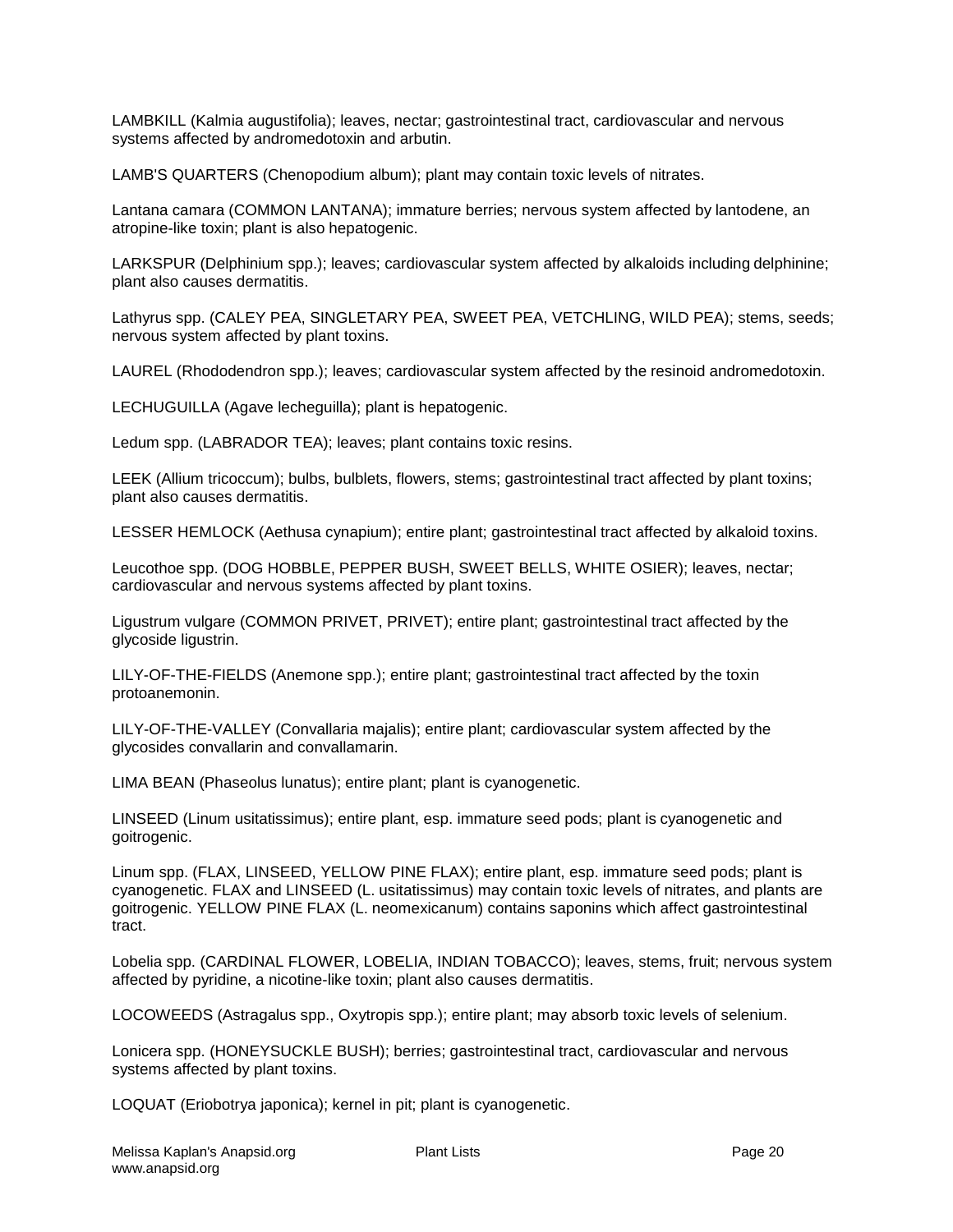LORDS & LADIES (Arum maculatum); entire plant; gastrointestinal tract affected by plant toxins; mouth irritated by plant raphides; plant also causes dermatitis.

Lotus corniculatus (BIRDSFOOT TREFOIL); entire plant; plant is cyanogenctic.

LUPINES (Lupinus spp.); leaves, esp. seeds; plant contains numerous alkaloid toxins including quinolizidine and piperidine.

Lupinus spp. (BLUEBONNETS, LUPINES, PURSH, SILKY LUPINE); leaves, esp. seeds; plant contains numerous alkaloid toxins including quinolizidine and piperidine.

Lycium spp. (MATRIMONY VINE); leaves; gastrointestinal tract affected by plant toxins.

Lycospersicon esculentum (TOMATO); vines, suckers; gastrointestinal tract affected by solanine glycoalkaloids.

Lygodesmia juncea (SKELETONWEED); plant may contain toxic levels of nitrates.

### **M**

MADAM FATE (Hippobroma longiflora); entire plant; plant contains convulsants.

MALANGA (Xanthosoma spp.); leaves; mouth affected by irritant raphides; plant also causes dermatitis.

MALLOW (Malva parviflora); plant mav contain toxic levels of nitrates.

Malus spp. (APPLES); seeds; plant is cyanogenetic.

Malva parviflora (CHEESEWEED, MALLOW); plant may contain toxic levels of nitrates.

MANCHINEEL (Hippomane mancinella); latex; toxins affect gastrointestinal tract; plant also causes dermatitis.

Mandragora officinarum (MANDRAKE); nervous system affected by the toxins hyoscyamine and mandragorin.

MANDRAKE (Mandragora officinarum); nervous system affected by the toxins hyoscyamine and mandragorin.

MANGOLD (Beta vulgaris); leaves; plant contains soluble oxalates; may contain toxic levels of nitrates.

Manihot esculenta (CASSAVA); leaves, esp. Roots; plant is cyanogenetic.

MARIJUANA (Cannabis sativa); leaves, flower bracts; plant contains the hallucinogens tctrahydrocannabinols.

MARSH MARIGOLD (Caltha palustris); entire plant, gastrointestinal tract affected by the toxin protoanemonin; plant also causes dermatitis.

MARVEL OF PERU (Mirabilis jalapa); entire plant; gastrointestinal tract affected by the alkaloid tri gonelline; plant also causes dermatitis.

MATRIMONY VINE (Lycium spp.); leaves; gastrointestinal tract affected by plant toxins.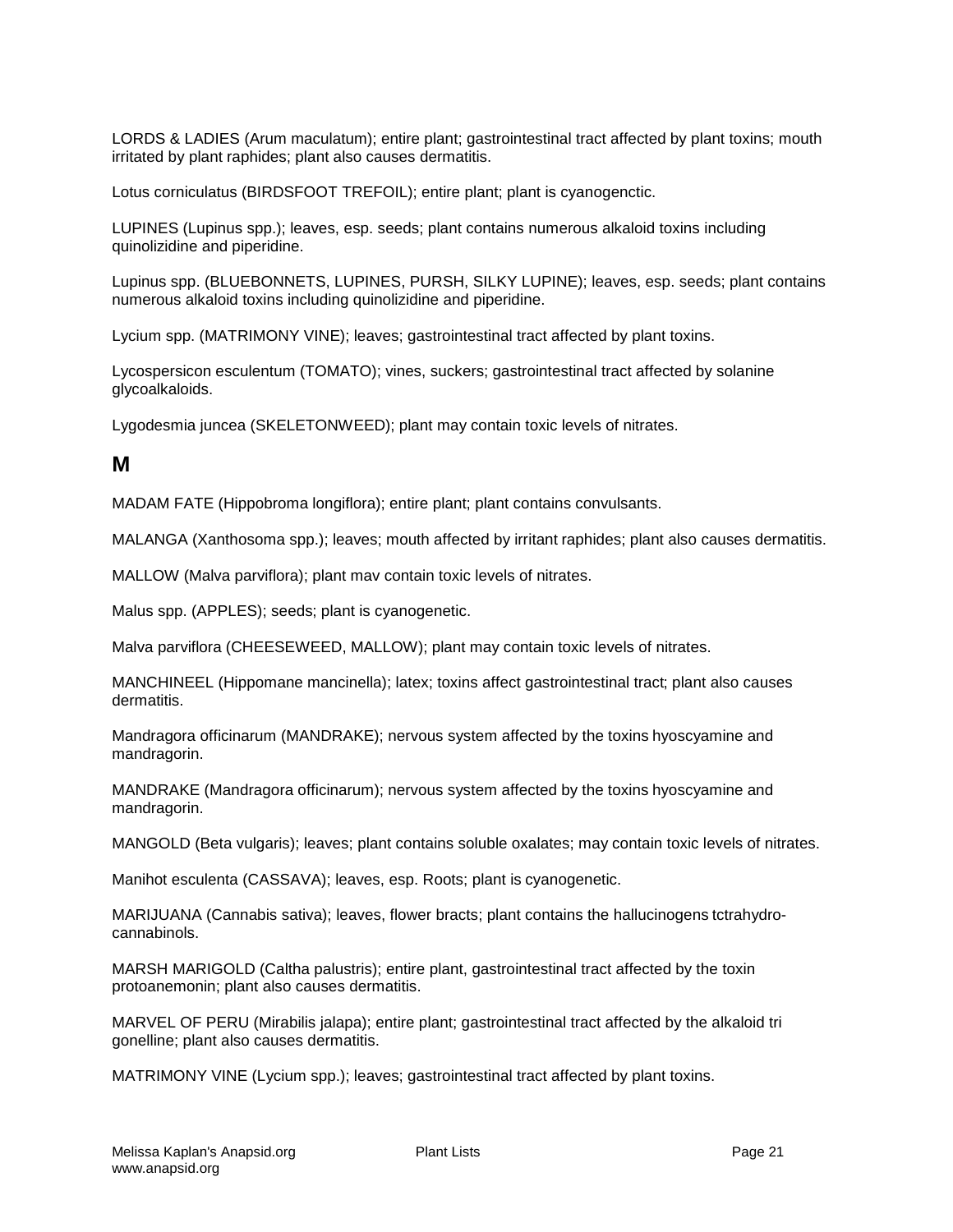MAY APPLE (Podophyllum peltatum); entire plant except fruit; nervous system affected by plant toxins; also cause hematological abnormalities; powdered root may cause conjunctivitis and keratitis.

MEADOW BRAKE (Onoclea sensibilis); leaves; nervous system affected by plant toxins.

MEADOW SAFFRON (Colchicum autumnale); entire plant; gastrointestinal tract affected by colchicine and other alkaloids; plant also causes dermatitis.

Medicago denticulata (BUR CLOVER); plant causes photosensitization.

Melia azedarach (BEAD TREE, CHINABERRY TREE, PRIDE-OF-INDIA); fruit, bark; plant contains convulsants.

Melilotus spp. (WHITE OR YELLOW SWEETCLOVERS); plant may contain toxic levels of nitrates.

Menispermum canadense (MOONSEED); fruit; plant contains convulsants.

Menziesia ferruginea (RUSTYLEAF); leaves; plant contains toxic resins.

MESCAL BEAN (Sophora secundiflora); seeds; nervous system affected by the nicotine-like, quinolizidine alkaloids.

MESQUITE GRASS (Holcus lanatus); fresh or wilted plant; plant is cyanogenetic.

Metopium toxiferum (POISON WOOD); plant causes dermatitis.

MEXICAN FIREWOOD (Kochia scoparia); plant may contain toxic levels of nitrates.

MEXICAN POPPY (Argemone mexicana); entire plant; isoquinoline alkaloid causes "epidemic dropsy" in humans.

MEZEREON (Daphne mezereum); entire plant, esp. fruit and seeds; gastrointestinal tract and kidneys affected by coumarin glycosides; plant also causes dermatitis.

MILK BUSH (Euphorbia spp.); latex; gastrointestinal tract affected by the toxin euphorbin; may contain toxic levels of nitrates; plant also causes dermatitis.

MILKWEEDS (Asclepias spp.); leaves, stems; plant contains toxic resins.

MINER'S LETTUCE (Montia perfoliata); plant may contain toxic levels of nitrates.

Mirabilis jalapa (FOUR O'CLOCK, MARVEL OF PERU); entire plant; gastrointestinal tract affected by the alkaloid trigonelline; plant also causes dermatitis.

MISTLETOES (Phoradendron spp.); leaves, stems, berries; gastrointestinal tract affected by toxalbumins; plant also causes dermatitis.

MOCCASIN FLOWER (Cypripedium spectabiles); plant causes dermatitis.

MOCK AZALEA (Adenium spp.); entire plant; cardiovascular system affected by digitalis-like glycosides.

MOCK ORANGE (Poncirus trifoliata); fruit; gastrointestinal tract affected by plant toxins.

Momordica spp. (BALSAM APPLE, BALSAM PEAR, BITTER GOURD, WHITE BALSAM APPLE); seeds; gastrointestinal tract affected by toxalbumins.

MONKEY PISTOL (Hura crepitans); seeds; gastrointestinal tract affected by toxalbumins.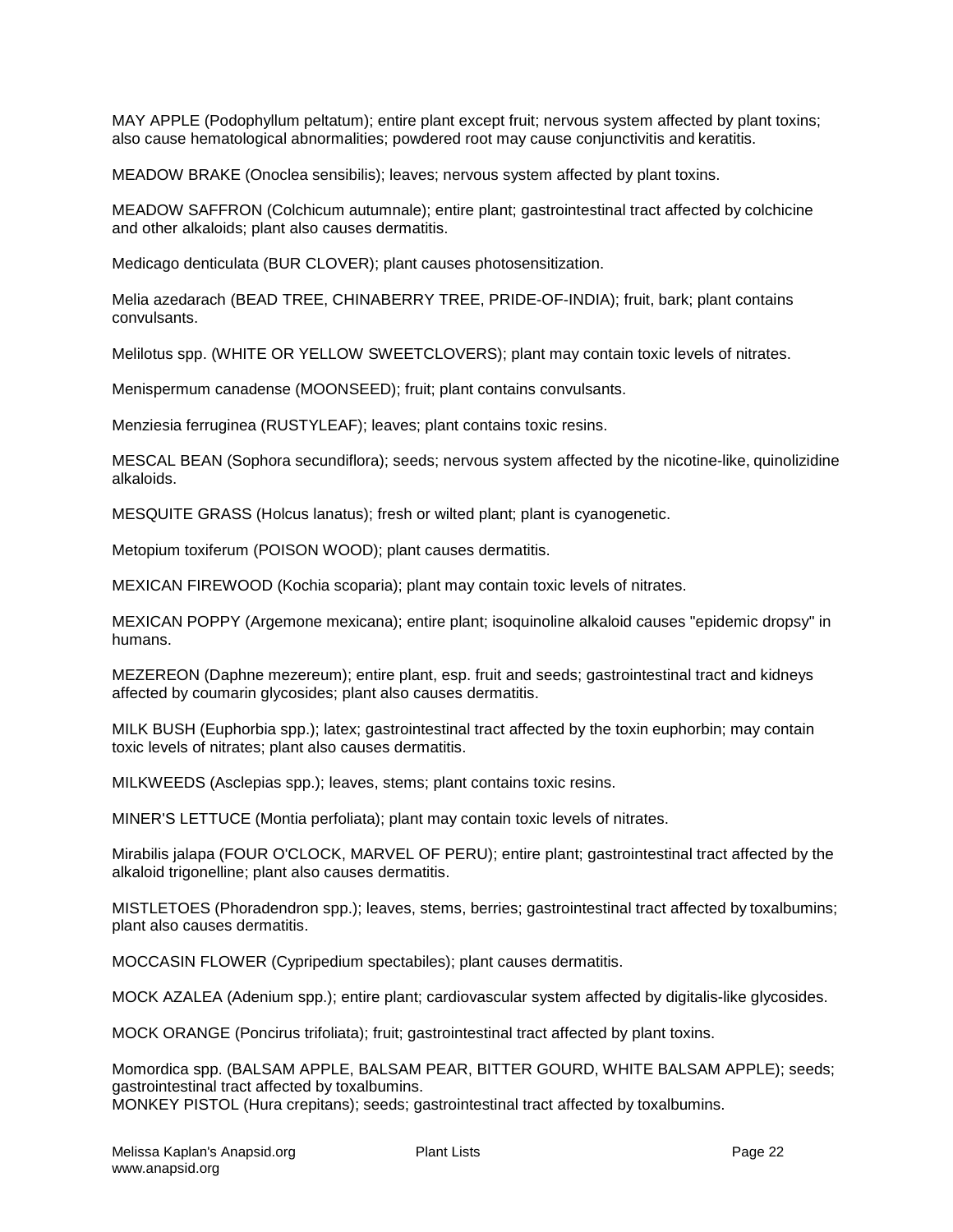MONKEY POD (Samonia samon); gastrointestinal tract affected by saponins; plant also causes dermatitis.

MONKSHOOD (Aconitum spp.); entire plant, esp. leaves and roots; cardiovascular svstem affected by alkaloid toxins.

Montia perfoliata (MINER'S LETTUCE); plant may contain toxic levels of nitrates.

MOONSEED (Menispermum canadense); fruit; plant contains convulsants.

MORNING GLORIES (Ipomea spp.); entire plant; plant contains LSD-related hallucinogens; may contain toxic levels of nitrates.

MOUNTAIN LAUREL (Kalmia latifolia); leaves, nectar; gastrointestinal tract, cardiovascular and nervous systems affected by the toxins andromedotoxin and arbutin.

MOUNTAIN-MAHOGANY (Cercocarpus montanus); wilted leaves; plant is cyanogenetic.

MUSHROOMS (many wild varieties); see appropriate literature for toxicities.

MUSTARD (Brassica sp.); leaves; plant is goitrogenic; may contain toxic levels of nitrates.

Myoporum laetum (no trivial [common] name in U.S.); fruit, esp.leaves; plant contains convulsants.

### **N**

NAKED-LADY LILY (Amaryllis sp.); bulbs; gastrointestinal tract affected by alkaloid toxins.

Narcissus spp. (DAFFODIL, JONQUIL); bulbs; gastrointestinal tract affected by alkaloid toxins; plant also causes dermatitis.

Nerium oleander (OLEANDER); entire plant, and water used for cut plants; cardiovascular system affected by the glycosides oleandrin, oleandroside, and nerioside; plant also causes dermatitis.

NETTLE (Urtica procera); plant may contain toxic levels of nitrates.

Nicotiana spp. (TOBACCO, TREE TOBACCO); leaves; nervous system affected by the alkaloids nicotine and pyridine.

NIGHT-BLOOMING JESSAMINE (Cestrum nocturnum); fruit, sap; gastrointestinal tract affected by solanine glycoalkaloids; nervous system affected by atropine-like toxins.

NIGHTSHADES (Solanum spp.); immature growths; gastrointestinal tract affected by solanine glycoalkaloids; may contain toxic levels of nitrates; plant also causes dermatitis.

Nolina texana (BUNCH GRASS, SACAHUISTA); foliage; plant is hepatogenic.

NUX-VOMICA TREE (Strychnos nux-vomica); entire plant; nervous system affected by the alkaloid strychnine.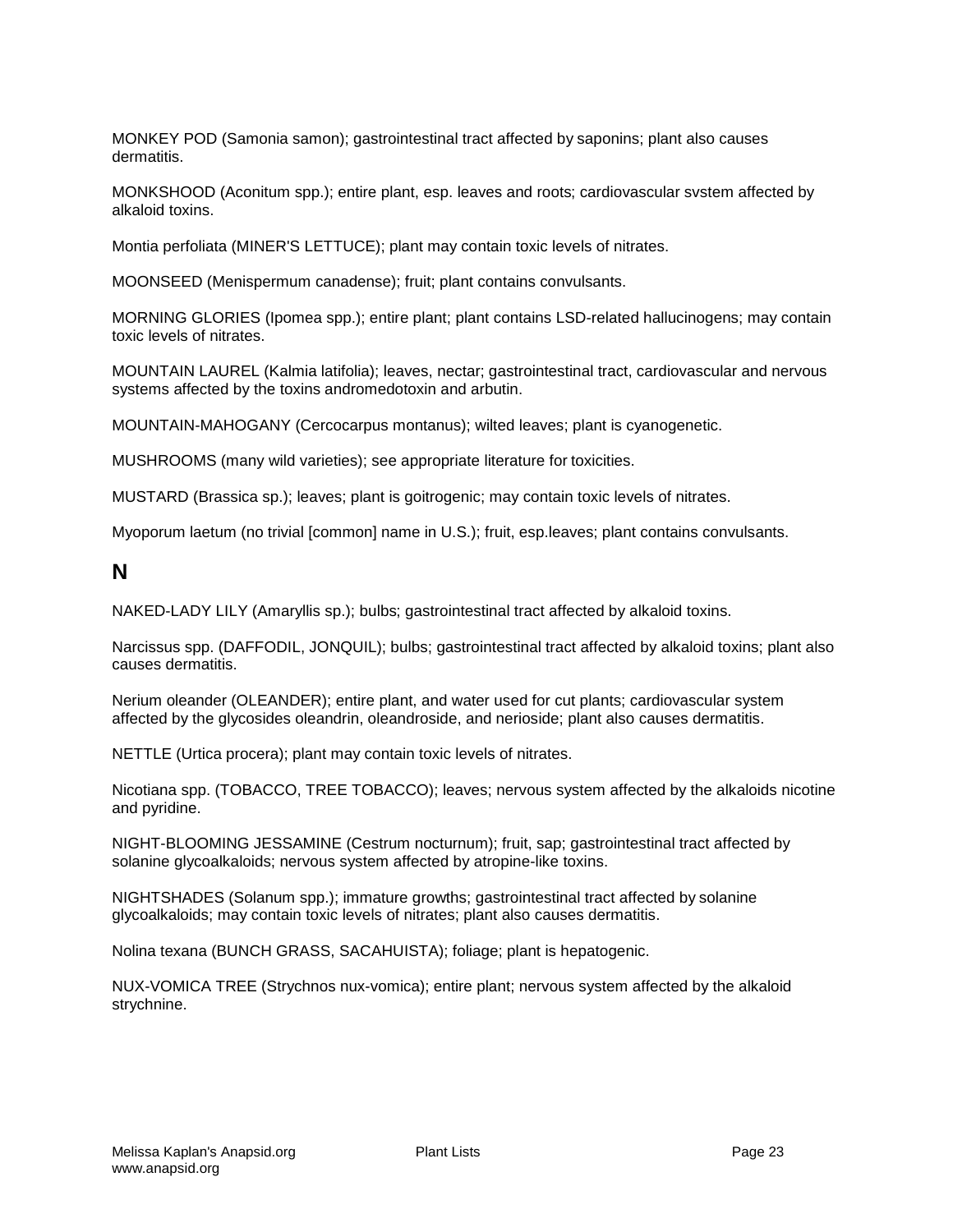# **O**

OAKS (Quercus spp); buds, leaves; oak tannin causes gastritis and nephritis.

OATS (Avena saliva); nontoxic unless contaminated with smut or fungi.

Oenanthe crocata (WATER DROPWORT); entire plant; plant contains the convulsant oenanthetoxin.

OLEANDER (Nerium oleander, other species); entire plant, and water used for cut plants; cardiovascular system affected by the glycosides oleandrin, oleandroside, and nerioside; plant also causes dermatitis.

ONION (Allium cepa); bulbs, bulblets, flowers, stems; gastrointestinal tract affected by plant toxins; plant also causes dermatitis.

Onoclea sensibilis (MEADOW BRAKE, POLYPODY BRAKE, SENSITIVE FERN); leaves; nervous system affected by plant toxins.

Oonopsis spp. (GOLDENWEEDS); entire plant; plant may absorb toxic levels of selenium.

OPIUM POPPY (Papaver somniferum); unripe seedpods; plant contains a wide variety of alkaloids including morphine, codeine, papaverine, narcotine, and isoquinoline.

Ornithogalum spp. (STAR-OF-BETHLEHEM, WONDER FLOWER); entire plant, esp. bulbs; gastrointestinal tract affected by alkaloid toxins.

Oxalis pes-caprae (BERMUDA BUTTERCUP, BERMUDA OXALIS, SORREL, SOURSOB); leaves; plant contains soluble oxalates.

Oxytenia acerosa (COPPERWEED); leaves; toxic principle unknown.

Oxytropis spp. (LOCOWEEDS, POINT VETCH); entire plant; plant is reputed to be toxic.

### **P**

Panicum capillare (PANIC-GRASS, WITCHGRASS); plant is hepatogenic; may contain toxic levels of nitrates.

Papaver somniferum (OPIUM POPPY); unripe seedpods; plant contains a wide variety of alkaloids including morphine, codeine, papaverine, narcotine, and isoquinoline.

Parkinsonia aculeata (HORSEBEAN); plant may contain toxic levels of nitrates.

PASQUE FLOWER (Anemone spp.; includes Pulsatilla spp.); entire plant; gastrointestinal tract affected by the toxin protoanemonin; plant also causes dermatitis.

Pastinaca sativa (WILD PARSNIP); plant causes dermatitis.

PEACE LILY (Spathyphyllum spp.) entire plant; gastrointestinal tract affected by plant toxins; plant also causes dermatitis.

PEACH (Prunus spp.); seeds; plant is cyanogenetic.

Pedilanthus tithymaloides (SLIPPER FLOWER); latex; gastrointestinal tract affected by plant toxins.

PEPPER BUSH (Leucothoe spp.); leaves, nectar; cardiovascular and nervous systems affected.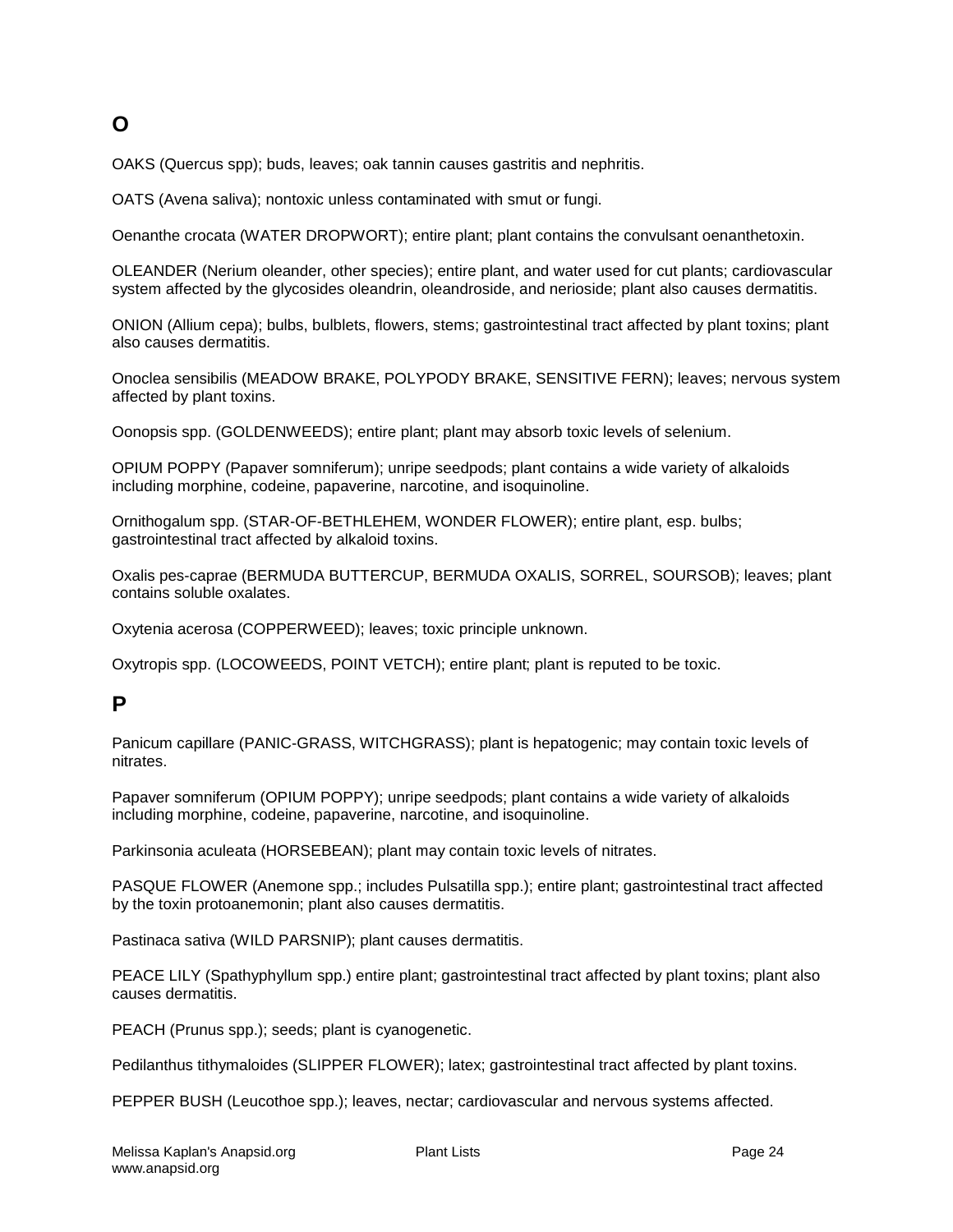PEREGRINA (Jatropha integerrima); seeds; gastrointestina! tract affected by toxalbumins and cathartic oils; plant also causes dermatitis.

PERIWINKLE (Vinca spp.); entire plant; plant contains hallucinogens.

Pernettya spp. (no trivial names in U.S.); leaves, nectar; cardiovascular system affected by plant toxins.

Phaseolus lunatus (JAVA BEAN, LIMA BEAN); entire plant; plant is cyanogenetic.

PHEASANT'S EYE (Adonis spp.); entire plant; cardiovascular system affected by cardiac glycosides.

Philodendron spp. (PHILODENDRON); leaves; mouth irritated by plant raphides.

Phoradendron spp. (MISTLETOES); leaves, stems, berries; gastrointestinal tract affected by toxalbumins; plant also causes dermatitis.

Physalis spp. (CHINESE LANTERN, GROUND CHERRY, JAPANESE LANTERN, POHA); unripe berries; gastrointestinal tract affected by solanine glycoalkaloids.

PHYSIC NUT (Jatropha curcas); seeds; gastrointestinal tract affected by toxalbumins and cathartic oils; plant also causes dermatitis.

Phytolacca americans (PIGEONBERRY, POKEBERRY, POKEWEED); leaves, roots; gastrointestinal tract affected by saponins.

Pieris spp. (FETTERBUSH); leaves, nectar; cardiovascular and nervous systems affected by plant toxins.

PIGEONBERRY (Phytolacca americans); all parts, esp. roots; gastrointestinal tract affected by saponins.

PIG-LILLY (Zantedeschida spp.); leaves; mouth irritated by plant raphides.

PIGWEED (Chenopodium spp.); entire plant; may contain toxic levels of nitrates.

PINGUE (Helenium spp.); plant causes dermatitis.

Plagiobothrys sp. (POPCORN FLOWER); plant may contain toxic levels of nitrates.

PLUM (Prunus spp.); seeds; plant is cyanogenetic.

PLUMELESS THISTLE (Carduus sp.); plant may contain toxic levels of nitrates.

Podophyllum peltatum (MAY APPLE); entire plant except fruit; plant toxins affect nervous system and cause hematological abnormalities; powdered root may cause conjunctivitis and keratitis.

POHA (Physalis spp.); unripe berries; gastrointestinal tract affected by solanine glycoalkaloids.

POINSETTIA (Euphorbia pulcherrima); latex; gastrointestinal tract affected by the toxin euphorbin, may contain toxic levels of nitrates; plant also causes dermatitis.

POINT VETCH (Oxytropis spp.); entire plant; plant is reputed to be toxic.

POISON HEMLOCK (Conium maculatum); entire plant, esp. roots and seeds; nervous system affected by alkaloids including coniine, conidrine, and coniceine; may contain toxic levels of nitrates; plant also causes dermatitis.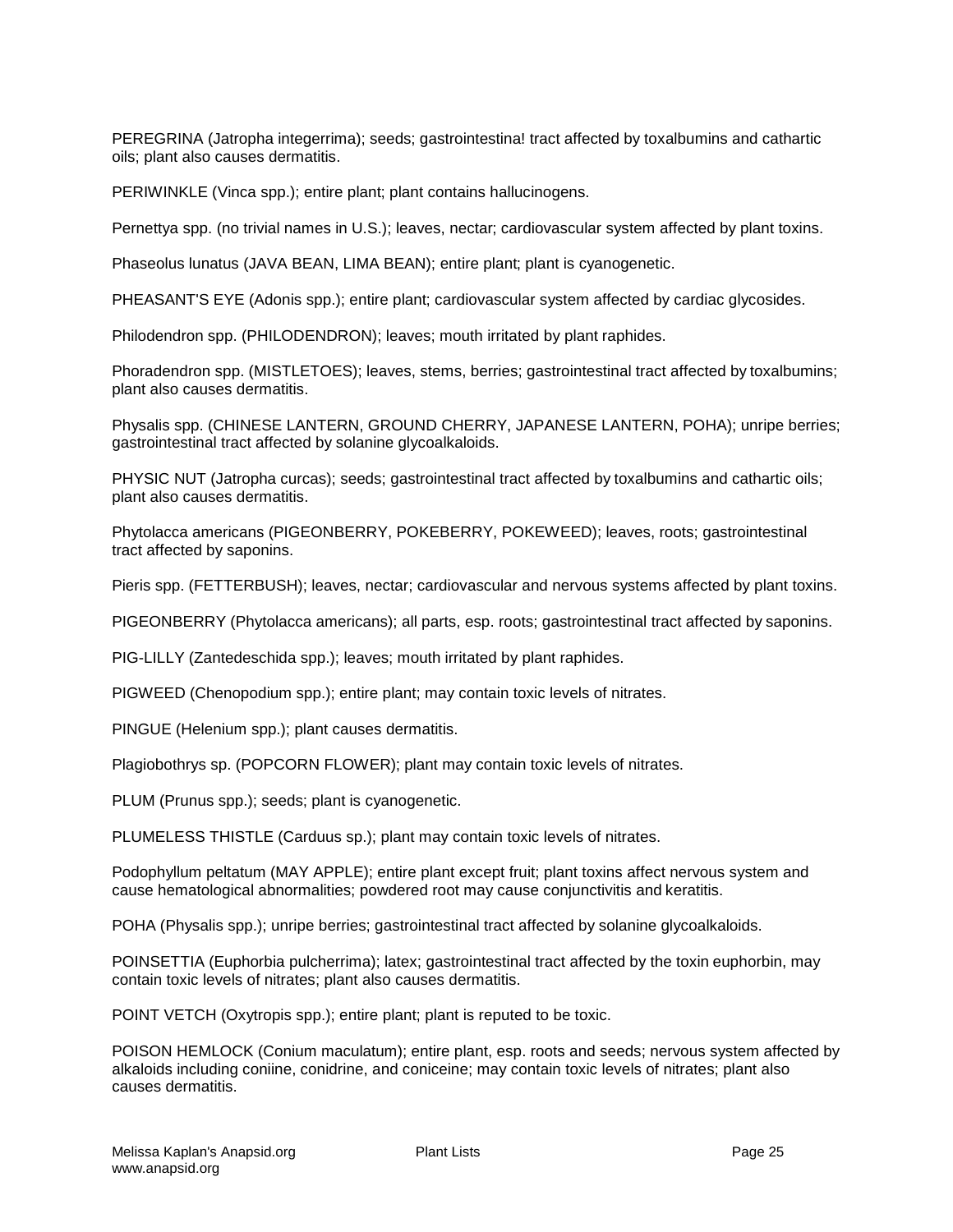POISON IVY (Toxicodendron radicans); leaves, bark, and fruit cause dermatitis. POISON OAK (Toxicodendron spp.); leaves, bark, and fruit cause dermatitis.

POISON SUCKLEYA (Suckleya suckleyana); leaves; plant is cyanogenetic.

POISON SUMAC (Toxicodendron vernix); leaves, bark, and fruit cause dermatitis.

POISONVETCHES (Astragalus spp.); entire plant: may absorb toxic levels of selenium.

POISON WOOD (Metopium toxiferum); plant causes dermatitis.

POKEBERRY, POKEWEED (Phytolacca americans); leaves, roots; gastrointestinal tract affected by saponins.

Polygonum spp. (LADY'S THUMB, SMARTWEEDS); plant may contain toxic levels of nitrates; also causes photosensitization and contact dermatitis.

POLYPODY BRAKE (Onoclea sensibilis); leaves; nervous system affected by plant toxins.

Poncirus trifoliata (MOCK ORANGE, TRIFOLIATE ORANGE); fruit; gastrointestinal tract affected by plant toxins.

POPCORN FLOWER (Plagiobothrys sp.); plant may contain toxic levels of nitrates.

POTATO (Solanum tuberosum); immature growths; gastrointestinal tract affected by solanine glycoalkaloids; may contain toxic levels of nitrates; plant also causes dermatitis.

PRECATORY BEAN (Abrus precatorius); seeds; gastrointestinal tract affected by toxalbumins.

PRICKLY LETTUCE (Latuca sariola); plant may contain toxic levels of nitrates.

PRICKLY POPPY (Argemone mexicana); entire plant; isoquinoline toxin causes "epidemic dropsy" in humans.

PRIDE-OF-INDIA (Melia azedarach); fruit, bark; plant contains convulsants.

PRIMROSE (Primula spp.); leaves cause dermatitis.

Primula spp. (PRIMROSE); leaves cause dermatitis.

PRINCESS'S PLUME (Stanleya pinnata); entire plant; may absorb toxic levels of selenium.

PRIVET (Ligustrum vulgare); entire plant; gastrointestinal tract affected by the glycoside ligustrin.

Prunus spp. (APRICOT, CHERRY, CHERRY LAUREL, PLUM, PEACH); seeds; plant is cyanogenetic.

Ptelea baldwinii (WAFER ASH); plant causes photosensitization and contact dermatitis.

Pteridium spp. (BRACKEN FERN, BRAKE FERN, EAGLE FERN); fronds; plant contains thiaminase.

PUNCTURE VINE (Tribulus terrestris); plant is hepatogenic; may contain toxic levels of nitrates.

PURGE NUT (Jatropha spp.); seeds; gastrointestinal tract affected by toxalbumins and cathartic oils: plant also causes dermatitis.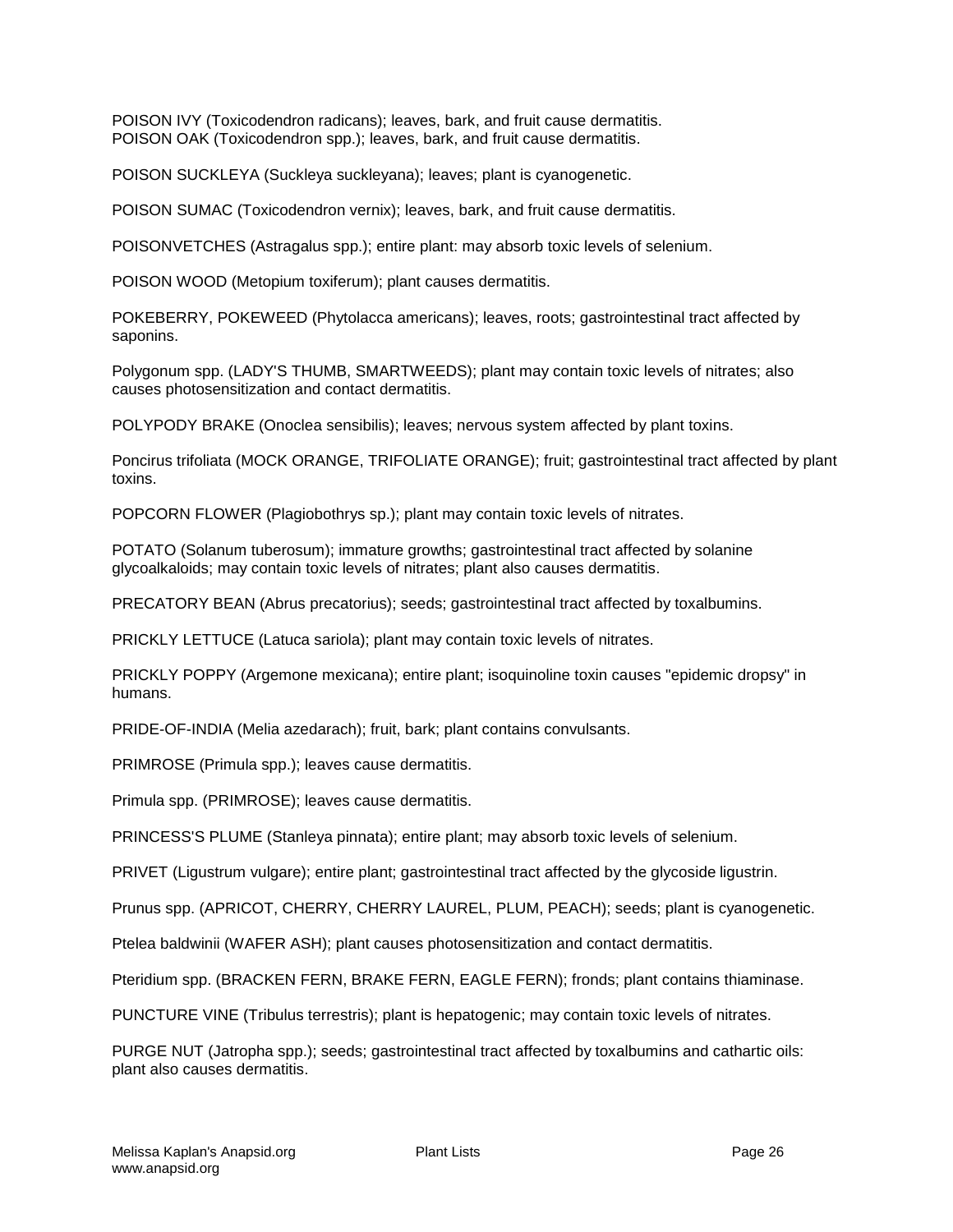PURPLE ALLAMANDA (Cryptostegia sp.); entire plant; cardiovascular system affected by digitalislike glycosides.

PURPLECOCKLE (Agrostemma githago); seeds; gastrointestinal tract affected by saponins.

PURPLE FOXGLOVE (Digitalis purpurea); entire plant; cardiovascular system affected by the glycosides digitalin and digitoxin; gastrointestinal tract affected by saponins.

PURSH (Lupinus sp.); leaves, esp. seeds; plant contains numerous alkaloid toxins including quinolizidine and piperidine.

## **Q**

QUEEN'S DELIGHT (Stillingia treculeana); leaves, stems; plant is cyanogenetic.

Quercus spp. (OAKS); buds, leaves; oak tannin causes gastritis and nephritis.

## **R**

Rafinesquia californica (CALIFORNIA CHICORY); plant may contain toxic levels of nitrates.

RAGWORT (Senecio jacobaea); entire plant; pyrrolizidine alkaloids cause hepatic veno-occlusive disease (Budd-Chiari syndrome) in humans.

RAIN TREE (Samonia samon); gastrointestinal tract affected by saponins; plant also causes dermatitis.

Ranunculus spp. (BUTTERCUPS, CROWFOOTS, HELIEBORE); sap; gastrointestinal tract and nervous system affected by the toxin protoanemonin; plant also causes dermatitis.

RATTLEBOX (Crotalaria sp.); entire plant; pyrrolizidine alkaloids cause hepatic veno-occlusive disease (Budd-Chiari syndrome) in humans.

RATTLEBUSH, RATTLEBOX (Sesbania spp.); seeds; gastrointestinal tract affected by saponins.

RAYLESS (Aplopappus heterophyllus); leaves; plant may contain toxic levels of nitrates.

RED PUCCOON (Sanguinaria canadensis); juices from stems and rootstocks cause dermatitis.

RED SQUILL (Urginea maritima); bulbs; cardiovascular system affected by cardiac glycosides.

RESCUE GRASS (Bromus sp.); plant may contain toxic levels of nitrates.

Rhamnus spp. (BUCKTHORN, also see Karwinskia humboldtiana); fruit, bark; gastrointestinal tract affected by plant toxins.

Rheum rhaponticum (RHUBARB); leaf blades; plant contains cathartic toxins, including oxalic acid.

Rhododendron spp. (AZALEAS, LAUREL, RHODODENDRON); leaves; cardiovascular system affected by the resinoid andromedotoxin.

Rhodotypos scandens (JETBEAD); berries; plant is reputed to contain a cyanogenic glycoside.

RHUBARB (Rheum rhaponticum); leaf blades; plant contains cathartic toxins including oxalic acid.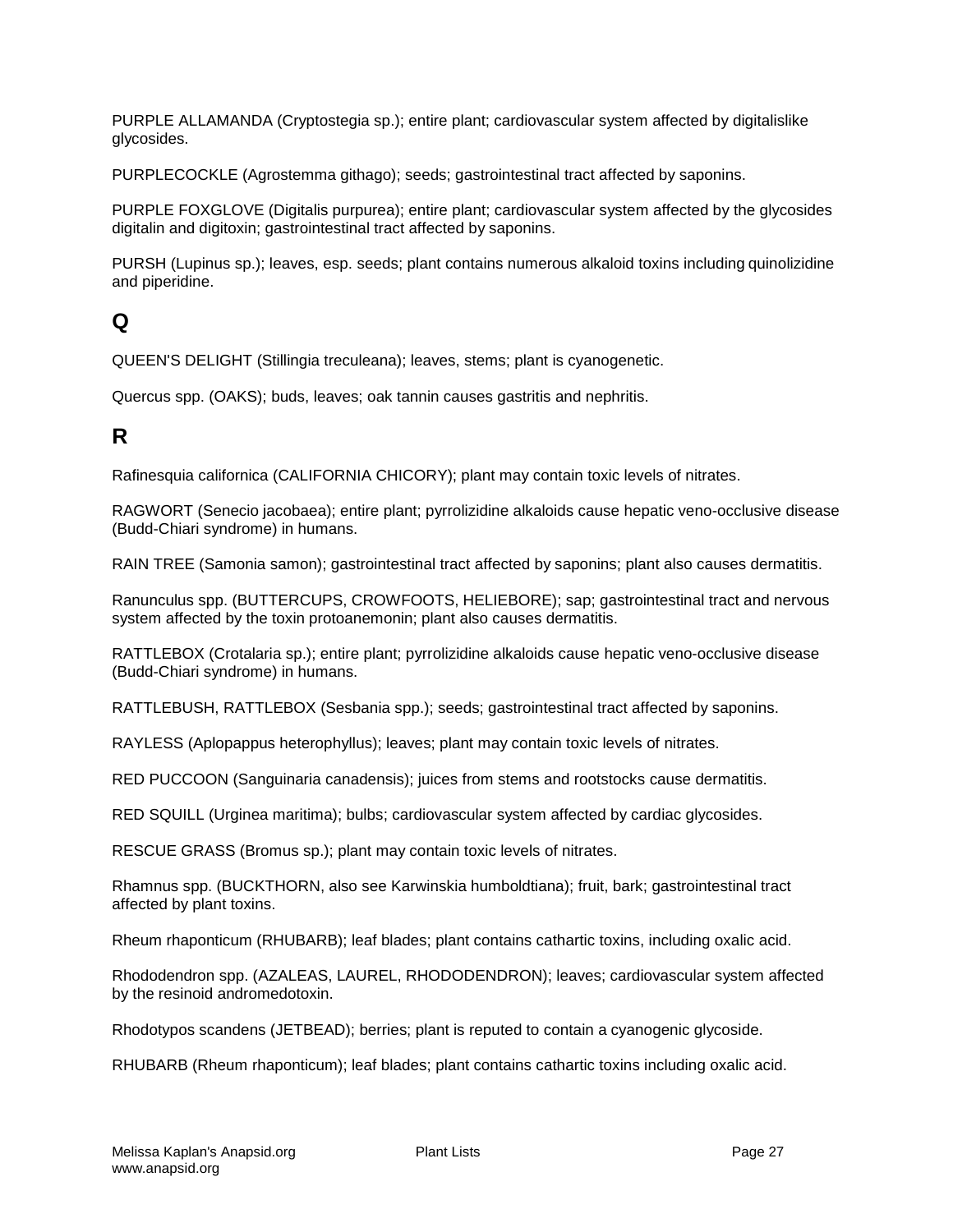RICINO (Ricinus communis); seeds; gastrointestinal tract affected by toxalbumins; plant also causes dermatitis.

Ricinus communis (CASTOR BEAN, HIGUERETA, RICINO); seeds; gastrointestinal tract affected by toxalbumins; plant also causes dermatitis.

Rivina humilis (ROUGE PLANT); leaves, roots; gastrointestinal tract affected by plant toxins.

Robinia pseudoacacia (BLACK LOCUST); bark, seeds, leaves; gastrointestinal tract affected by toxalbumins.

ROCKY MOUNTAIN BEE PLANT (Cleome serrulata); plant may contain toxic levels of nitrates.

ROSARY PEA (Abrus precatorius); seeds; gastrointestinal tract affected by toxalbumins.

ROUGE PLANT (Rivina humilis); leaves, roots; gastrointestinal tract affected by toxalbumins.

RUBBER VINE (Cryptostegia sp.); entire plant; cardiovascular system affected by digitalis-like glycosides.

RUBBERWEED (Helenium spp.); plant causes dermatitis.

RUE (Ruta graveolens); gastrointestinal tract affected by the toxins furocoumarins, tannins, and xantotoxins; plant also causes photosensitization.

Rumex spp. (DOCKS, SHEEP SORREL); leaves; plant contains soluble oxalates; may contain toxic levels of nitrates; plant also causes dermatitis.

RUSTYLEAF (Menziesia ferruginea); leaves; plant contains toxic resins.

Ruta graveolens (RUE); gastrointestinal tract affected by the toxins furocoumarins, tannins, and xantotoxins; plant also causes photosensitization.

# **S**

SACAHUISTA (Nolina texana); foliage; plant is hepatogenic.

SAGE (Salvia reflexa); leaves of certain varieties contain toxic levels of nitrates.

Salvia reflexa (SAGE); leaves of certain varieties contain toxic levels of nitrates.

Sambucus spp. (ELDERBERRY); entire plant; plant is cyanogenetic; may contain toxic levels of nitrates.

Samonia samon (MONKEY POD, RAIN TREE); gastrointestinal tract affected by saponins; plant also causes dermatitis.

SANDBOX TREE (Hura crepitans); seeds; gastrointestinal tract affected by toxalbumins; plant also causes dermatitis.

Sanguinaria canadensis (BLOODROOT, RED PUCCOON); juices from stems and rootstocks cause dermatitis.

Saponaria spp. (BOUNCING BET, COWCOCKLE); seeds; gastrointestinal tract affected by saponins.

Sarcobatus vermiculatus (GREASEWOOD); plant contains soluble oxalates; also causes dermatitis.

SCARLET PIMPERNEL (Anagallis arvensis); leaves; plant causes dermatitis.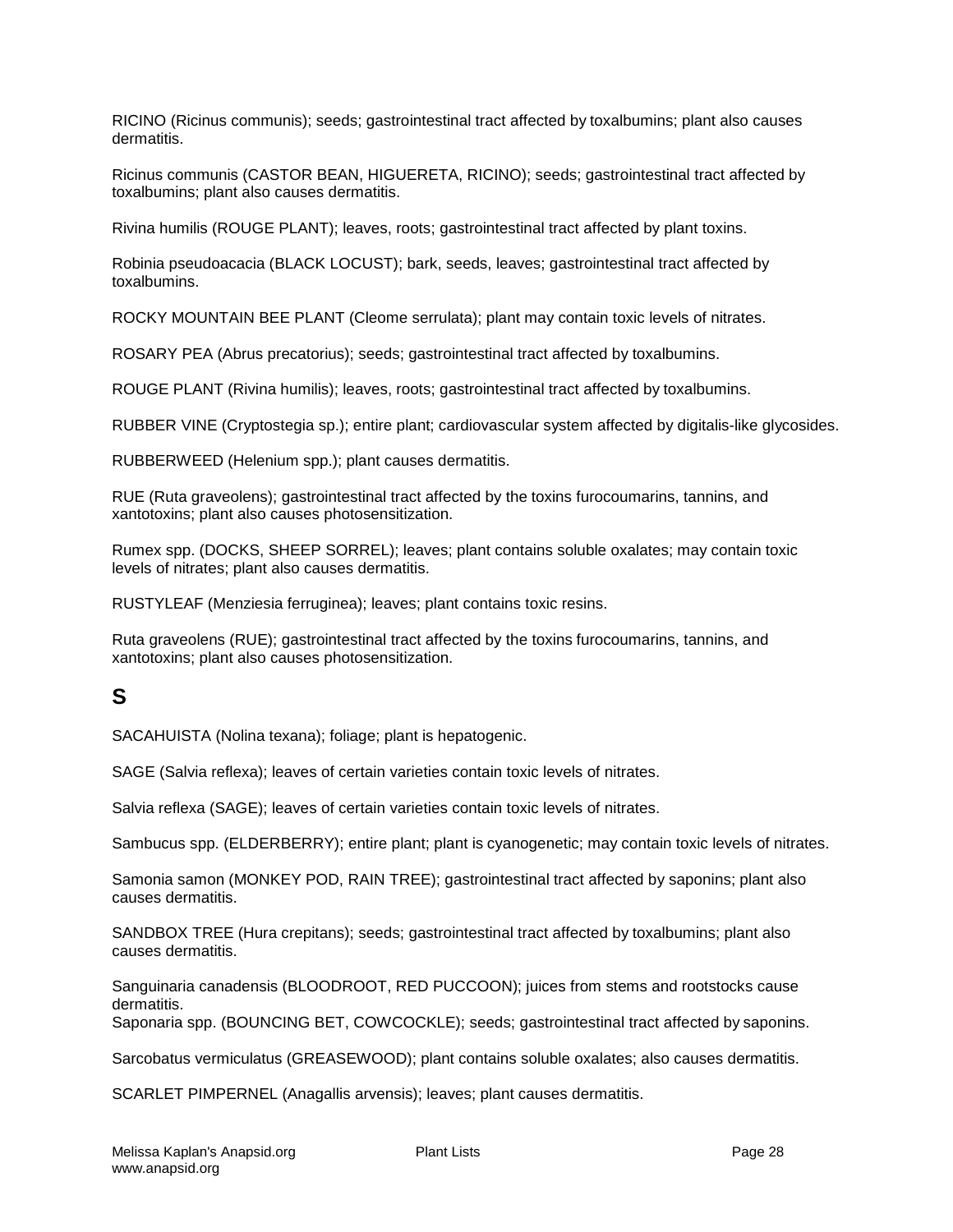SCOTCH BROOM (Cytisus scoparious); seeds; plant contains quinolizidine alkaloid toxins.

SCOURING RUSH (Equisetum spp.); stems; toxic principles unknown; fungi growing on plants may cause toxicity.

SEA ONION (Urginea maritima); bulbs; cardiovascular system affected by cardiac glycosides.

Senecio spp. (GROUNDSEL, RAGWORT); entire plant; pyrrolizidine alkaloids cause hepatic venoocclusive disease (Budd-Chiari syndrome) in humans.

SENNA (Cassia occidentalis); entire plant: plant contains cathartic toxins.

SENSITIVE FERN (Onoclea sensibilis); leaves; nervous system affected by plant toxins.

Sephora secundiflora (FRIJOLITO, MESCAL BEAN); seeds; nervous system affected by nicotine-like quinolizidine alkaloids.

Sesbania spp. (BAGPOD, COFFEEWEED, RATTLEBOX, RATTLEBUSH); seeds; gastrointestinal tract affected by saponins.

SHEEP LAUREL (Kalmia augustifolia); leaves, nectar; gastrointestinal tract, cardiovascular and nervous systems affected by the toxins andromedotoxin and arbutin.

SHEEP SORREL (Rumex acetosella); leaves; plant contains soluble oxalates; may contain toxic levels of nitrates; plant also causes dermatitis.

SHOWY LADY SLIPPER (Cypripedium reginae); plant causes dermatitis.

SICKLEPOD (Cassia sp.); entire plant; gastrointestinal tract affected by toxalbumins.

SILKY LUPINE (Lupinus spp.); leaves, esp. Seeds; plant contains numerous alkaloid toxins including quinolizidine and piperidine.

Silybum marianum (VARIEGATED THISTLE); plant may contain toxic levels of nitrates.

SINGLETARY PEA (Lathyrus spp.); stems, seeds; nervous system affected by the plant toxins.

SKELETONWEED (Lygodesmia juncea); plant may contain toxic levels of nitrates.

SKUNK CABBAGE (Symplocarpus foetidus); leaves; gastrointestinal tract affected by plant toxins.

SLIPPER FLOWER (Pedilanthus tithymaloides); latex; gastrointestinal tract affected by plant toxins; mouth irritated by plant raphides.

SMARTWEEDS (Polygonum spp.); plant may contain toxic levels of nitrates; plant causes photosensitization and contact dermatitis.

SMOOTH BROMEGRASS (Bromus sp.); plant may contain toxic levels of nitrates.

SNAKE'S HEAD (Fritillaria meleagris); bulb; cardiovascular system affected by alkaloid toxins.

SNEEZEWEED (Helenium spp.); plant causes dermatitis.

SNOWBERRY (Symphoricarpos albus); gastrointestinal tract affected by saponins; plant also causes dermatitis.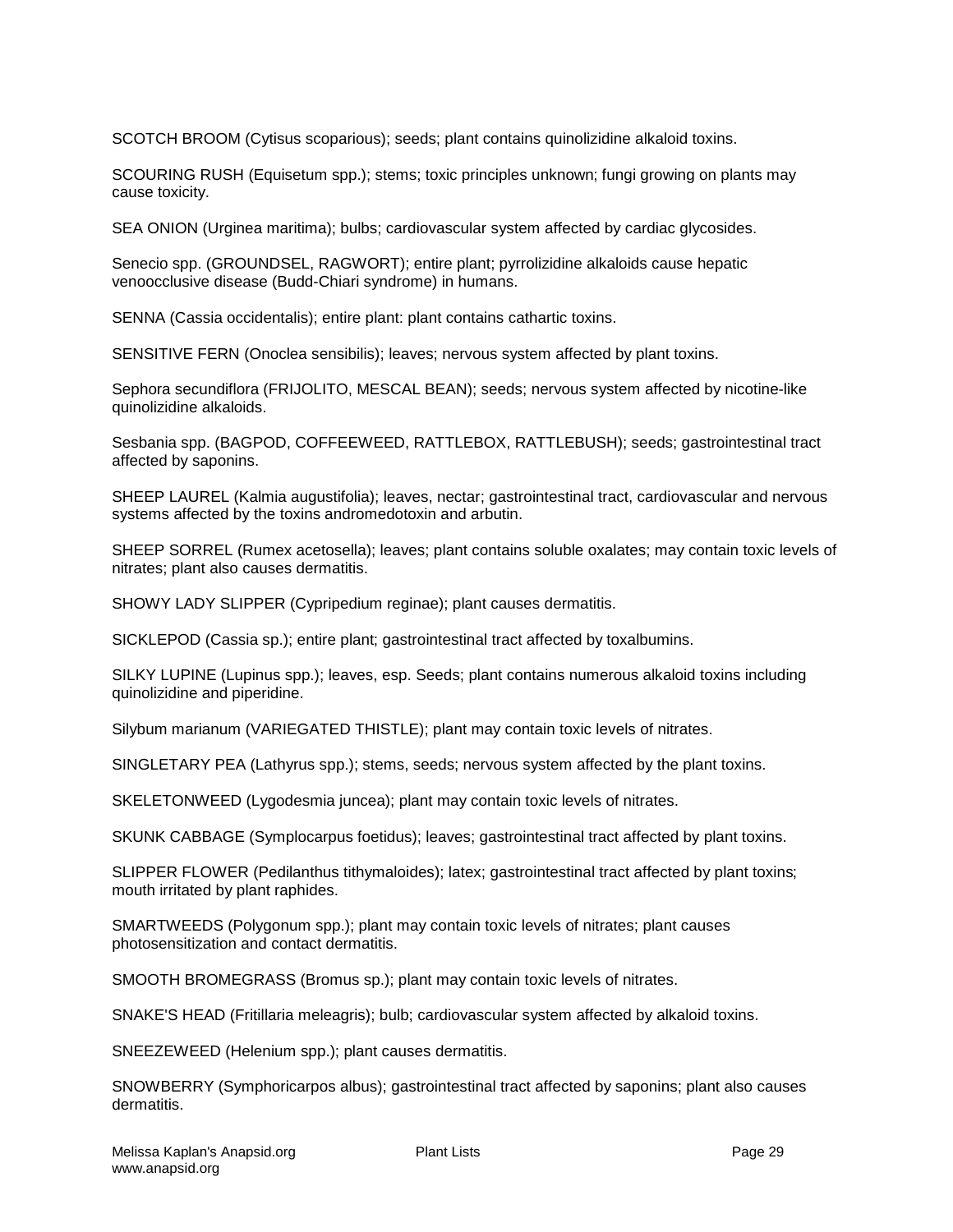SNOWDROP (Galanthus nivalis); gastrointestinal tract affected by the alkaloids lycorine and galantamine.

SNOW-ON-THE-MOUNTAIN (Euphorbia marginata); latex; gastrointestinal tract affected by the toxin euphorbin; may contain toxic levels of nitrates; plant also causes dermatitis.

Solanum spp. (BITTERSWEET, BUFFALO BUR, BULL NETTLE, HORSE NETTLE, JERUSALEM CHERRY, NIGHTSHADES, POTATO); immature growths; gastrointestinal tract affected by solanine glycoalkaloids; may contain toxic levels of nitrates; plant also causes dermatitis.

Sonchus spp. (SOW THISTLE); plant may contain toxic levels of nitrates.

Sophora secundiflora (FRIJOLITO, MESCAL BEAN); seeds; nervous system affected by nicotine-like, quinolizidine alkaloids.

Sorghum spp. (BROOMCORN, JOHNSON GRASS, SORGHUM, SUDAN GRASS); leaves; plant is cyanogenetic; may contain toxic levels of nitrates.

SORRELS (Oxalis pes-caprae, Rumex spp.); leaves; plant contains soluble oxalates; plant also causes dermatitis.

SOURGRASS (Triglochin maritima); leaves; plant is cyanogenetic.

SOURSOB (Oxalis pes-caprae); leaves; plant contains soluble oxalates.

SOW THISTLE (Sonchus spp.); plant may contain toxic levels of nitrates.

SOYBEAN (Glycine max); may contain toxic levels of nitrates; plant is goitrogenic.

SPATHE FLOWER (Spathiphyllum spp.); entire plant; gastrointestinal tract affected by plant toxins; plant also causes dermatitis.

Spathiphyllum spp. (SPATHE FLOWER, WHITE ANTHURIUM); entire plant; gastrointestinal tract affected by plant toxins; plant also causes dermatitis.

Spigelia spp. (WEST INDIAN PINKROOT); entire plant; nervous system affected by the toxin spigeline.

SPINDLE TREE (Euonymus europaeus); fruit; cardiovascular system affected by the glycosides evobioside, evomonoside, and evonoside.

SPINELESS HORSEBRUSH (Tetradymia canescens); leaves, buds; plant causes photosensitization.

SPREADING DOGBANE (Apocynum androsaemifolium); leaves; plant contains cardiac glycosides.

SPRING RABBITBUSH (Tetradymia glabrata); leaves, buds; plant is hepatogenic.

SPURGE LAUREL (Daphne laureola); entire plant, esp. fruit and seeds; gastrointestinal tract and kidneys affected by coumarin glycosides; plant also causes dermatitis.

SPURGE NETTLE (Jatropha spp.); seeds; gastrointestinal tract affected by toxalbumins and cathartic oils; plant also causes dermatitis.

SPURGES (Euphorbia spp.); leaves, stems, latex; gastrointestinal tract affected by the toxin euphorbin; may contain toxic levels of nitrates; plant also causes dermatitis.

SQUILL (Urginea maritima); bulbs; cardiovascular system affected by cardiac glycosides.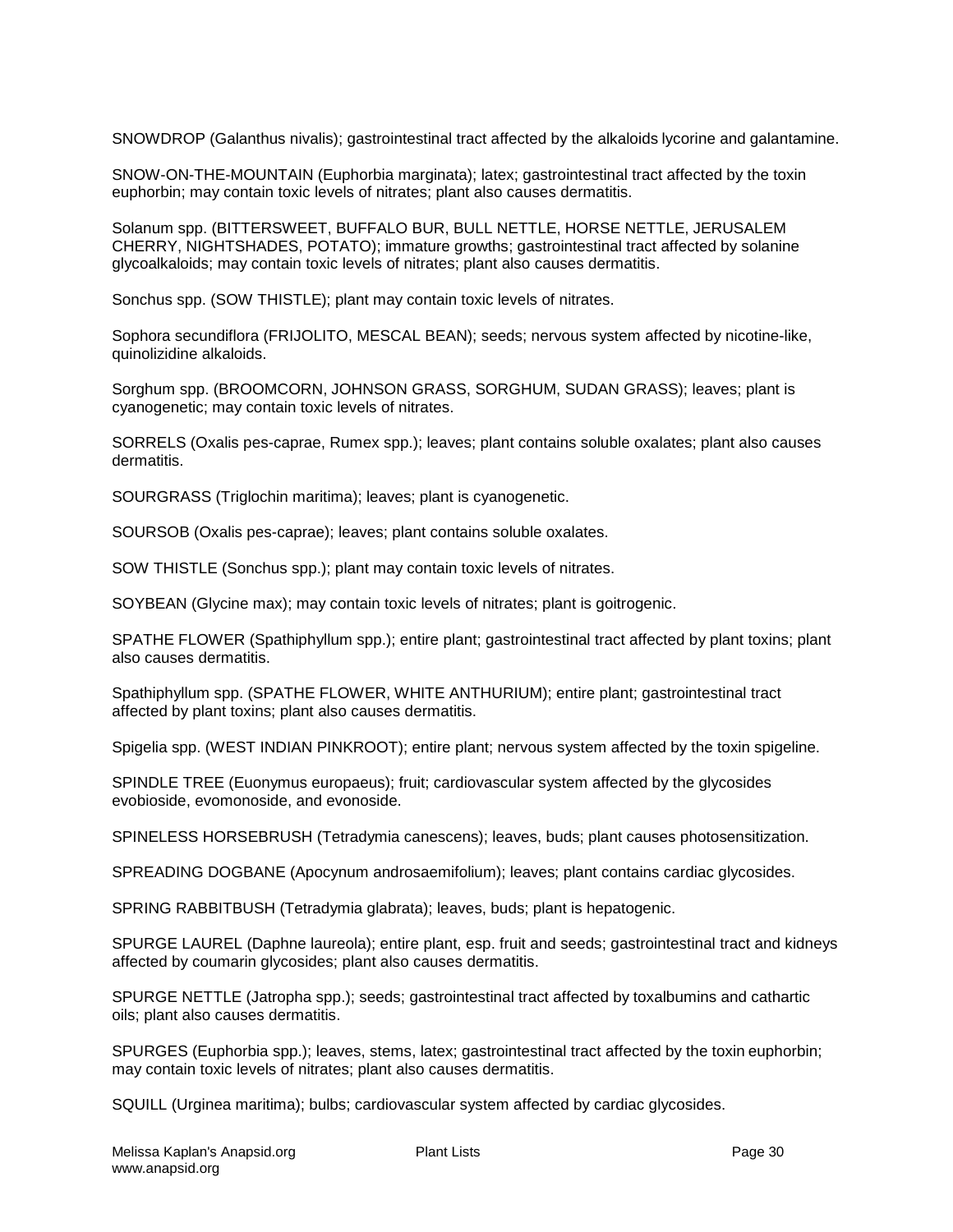SQUIRREL CORN (Dicentra cucullaria); entire plant, esp. bulbs; plant contains convulsants including isoquinoline; plant also causes dermatitis.

STAGGERGRASS (Amianthemum muscaetoxicum); leaves, underground parts; alkaloids cause respiratory failure.

STAGGER WEED (Dicentra cucullaria); entire plant, esp. bulbs; plant contains convulsants including isoquinoline; plant also causes dermatitis.

Stanleya pinnata (PRINCES'S PLUME); entire plant; plant may absorb toxic levels of selenium.

STAR-OF-BETHLEHEM (Omithogalum umbellatum); entire plant, esp. bulbs; gastrointestinal tract affected by alkaloid toxins.

STEER'S HEAD (Dicentra uniflora); entire plant, esp. bulbs; plant contains convulsants including isc,quinoline; plant also causes dermatitis.

Stellaria media (CHICKWEED); plant may contain toxic levels of nitrates.

Stillingia treculeana (QUEEN'S DELIGHT); leaves, stems; plant is cyanogenetic.

ST. JOHNSWORT (Hypericum perforatum); entire plant causes photosensitization and contact dermatitis.

STRAWBERRY BUSH (Euonymus americanus); fruit; cardiovascular system affected by the glycosides evobioside, evomonoside, and evonoside.

STRYCHNINE (Strychnos nux-vomica); entire plant; nervous system affected by the alkaloid strychnine.

Strychnos nux-vomica (NUX-VOMICA TREE, STRYCHNINE); entire plant; nervous system affected by the alkaloid strychnine.

Suckleya suckleyana (POISON SUCKLEYA); leaves; plant is cyanogenetic.

SUDAN GRASS (Sorghum sp.); leaves; plant is cyanogenetic; may contain toxic levels of nitrates.

SUGAR BEET (Beta vulgaris); leaves; plant contains soluble oxalates; may contain toxic levels of nitrates.

SUMMER CYPRESS (Kochia scoparia); plant may contain toxic levels of nitrates.

SWEET BELLS (Leucothoe spp.); leaves, nectar; cardiovascular and nervous systems affected by plant toxins.

SWEETCLOVERS; WHITE, YELLOW (Melilotus spp.); plant may contain toxic levels of nitrates.

SWEET PEA (Lathyrus spp.); stems, seeds; nervous system affected by plant toxins.

SWEET POTATO VINES (Ipomea spp.); entire plant; plant contains LSD-related hallucinogens. may contain toxic levels of nitrates.

Symphoricarpus albus (SNOWBERRY); gastrointestinal tract affected by saponins; plant also causes dermatitis.

Symplocarpus foetidus (SKUNK CABBAGE); leaves; gastrointestinal tract affected by plant toxins; mouth irritated by plant raphides.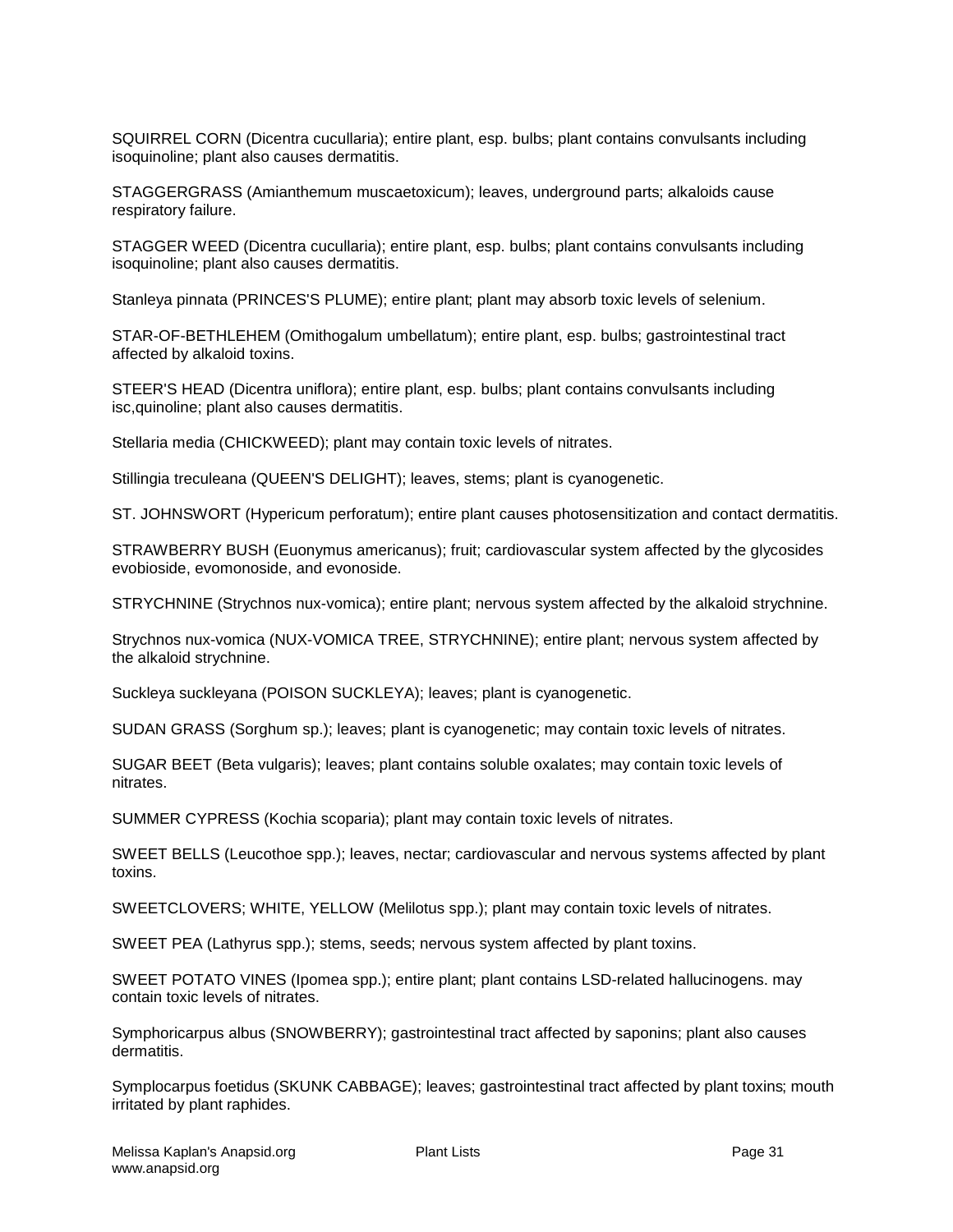# **T**

Tamus communis (BLACK BRYONY); toxic principles similar to Bryonia dioica.

Tanacetum vulgare (TANSY); leaves, stems; plant toxins may cause gastritis and convulsions; plant also causes dermatitis.

TANSY (Tanacetum vulgare); leaves, stems; plant toxins may cause gastritis and convulsions; plant also causes dermatitis.

TARBUSH (Flourensia cernua); fruit; gastrointestinal tract affected by plant toxins.

TARO (Alocasis sp., Colocasia esculenta): leaves, stems; mouth irritated by plant raphides.

TARWEED (Amsinckia intermedia); seed-like nutlets; plant may contain toxic levels of nitrates.

Taxus spp. (YEWS); entire plant, except red aril; gastrointestinal tract and cardiovascular system affected by volatile oils, and the alkaloids taxine and ephedrine.

Tetradymia glabrata (COAL-OIL BRUSH, HORSEBRUSH, SPRING RABBITBUSH); leaves: plant is hepatogenic.

Thevetia peruviana (YELLOW-BE-STILL-TREE, YELLOW OLEANDER); entire plant, esp. seeds; cardiovascular system affected by cardiac glycosides.

Thlaspi arvensi (FANWEED); seeds; gastrointestinal tract affected by mustard-oil.

THORNAPPLE (Datura stramonium); entire plant; nervous system affected by the alkaloids atropine, scopolamine, and hyoscyamine; may contain toxic levels of nitrates; plant also causes dermatitis.

THOROUGHWORT (Eupatorium sp.); plant may contain toxic levels of nitrates.

TOBACCO, TREE TOBACCO (Nicotiana spp.); leaves; nervous system affected by the alkaloids nicotine and pyridine.

TOMATO (Lycospersicon evculentum); vines. suckers: gastrointestinal tract affected by solanine glycoalkaloids.

Toxicodendron spp. (POISON IVY, POISON OAK, POISON SUMAC); leaves, bark and fruit cause dermatitis.

TRAVELLER'S JOY (Clematis spp.); entire plant; gastrointestinal tract and nervous system affected by plant toxins; plant also causes dermatitis.

TREFOIL (Lotus corniculatus); entire plant; plant is cyanogenetic.

Tribulus spp. (CALTROP, GOATHEAD, PUNCTURE VINE); plant is hepatogenic; may contain toxic levels of nitrates.

TRIFOLIATE ORANGE (Poncirus trifoliata); fruit; toxins affect gastrointestinal tract.

Trifolium spp. (CLOVERS); plant causes photosensitization and contact dermatitis; T repens (WHITE CLOVER) is cyanogenetic.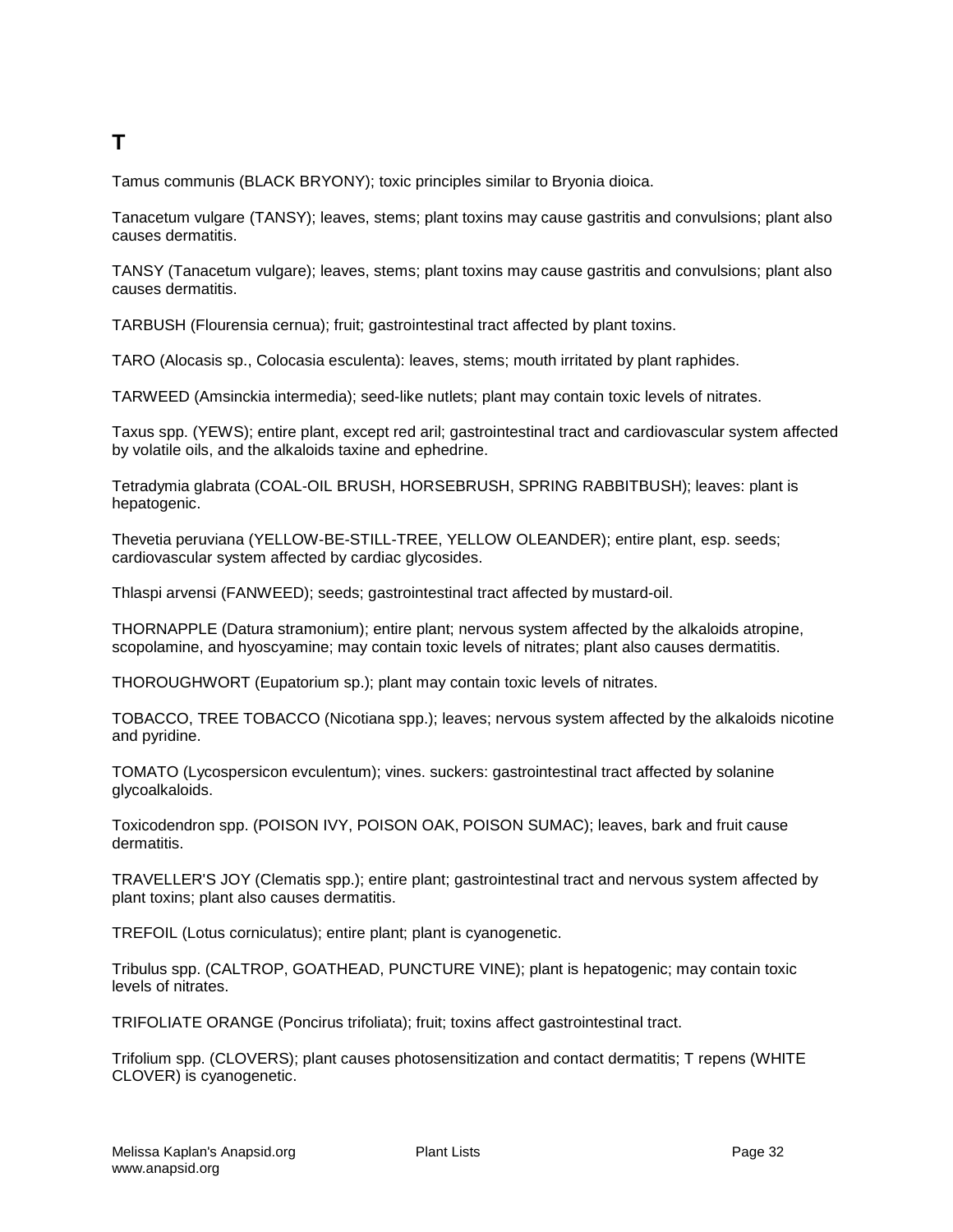Triglochin maritima (ARROWGRASS, GOOSEGRASS, SOURGRASS); leaves; plant is cyanogenetic.

Triticum aestivum (WHEAT); nontoxic unless contaminated with fungi.

TRUMPET VINE (Campsis spp.); leaves, flowers; plant also causes dermatitis.

Tulipa spp. (TULIPS); bulbs; plant causes dermatitis.

TUMBLEWEED (Amaranthus hibridus); plant may contain toxic levels of nitrates.

TUNG NUT3, TUNG TREE (Aleurites fordii); entire plant; gastrointestinal tract affected by saponins and toxalbumins.

### **U**

Urechites lutea (YELLOW NIGHTSHADE); leaves; cardiovascular system affected by the cardiac glycoside urechitoxin.

Urginea maritima (RED SQUILL, SEA ONION, SQUILL); bulbs; cardiovascular system affected by cardiac glycosides.

Urtica procera (NETTLE); plant may contain toxic levels of nitrates.

## **V**

VELVET GRASS (Holcus lanatus); entire plant; plant is cyanogenetic.

VENUS FLYTRAP (Dionaea sp.); entire plant.

Veratrum spp. (FALSE HELLEBORE, INDIAN POKE); entire plant; cardiovascular system affected by alkaloid toxins; plant also causes dermatitis.

Verbesina encelioides (CROWNBEARD); plant may contain toxic levels of nitrates.

VETCH (Vicia spp.); seeds, moldy parts; plant causes photosensitization.

VETCHLING (Lathyrus spp.); seeds, stems; nervous system affected by plant toxins.

Vicia sativa (COMMON VETCH); seeds, moldy parts; plant is cyanogenetic; plant also causes photosensitization.

Vinca spp. (PERIWINKLE); entire plant; contains hallucinogens.

VIPER'S BUGLOSS (Echium plantagineum); entire plant; pyrrolizidine alkaloids cause hepatic venoocclusive disease (Budd-Chiari syndrome) in humans.

VIRGIN'S-BOWER (Clematis sp.); entire plant; gastrointestinal tract and nervous system affected by plant toxins; plant also causes dermatitis.

Viscum album (EUROPEAN MISTLETOE); leaves, stems; gastrointestinal tract affected by toxalbumins.

### **W**

WAFER ASH (Ptelea baldwinii); plant causes photosensitization and contact dermatitis.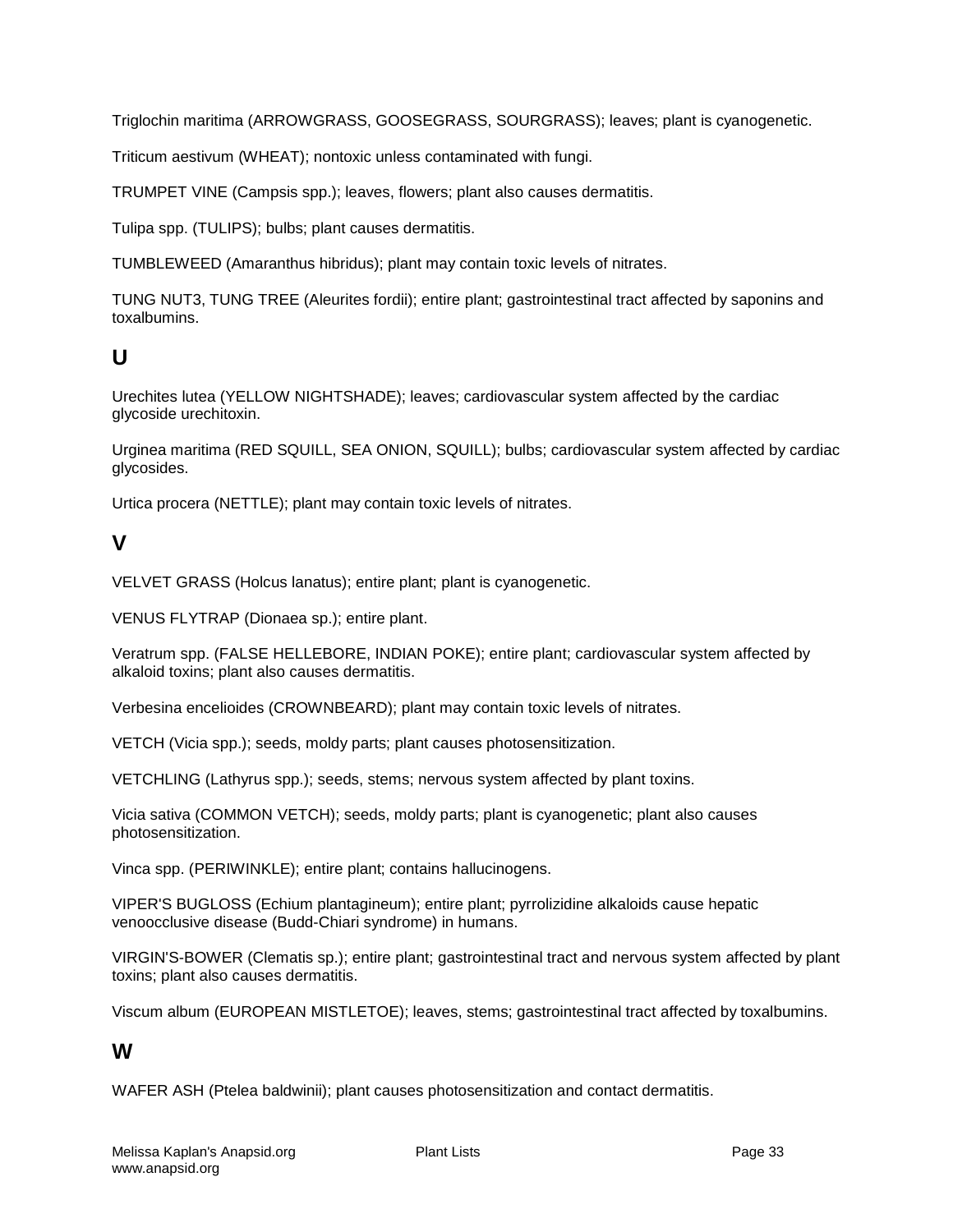WAHOO (Euonymus atropurpureus); fruit; cardiovascular system affected by the glycosides evobioside, evomonoside, and evonoside.

WATER DROPWORT (Oenanthe crocata); entire plant; plant contains the convulsant oenanthetoxin.

WATER HEMLOCK (Cicuta spp.); entire plant, esp. roots; nervous system affected by the convulsant cicutoxin.

WEST INDIAN PINKROOT (Spigelia spp.); entire plant; nervous system affected by the toxin spigeline.

WHEAT (Triticum aestivum); nontoxic unless contaminated with fungi.

WHITE ANTHURIUM (Spathiphyllum spp.); entire plant; gastrointestinal tract affected by plant toxins; plant also causes dermatitis.

WHITE ARUM-LILY (Zantedeschia aethiopica); leaves; mouth irritated by plant raphides.

WHITE BRYONY (Bryonia dioica); gastrointestinal tract affected by the glycosides bryonin and bryonidin; plant also causes dermatitis.

WHITE CALLA (Zantedeschia aethiopica); leaves; mouth irritated by plant raphides.

WHITE CLOVER (Trifoliurn repens); plant is cyanogenetic.

WHITE OZIER (Leucothoe spp.); leaves, nectar; cardiovascular and nervous systems affected by plant toxins.

WHITE SNAKEROOT (Eupatorium sp.); leaves; plant may contain toxic levels of nitrates.

WHITE SWEETCLOVER (Melilotus sp.); plant may contain toxic levels of nitrates.

WHORLED BUTTERFLY (Asclepias sp.); leaves, stems; plant contains toxic resins.

WILD ARTICHOKE (Helianthus annuus); plant may contain toxic levels of nitrates.

WILD BALSAM-APPLE (Momordica charantia); seeds; gastrointestinal tract affected by toxalbumins.

WILD PARSNIP (Pastinaca sativa); plant causes dermatitis.

WILD PEA (Lathyrus spp.); stems, seeds; nervous system affected by plant toxins.

WILD SUNFLOWER (Helianthus annuus); plant may contain toxic levels of nitrates.

WINDFLOWER (Anemone spp., includes Pulsatilla); entire plant; gastrointestinal tract affected by the toxin protoanemonin; plant also causes dermatitis.

WINTERSWEET (Acokanthera spp.); seeds; cardiovascular system affected by cardiac glycosides.

Wisteria spp. (WISTERIA); entire plant; gastrointestinal tract affected by alkaloid toxins.

WITCHGRASS (Panicum capillare); plant is hepatogenic; may contain toxic levels of nitrates.

WONDER FLOWER (Ornithogalum thyrsoides); entire plant, esp. bulbs; gastrointestinal tract affected by alkaloid toxins.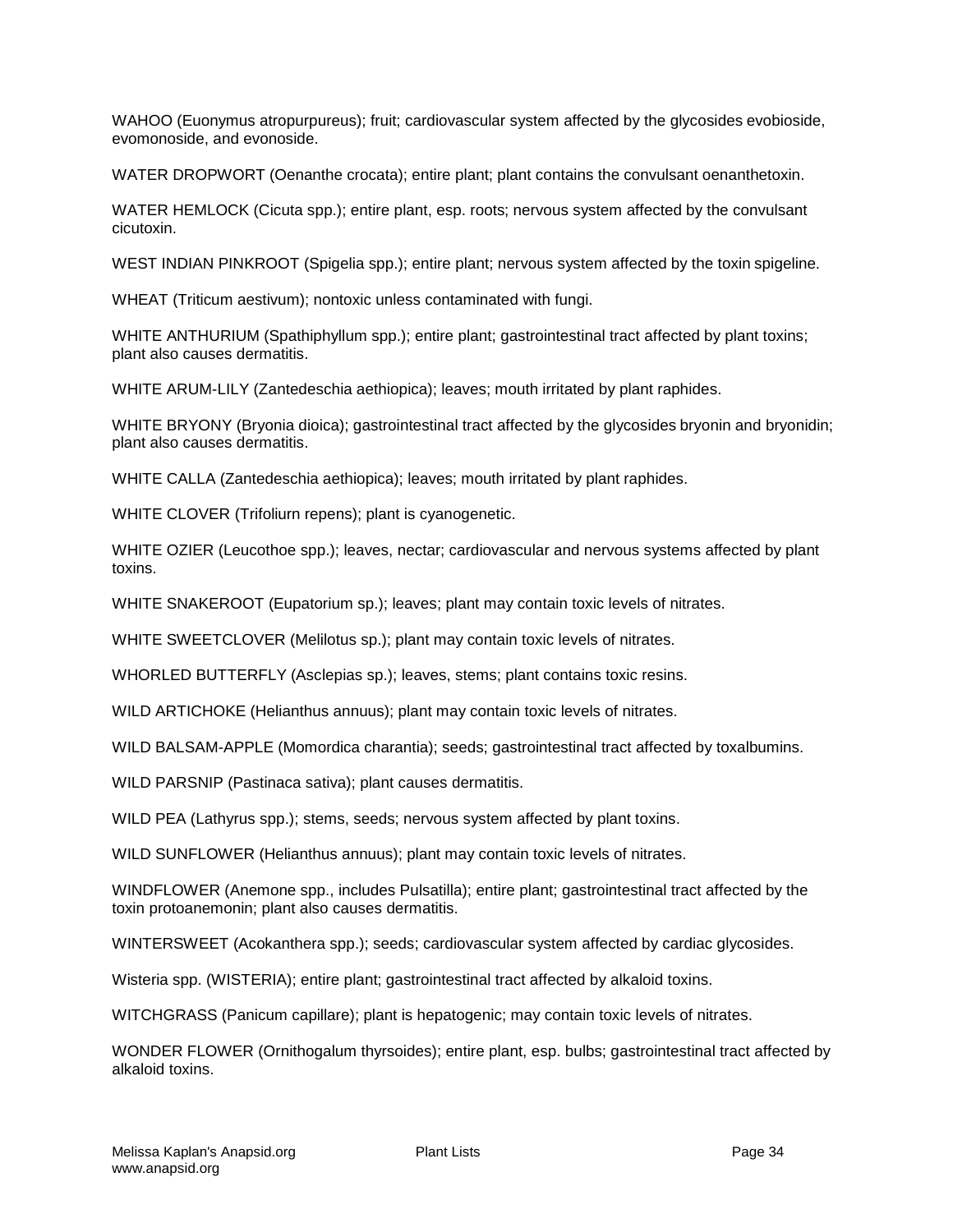WOOD LAUREL (Daphne sp.); entire plant esp. fruit and seeds; gastrointestinal tract and kidneys affected by coumarin glycosides; plant also causes dermatitis.

WOODY ASTERS (Xylorrhiza spp.); entire plant; plant may absorb toxic levels of selenium.

WORMSEED (Chenopodium ambrosioides); plant may contain toxic levels of nitrates.

# **X**

Xanthium orlentale (COCKLEBUR); leaves at sprouted two-leaf stage, germinating seeds; plant contains hydroquinone; plant also causes dermatitis.

Xanthosoma spp. (BLUE TARO, CALADIUM, INDIAN KALE, MALANGA); leaves; mouth irritated by plant raphides; plant also causes dermatitis. Xylorrhiza spp. (WOODY ASTERS); entire plant; plant may absorb toxic levels of selenium.

# **Y**

YAUPON (Ilex vomitoria); berries; gastrointestinal tract affected by saponins.

YELLOW ALLAMANDA (Allamanda cathartica); leaves, bark, fruit, sap, seeds; plant contains catharatic toxins.

YELLOW-BE-STILL TREE (Thevetia peruviana); entire plant, esp. seeds; cardiovascular system affected by cardiac glycosides.

YELLOW JESSAMINE (Gelsemium sempervirens); flowers, leaves, roots; plant contains convulsants, including indole; plant also causes dermatitis.

YELLOW LADY SLIPPER (Cypripedium parviflorum); leaves, stems; plant causes dermatitis.

YELLOW NIGHTSHADE (Urechites lutea); leaves; cardiovascular system affected by the cardiac glycoside urechitoxin.

YELLOW OLEANDER (Thevetia peruviana); entire plant, esp. seeds; cardiovascular system affected by cardiac glycosides.

YELLOW PINE FLAX (Linum neomexicanum); entire plant; plant is cyanogenetic.

YELLOW SWEETCLOVER (Melilotus sp.); plant may contain toxic levels of nitrates.

YEWS (Taxus spp.); entire plant, except red aril; gastrointestinal tract and cardiovascular system affected by volatile oils and the alkaloids taxine, and ephedrine.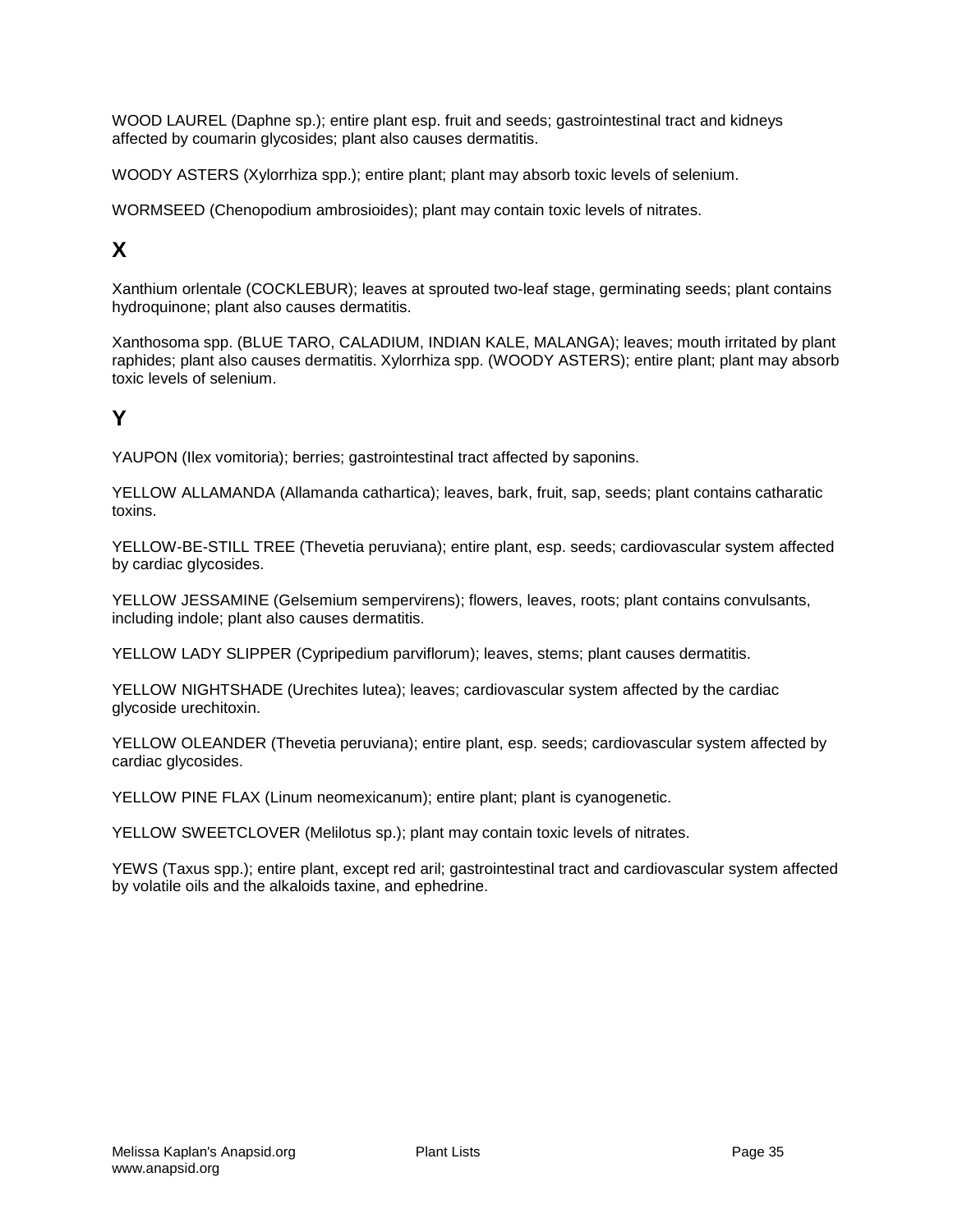# **Z**

Zamia pumila (COONTIE, FALSE SAGO PALM, FLORIDA ARROWROOT); roots, trunk; gastrointestinal tract and nervous system affected by plant toxins.

Zantedeschia aethiopica (CALLA LILY, PIG LILY, WHITE ARUM LILY, WHITE CALLA); leaves; mouth irritated by plant raphides.

Zigadenus spp. (DEATH CAMAS); entire plant; cardiovascular system affected by alkaloid toxins.

The following footnotes are not contained in the Barnard book but I felt they might be helpful to readers.

- 1. raphe: the ridge or line on a seed where it attaches to the ovule wall.
- 2. aril: flesh, often brightly colored, cover of seed

3. Tung: tung oil, commonly found in paints, stains, and finishes, is also toxic and such preparations should not be used in animal enclosures

Kingsbury, J. M. 1964. Poisonous Plants of the United States and Canada. Prentice-Hall, Inc., Englewood Cliffs, NJ.

Lampe, K.F. and McCann, M.A. 1985. American Medical Association Handbook of Poisonous and Injurious Plants. Am. Med. Assoc., Chicago, IL.

Muenscher, W. C. 1970. Poisonous Plants of the United States. The MacMillan Company, New York.

Ruhr, L. P. 1986. Ornamental toxic plants. In: Current Veterinary Therapy IX: Small Animal Practice. W.B. Saunders Company, Philadelphia, PA, pp. 216-220.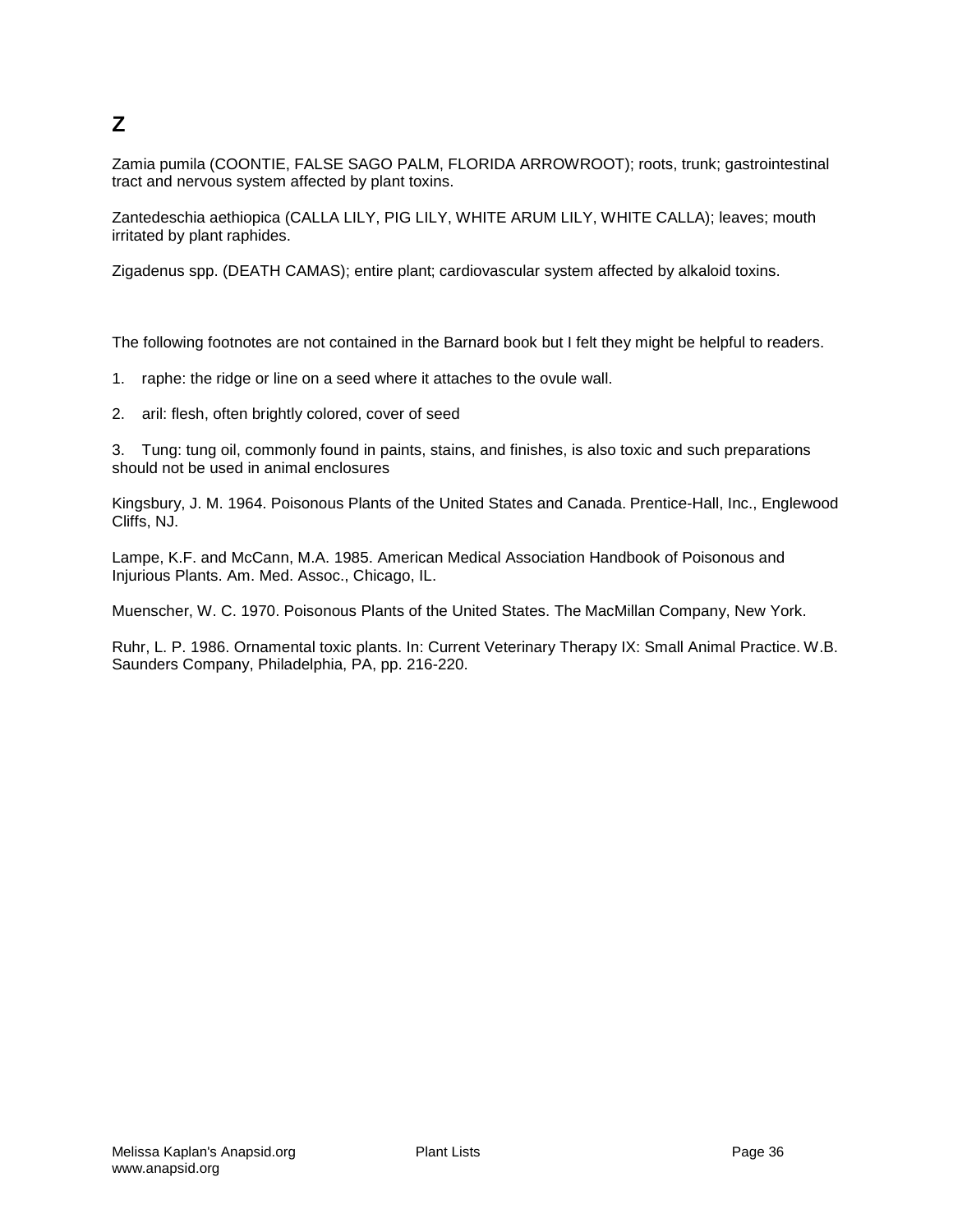### **Plants Causing Mechanical Injury**

Susan M. Barnard. Reptile Keeper's Handbook. pp. 167-184. 1996. Reprinted by permission of author and Krieger Publishing Company, Malabar, FL

Anemone patens (ANEMONE)

Aplopappus spp. (GOLDENRODS, JIMMY WEED, RAYLESS).

Arctium lappa (BURDOCK).

Aristida spp. (POVERTY GRASS, TRIPPLE AWN, WIRE GRASS).

Avena fatua (WILD OATS)

BARLEY, WILD BARLEY (Hordeum spp.).

Bidens spp. (SPANISH NEEDLES, STICK-TIGHTS).

Bromus tectorum (DOWNY BROME-GRASS).

BURDOCK (Arctium lappa).

CACTI (many genera).

CALTROP (Tribulus sp.).

Cenchrus spp. (SANDBURS).

Centaurea spp. (KNAPWEED, STARTHISTLE).

COCKLEBURS (Xanthium spp.).

CRIMSON CLOVER (Trifolium sp.).

DOWNY BROME-GRASS (Bromus tectorum).

Eremocarpus setegerus (TURKEY MULLEIN).

Equisetum spp. (FOXTAILS, HORSETAILS, SCOURING RUSH).

FOXTAIL GRASS (Setaria lutescens).

FOXTAILS (Equisetum spp.).

GOATHEAD (Tribulus sp.).

GOLDENRODS (Aplopappus spp.).

Hordeum spp. (BARLEY, WILD BARLEY, SQUIRREL-TAIL GRASS).

HORSETAILS (Equisetum spp.).

JIMMY WEED (Aplopappus sp.).

KNAPWEED (Centaurea sp.).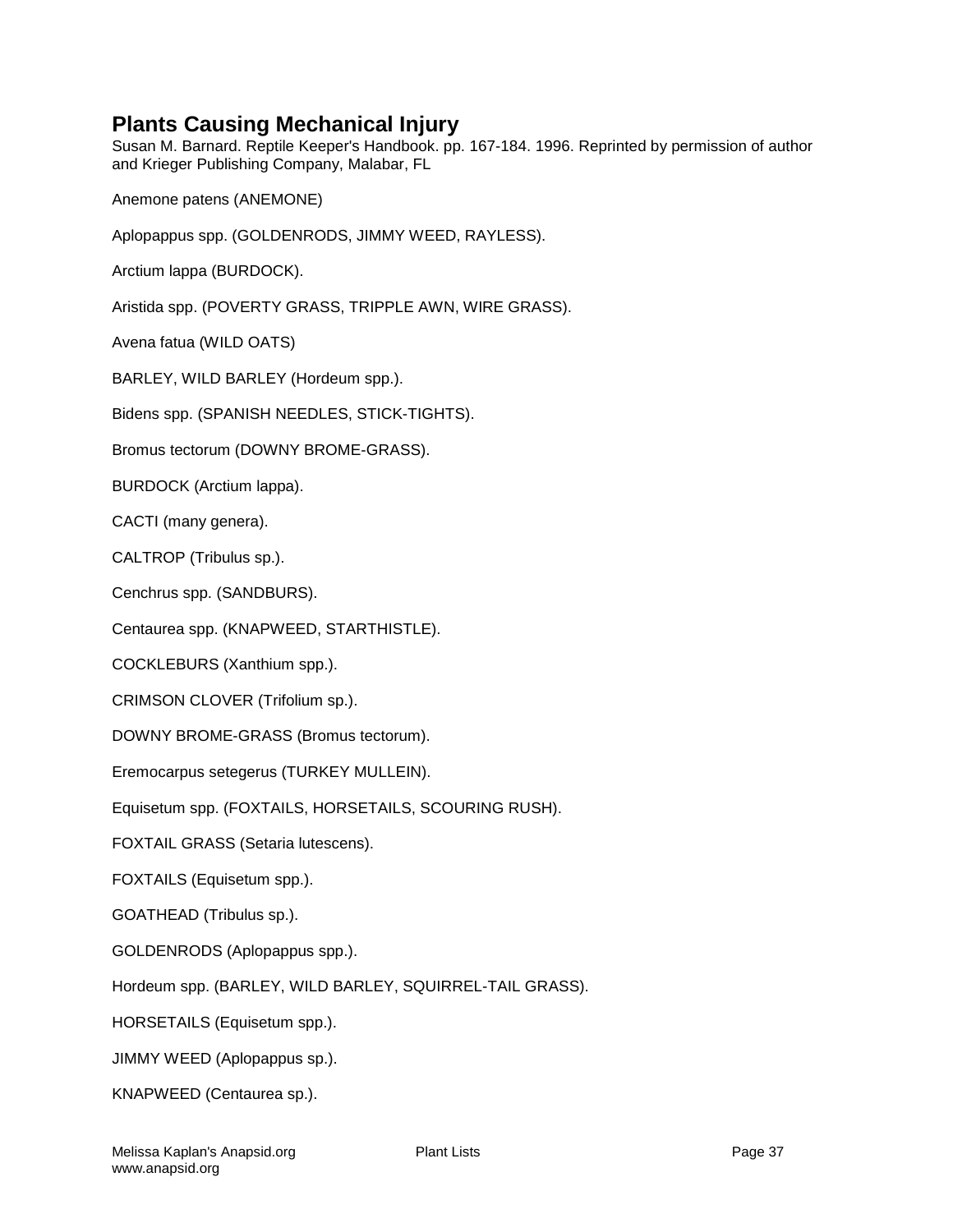MESQUITE (Prosopis chilensis).

MULLEIN (Verbascum thapsus).

NEEDLE GRASS (Stipa sp.).

NIGHSHADES (Solanum spp.).

PEA STRAW HAY (Pisum sativum).

Pisum sativum (PEA STRAW HAY).

Platanus occidentalis (SYCAMORE).

PORCUPINE GRASS (Stipa sp.).

POVERTY GRASS (Aristida sp.).

Prosopis chilensis (MESQUITE).

PUNCTURE VINE (Tribulus sp.).

Pyracantha sp. (PYRACANTHA).

RABBIT-FOOT CLOVER (Trifolium sp.).

RASPBERRIES (Rubus spp.).

RAYLESS (Aplopappus sp.)-

Rubus spp. (RASBERRIES).

SANDBURS (Cenchrus spp.).

SCOURING RUSH (Equisetum sp.).

Setaria lutescens (FOXTAIL GRASS, YELLOW BRISTLE GRASS).

SPANISH NEEDLES (Bidens sp.).

SQUIRREL-TAIL GRASS (Hordeum spp.).

STARTHISTLE (Centaurea spp.).

STICK-TIGHTS (Bidens sp.).

Stipa spp. (NEEDLE GRASS, PORCUPINE GRASS).

SYCAMORE (Platanus occidentalis).

Tribulus spp. (CALTROP, GOATHEAD, PUNCTURE VINE).

Trifolium spp. (CRIMSON CLOVER, RABBIT-FOOT CLOVER).

TRIPLE AWN (Aristida sp.). TURKEY MULLEIN (Eremocarpus setegerus).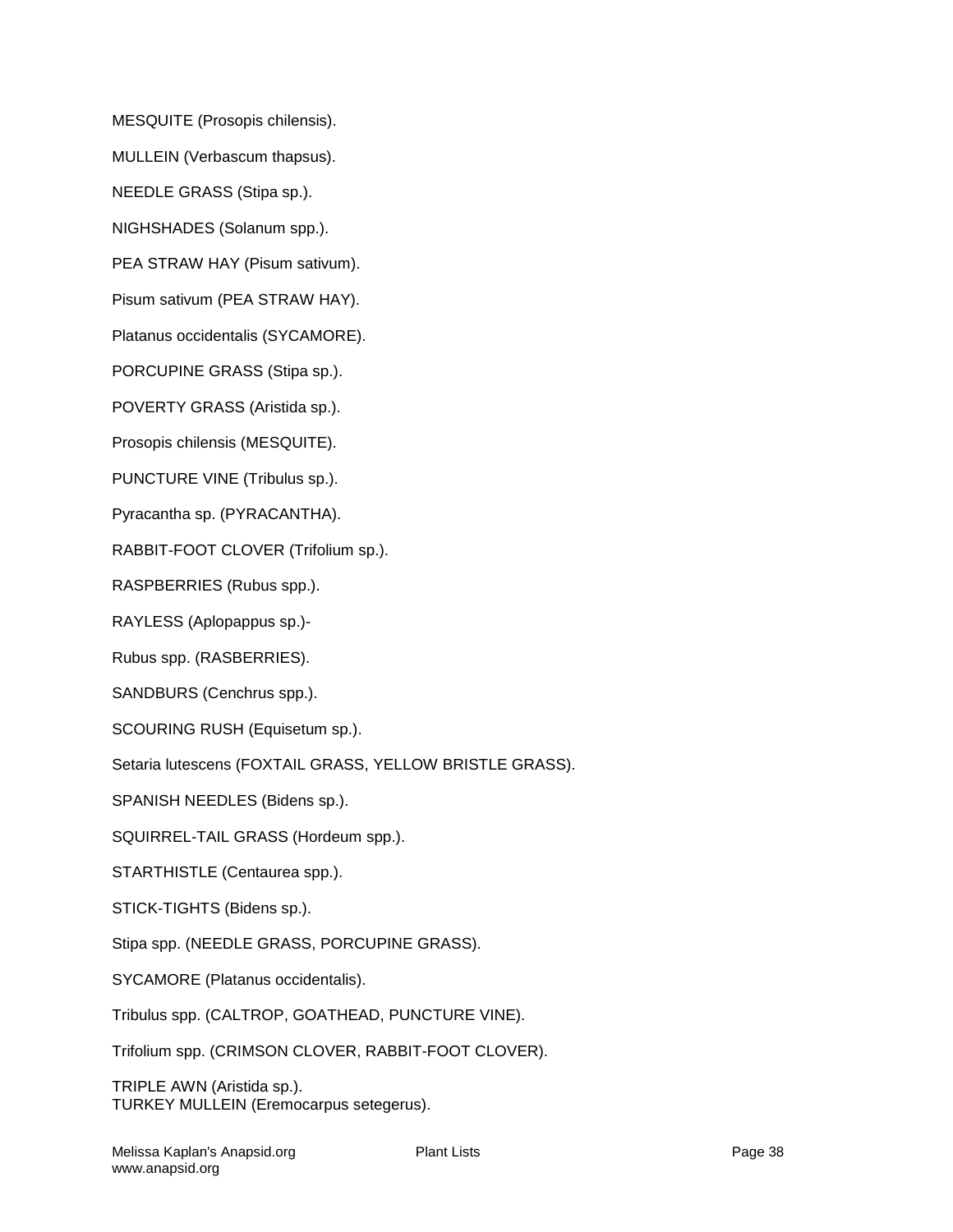Verbascum thapsus (MULLEIN).

WILD OATS (Avena fatua).

WIRE GRASS (Aristida sp.).

Xanthium spp. (COCKLEBURS).

YELLOW BRISTLE GRASS (Setaria lutescens).

Kingsbury, J. M. 1964. Poisonous Plants of the United States and Canada. Prentice-Hall, Inc., Englewood Cliffs, NJ.

Muenscher, W. C. 1970. Poisonous Plants of the United States. The MacMillan Company, New York.

Ruhr, L. P. 1986. Ornamental toxic plants. In: Current Veterinary Therapy IX: Small Animal Practice. W.B. Saunders Company, Philadelphia, PA, pp. 216-220.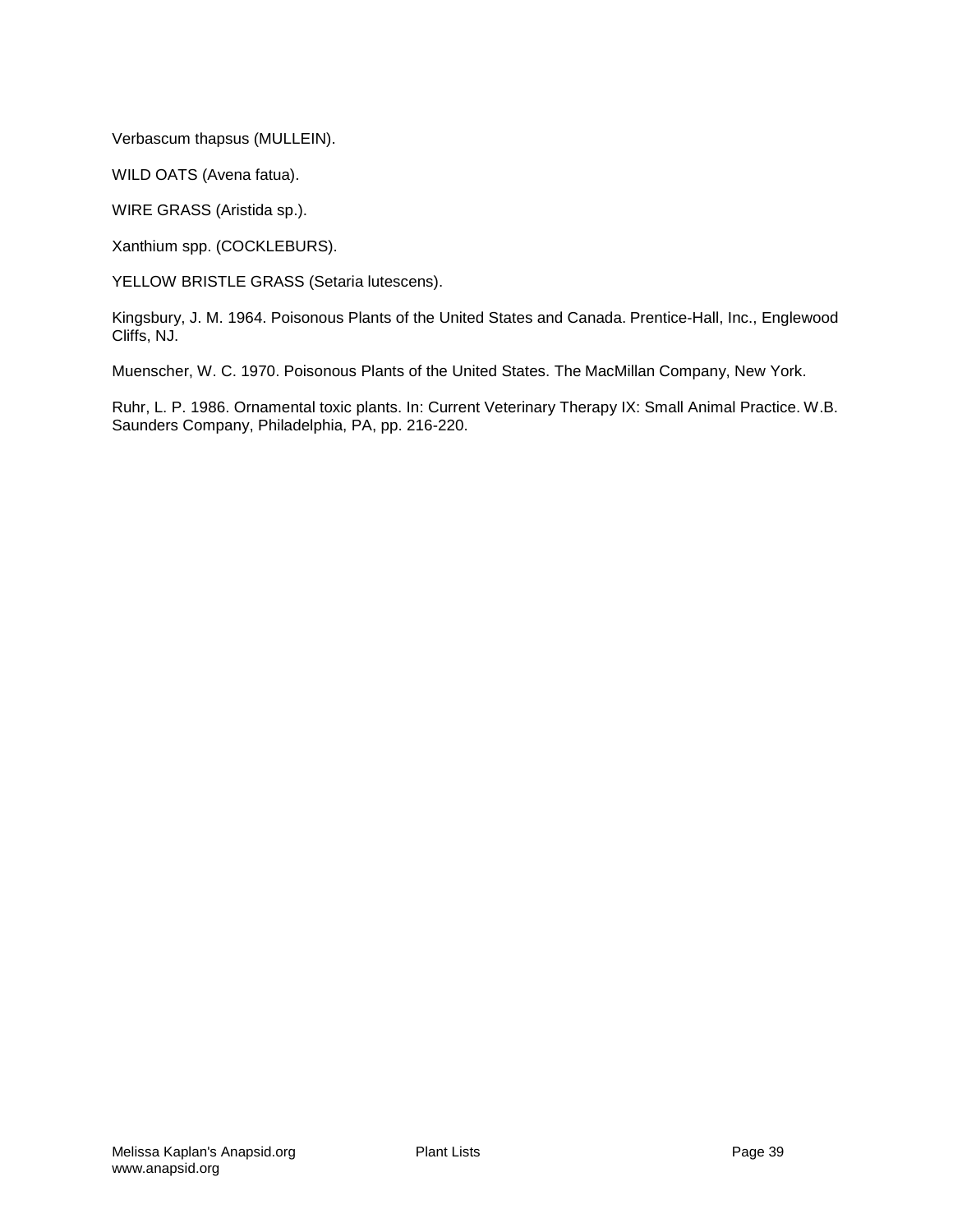## **Plants Suitable For Herp Habitats**

©1997 Melissa Kaplan From: Reptiles: A Teacher's Guide to their Care and Keeping in the Classroom. Master's Thesis, Sonoma State University, Rohnert Park CA

This is by no means a comprehensive list of all the possible plants you can use in an enclosure. The following lists of plants have been found in two or more herpetoculture books or articles.

The appearance of plants on this list does not necessarily mean that they are not toxic to all reptiles. Many of the following recommendations are based on the knowledge that the animals typically housed in such environments will or will not eat them. If considering other plants, or using any of the following plants in for animals not usually associated with those habitats, please cross-check them against the Harmful/Toxic Plants and Edible Plants lists and other safe and toxic resources available on- and off-line.

#### **Desert Plants**

Depending on the width of the enclosure, install at least 2-6 fluorescent tubes, running the length of the enclosure.. Use UVB-producing fluorescents if required by the reptiles in the enclosure; otherwise, you can use plant grow lights. If using a mixture of the two, remember to replace the UVB tubes annually and to place them nearest to the reptile's basking and lounging spots.

The following are suitable for architectural and topographical interest but are generally not suitable as basking and perching plants.

#### **Snake plants (Sanseveria sp.)**

- S. aethiopica
- S. caniculata
- S. kirkii pulchra
- S. parva
- S. pinguicula
- S. sinularis
- S. thyrsiflora
- S. trifasciata

### **Caudiciforms (caudex refers to the stem which stores water for the plant) such as Aloes:**

Dwarf Aloe (Aloe variegata, A. jucunda) Climbing Aloe (Aloe ciliaris) Lace Aloe (Aloe aristata) Bromeliads (except species with spines) Caudexed Figs\* (Ficus petiolaris, F. palmeri) Ceropegias vines Cow- or Oxtongue, Bowtie (Gasteria) - cut off any sharp tips Elephant Trees (Bursera) Gasterhaworthia "Royal Highness" Geraniums (Pelargonium) Grapes (Cissus and Cyphostema) **Haworthias** Ponytail Palms (Beaucarnea recurvata) Thornless cacti

### **Tillandsia (Air plants; Spanish Moss; Air Moss)**

There are two primary forms the 500 or so species of this type of bromeliad. Before buying any Tillandsia, make sure it is a form that will grow well in the environment into which you are planning to put it.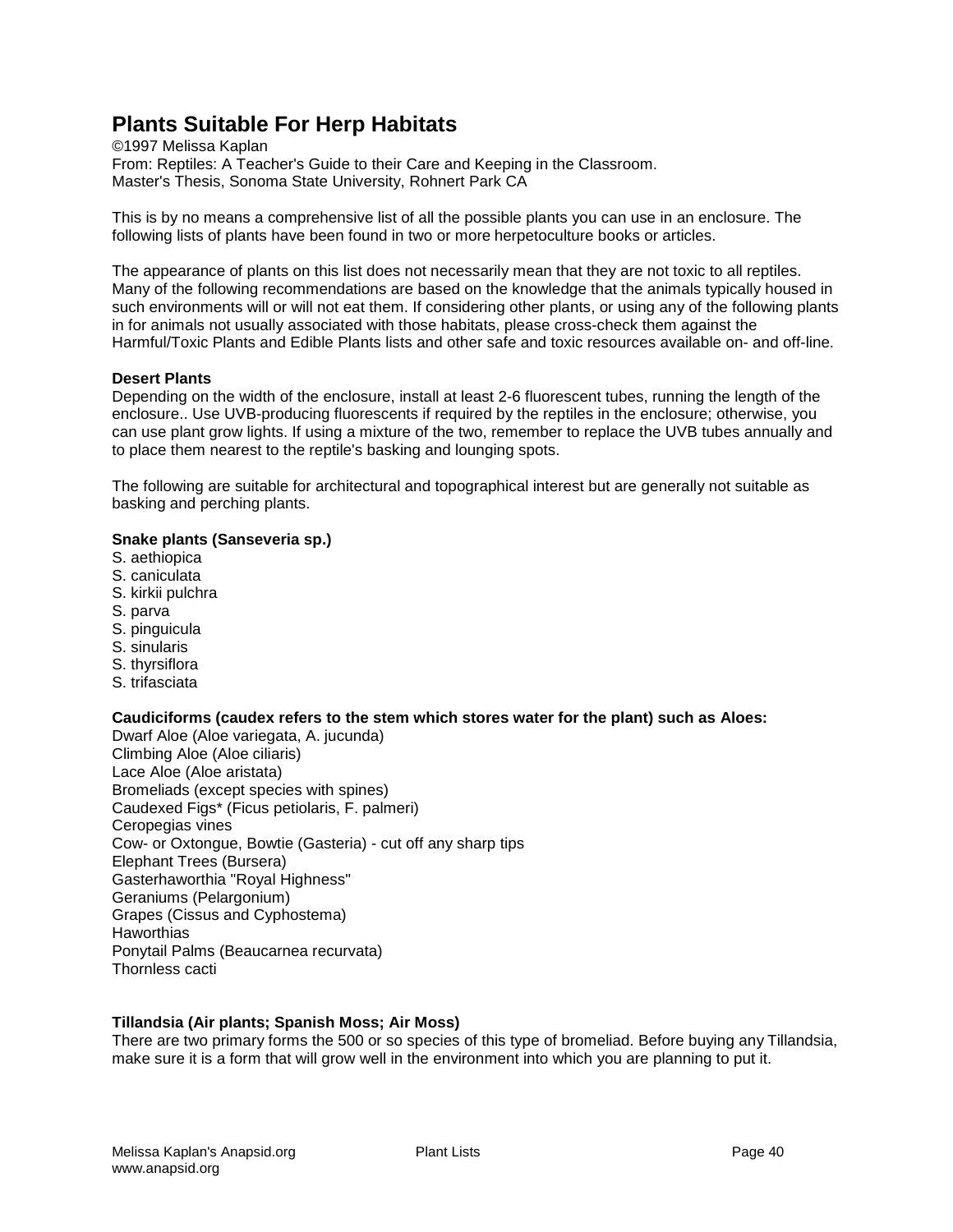While most Tillandsia are found growing on trees or rocks, some are also found in desert regions. Some, those with green leaves and a root formation but no scales, may be grown as epiphytes or can be planted in soil. Some of these species include:

T. anceps

T. brachycaulos

- T. cyanea
- T. lineniana

Others are strictly epiphytes ("air plant"), noted by their dense covering of grey scales and generally without roots. These are the ones that can be grown on rough tree trunks, the joints of branches, and in or on other structures and artifacts. They need bright light and frequent spraying with water or periodic soaking in water. Epiphyte forms include:

T. bulbosa

- T. Ionantha
- T. usneoides

#### **Temperate and Tropical Plants**

Depending on the width of the enclosure, at least 2-4 plant lights should be installed, running the length of the enclosure. Use UVB-producing fluorescents if required by the reptiles in the enclosure; otherwise, you can use plant grow lights. If using a mixture of the two, remember to replace the UVB tubes annually and place the UVB lights closest to the reptile's basking and lounging spots.

Most of these plants fare well in daytime temperatures in the mid-80s (29-30 C), and can tolerate nighttime drops into the mid-60s (18-19 C).

Bromeliads (Aechmea, Billbergia, Guzmania, Neoregelia) - clip spines Chinese Evergreen (Aglaonema commutatum) Creeping Fig\* (Ficus pumila) Corn Plant (Draceneas - until they outgrow enclosure) Dwarf Schefflera (Brassaia actinophylla) Earth Stars (Cryptanthus) Gesneriads (Aeschynanthus, Nematanthus) Orchids (Dendrobium, Epidendurm, Haemaria, Oncidium) Peacock Plant (Calathea stromata; Marantaceae) Peperomia (Peperomia obtusifolia, Piperacaeae) Ponytail Palms (Beaucarnea recurvata) Pothos (Scindapsus aureus, Epipremnum aureum) Rosary Vine (Ceropegia woodii) Sanseveria trifasciata, including the following cultivars: Bentel's Sensation, Laurenti, Moonshine, Gray Lady. Sanseveria parva, including cultivars: Hahnii, Hahnii "Loop's Pride", Hahnii Silver Frost, Golden Hahnii. Virginia Creeper (Parthenocissus inserta) Virginia Spiderwort\* Tradescantia virginiana Wandering Jew\* Tradescantia zebrina Weeping Figs\* (Ficus benjamina)

\* = There has been some concern expressed about the milky sap that oozes from broken leaves and twiglets of the various Ficus species. The sap may be an eye/skin irritant to the animal that brushes up against it and gets it in their eyes (as may happen by accident in passing or when rubbing the eyelid against it as it gets ready to shed).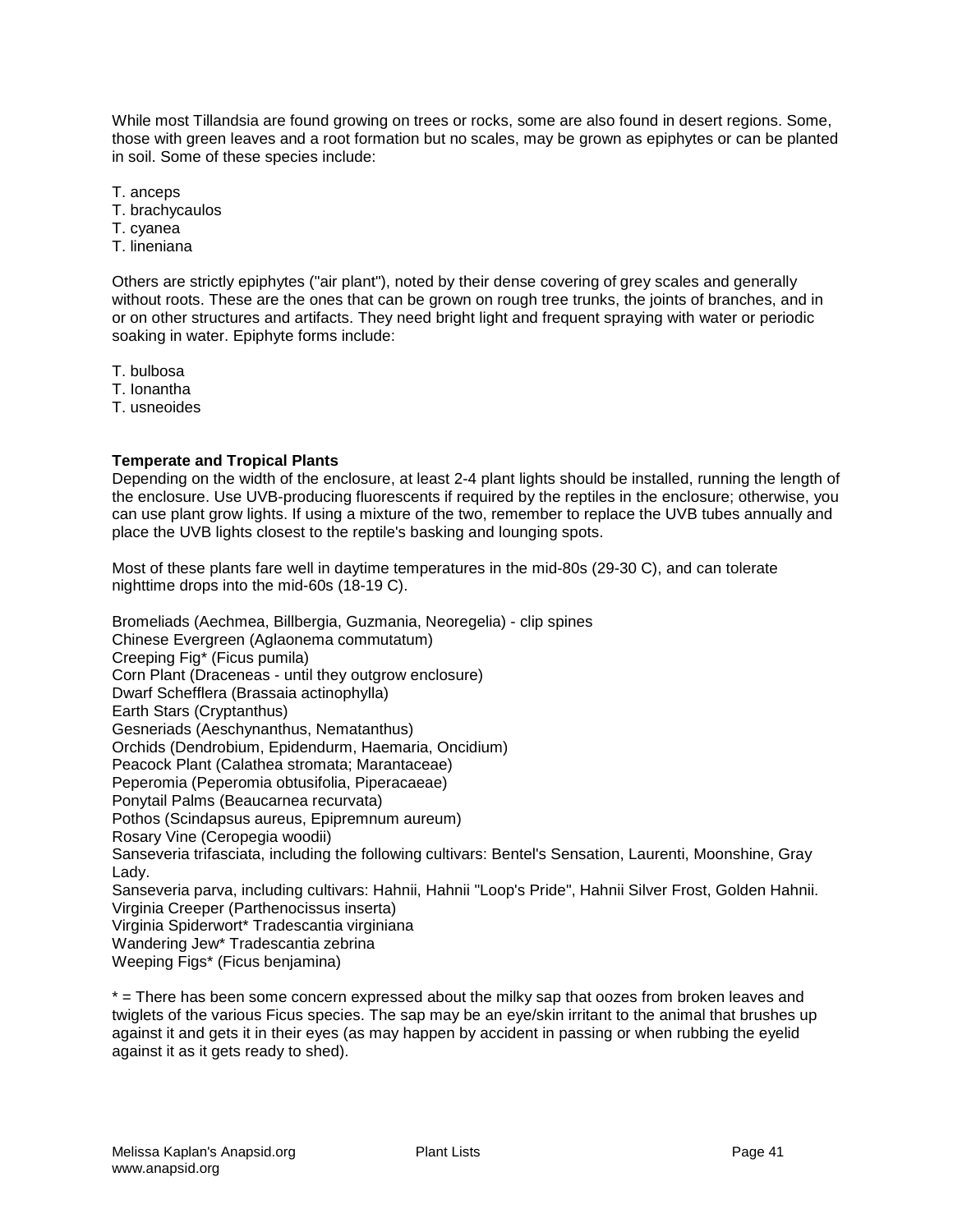#### **Aquatic Plants**

Turtles are more destructive to plants than are fish. Turtles use plants as food, to hide in, and to swim through. They bang into them with considerably more impact that your usual aquarium fish. Water plants help increase the oxygen content of the water as well as lower the level of nitrates. The following aquatic plants are considered hardy for use in aquatic and semi-aquatic turtle enclosures.

#### **Temperate**

Arrowhead (Sagittaria sublata) Canadian Pondweed (Elodea canadensis) Common Eel Grass (Vallisneria spiralis) Crystalwort (Riccia fluitans) Hair Grass (Eleocharis acicularis) Java Fern (Microsorium pteropus) Java Moss (Vesicularia dubyana) Water Hyacinth (Eichornia sp.) Water Lettuce (Pistia stratiotes) Water Trumpet (Cryptocoryne ciliata, C. nevillii)

#### **Tropical**

Canadian Pondweed (Elodea canadensis) Water Hyacinth (Eichornia sp.) Water Lettuce (Pistia stratiotes) Water Trumpet (Cryptocoryne cordata)

#### **Brackish**

Arrowhead (Sagittaria sublata) Canadian Pondweed (Elodea canadensis) Crystalwort (Riccia fluitans) Java Moss (Vesicularia dubyana) Water Trumpet (Cryptocoryne ciliata, C. nevilii)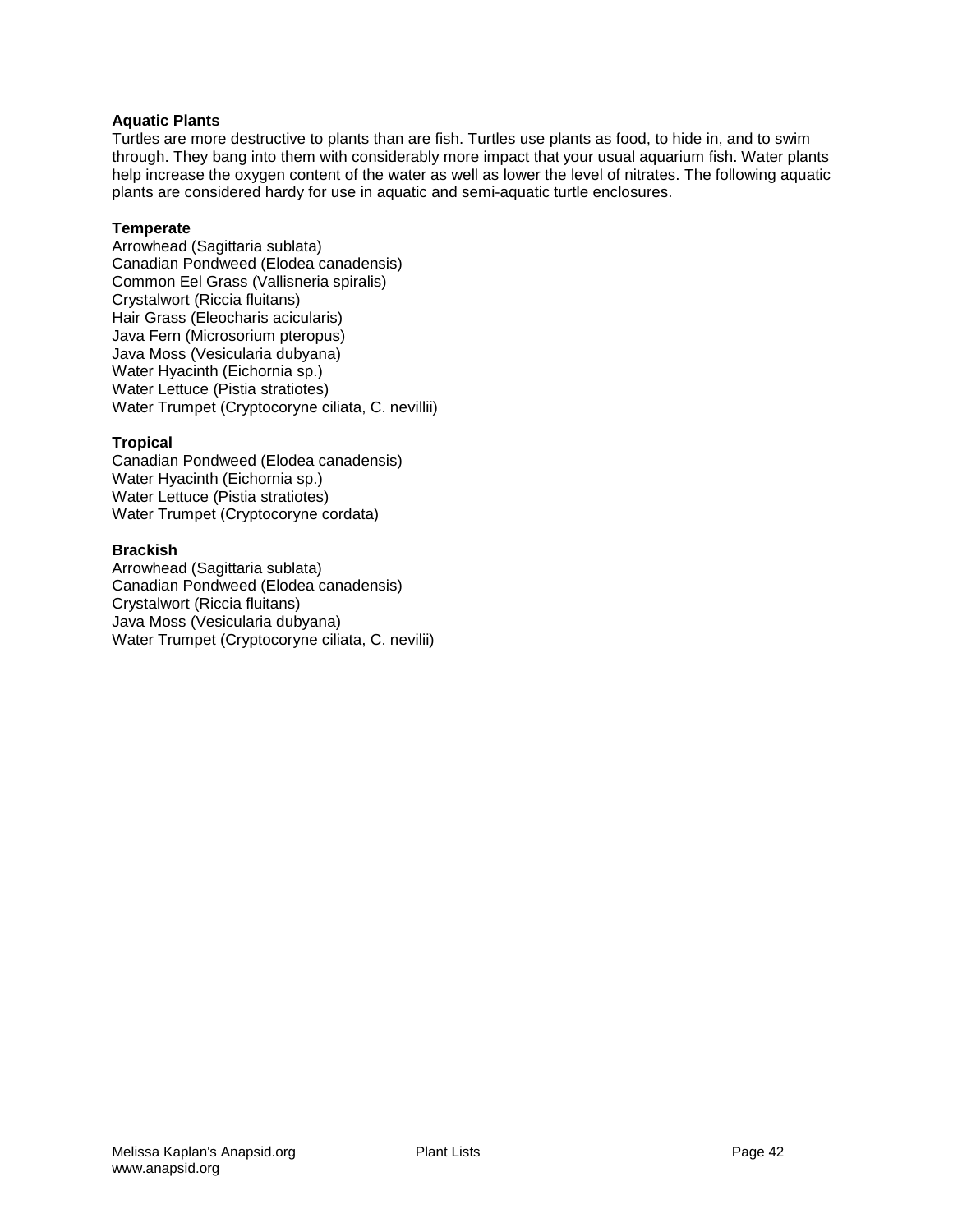# **Edible Plants List**

Compiled by Melissa Kaplan 1996, updated in 2001

The following list of plants has been compiled from a wide variety of sources as being safely edible, at least in small amounts, by reptiles. The best source for identifying weeds and finding out if they are safe or not is to get one of the many field guides to edible plants such as Thomas S. Elias and Peter A. Dykeman's Edible Wild Plants: A North American Field Guide (Sterling Publishing Co., Inc., New York, NY. 266 p. ISBN 0-8069-7488-5). Many junior colleges and university extension programs, and some parks departments and nature centers, offer short courses or day-hike series by naturalists or botanists that explore the edible wild plants growing in your area. Taking such a course can be invaluable if you have trouble translating the photos and text descriptions from books into what you see growing around you.

Keep in mind that even if you do not use pesticides, herbicides, or fertilizers in your yard, if your neighbors do, or their neighbors do, some is bound to end up in your yard. Many plants purchased from nurseries and stores have been treated with topical pesticides, herbicides and the soils with fertilizers. They should be washed and repotted before using. Plants, Pesticides, and Herps discusses this a bit. You also might want to think twice about feeding cut flowers you buy from florists in case they have been sprayed or stored in something that may not agree with reptilian constitutions.

Also keep in mind that, as with lists of toxic plants, no listing of edible plants will ever be complete. It is for that reason that you will find links to other plant sites for you to use if you do not find the plant you are looking for on the toxic, harmful or edible lists at my site.

Another important point to keep in mind: Just because a little bit is okay, a lot may not be, so always feed edible ornamentals in moderation and watch your pet carefully for any signs that the plant has disagreed with it. Possible signs include decreased or increased activity, increased salivation, mouth or face rubbing, diarrhea or other change in feces and urates, changes in respiration rate, labored breathing, rapid weight loss, increase water consumption. If any of these changes are observed, get your reptile to a reptile vet and be sure to let her or him know what your reptile has or may have been eating and if there is a possibility of chemical contamination of the plant.

Anytime you are talking about an ornamental or other plant that is not commonly eaten by humans or farm animals, all bets are off when it comes to short- and long-term safety. While we may know - grossly that a plant is not outright toxic (kills the consumer within a short period of time after ingestion), that doesn't mean that it is completely benign. The reason why plants that don't kill outright eventually appear on toxic lists is because some vet or researcher somewhere got intrigued by what he or she saw in their practice and figured out that certain plants cause certain reactions in some or potentially all species. Because there are so many variables on the individual level (animal size, how much it already age of its usual diet, core body temperature, how much it has had to drink, the age of the plant eaten, the season of year the plant was eaten, the plant part eaten, how healthy the animal is, whether there is already some liver or other organ dysfunction, etc.), as well as at the species level and between individuals within a population of a species, there are no absolutes or certainties. So, save "safe" plants for occasional treats in small amounts, rather than feeding them daily or in large amounts.

Another source for information on edible plants is the Plants for a Future website, where you can access the UK database or the US mirror site.

ASTILBE (Astilbe spp.)2

BABY'S TEARS (Soleirolia soleirolii)2

CHINESE LANTERN (Abutilon hybridum): flowers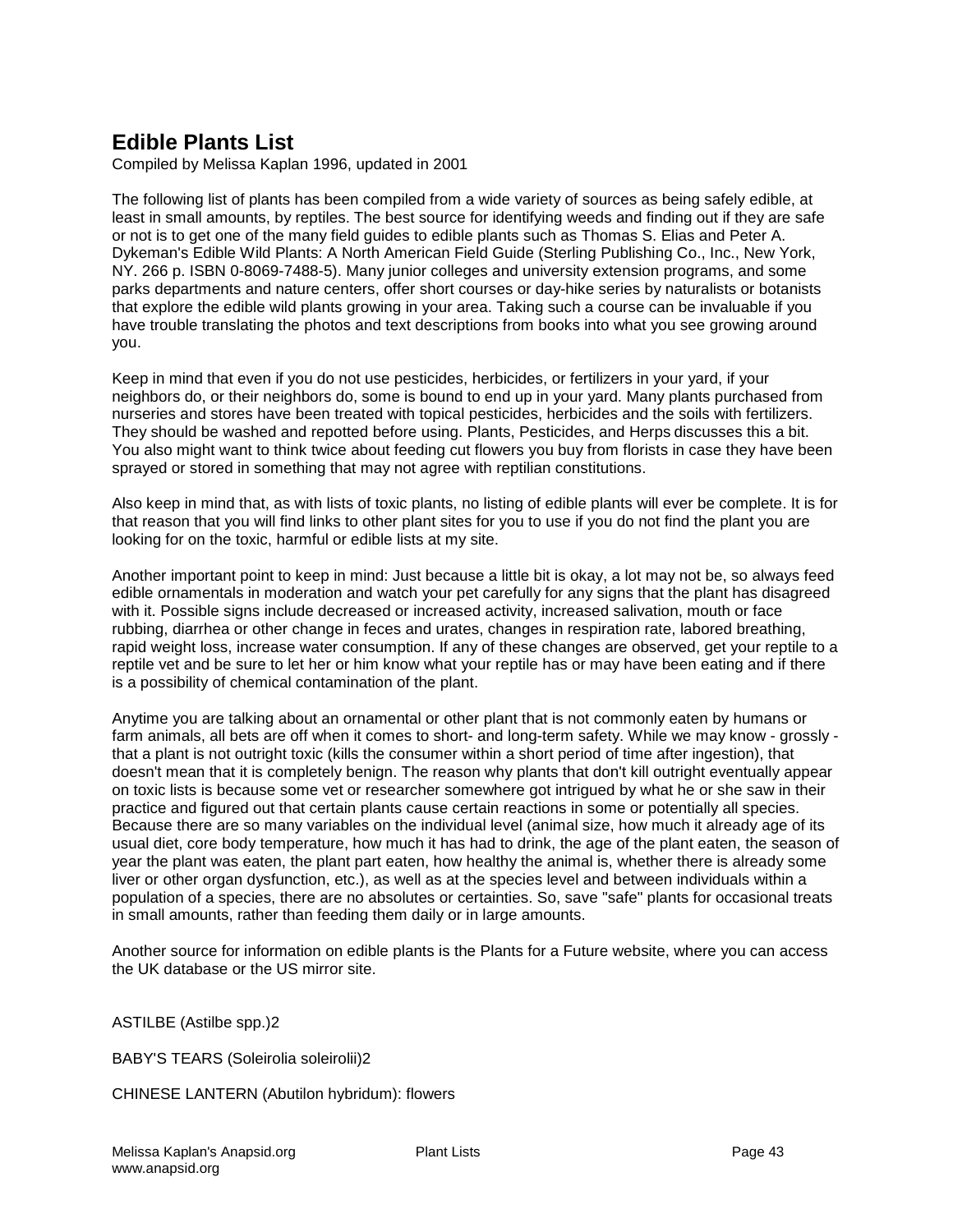CARNATIONS (Dianthus) (PINKS): petals1

DAHLIA: flowerhead

DANDELION (Taraxacum officinale): leaves, flowerhead

DAY LILIES (Hemerocallis sp.): flowers

DRACAENA spp. cornplant

FICUS (Ficus benjamina): leaves

GERANIUM (Pelargonium sp.): flowers, leaves. Other names include: Carolina cranesbill; Geranium carolinianeum.

GRAPE (not ornamental grape ivys Cissus sp.): leaves, fruit

HENS AND CHICKS (Echeveria spp.)2

HENS AND CHICKENS (Sempervivum tectorum)2

IMPATIENS (Impatiens sp.)2

JOHNNY-JUMP-UP (V. tricolor sp.): flowers

HIBISCUS, tropical (Hibiscus rosa-sinensis; Chinese hibiscus; shoebackplant): flowers, leaves. Blue Hibiscus (Alyogyne huegelii): flowers

Hollyhock (Alcea rosea): leaves, flowers3

KUDZU (Pueraria phaseoloides, P. thunbergiana, Fanko Puero): edible by humans, goats and cows; uncertain at this time of potentially harmful phytocompounds which may prohibit or limit intake. If fed, do so sparingly and observe effects

MAPLE (Acer sp.): leaves have been eaten with no apparent consequencea

MESQUITE (Prosopis glandulosa torreyana (P. chilensis): leaves

MULBERRY (Morus alba): leaves

NASTURTIUM (Tropaeolum majus): flowers, leaves

PANSIES (V. tricolor hortensis (V. wittrockiana)): flowers; (Chlorophytum comosum): leaves2

PEA, GREEN BEAN (not sweetpea): leaves, pods

PETUNIA (Petunia hybrida)2

PHLOX (Phlox paniculata)2

PINKS (Dianthus): petals1

POTHOS (Epipremnum pothos aureus (Epipremnum aureum): leaves\*

ROSE (Rosa sp.): petals SPIDER PLANT (Tradescantia cussonia specata): leaves (sap may be an skin irritant)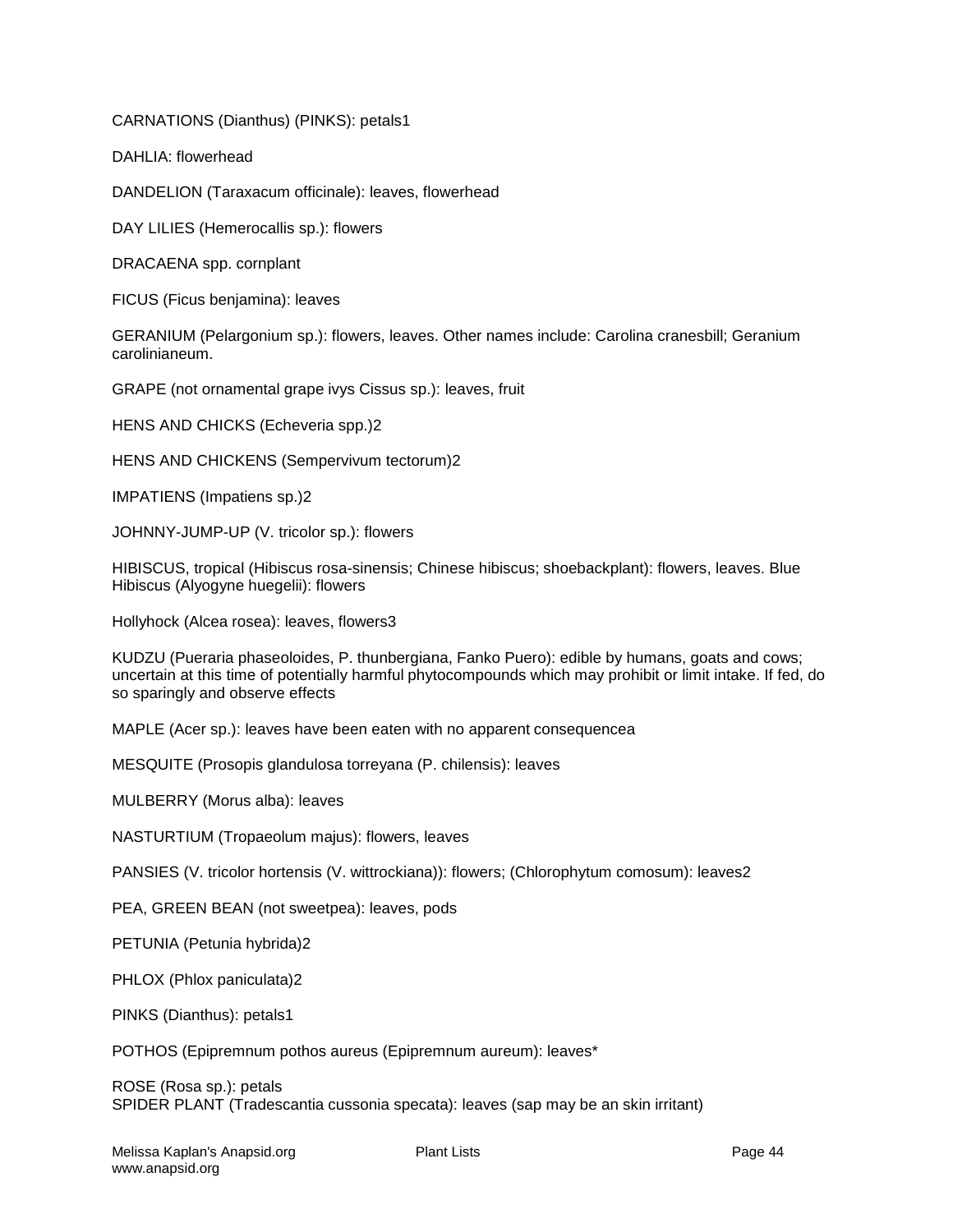SPLIT-LEAF PHILODENDRON (Monstera): leaves - known safe for prehensile-tailed skinks\*

SQUASH / ZUCCHINI (Cucurbita sp.): flowers

VIOLETS (Viola spp, not African violets Saintpaulia ionantha) (PARMA VIOLET V. alba; VIOLA, TUFTED PANSY V. cornuta; AUSTRALIAN VIOLET V. hederacea; SWEET VIOLET V. odorata; CONFEDERATE VIOLET V. preceana (V. sororia); JOHNNY JUMP UP V. tricolor; PANSY V. tricolor hortensis (V. wittrockiana): flowers, leaves - known safe for tortoises

WANDERING JEW (Zebrina spp; Tradescantia zebrina): leaves (sap may be an skin irritant)

YUCCA (SPANISH BAYONET Y. Aloigolia; DATIL YUCCA Y. baccata; JOSHUA TREE Y. brevifolia; SOAPTREE YUCCA Y. elata; SPANISH DAGGER, SMALL SOAPWEED Y. glauca; SOFT TIP YUCCA Y. gloriosa; TORREY TUCCA Y. torreyi; OUR LORD'S CANDLE Y. whipplei; Y. elephantipes (Y. gigantea); Y. tilamentosa; Y. flaccida; Y. harrimania; Y. recurvifolia (Y. pendula);Y. schidigera (Y. mohavensis); Y. schottii (Y. macrocarpa)): flowers

\* ... high in oxalic acid - pothos may be offered to iguanas only in moderation

Sources:

a ... Anecdotal as reported by reptile keepers.

1... Campin, Jack. Plant Relationships (for food allergy and intolerance identification)

2... University of California (Davis) Safe and Toxic Plants - An excellent site to look up plants you don't find on any of my Edible or Harmful/Toxic lists!

3... Plants for a Future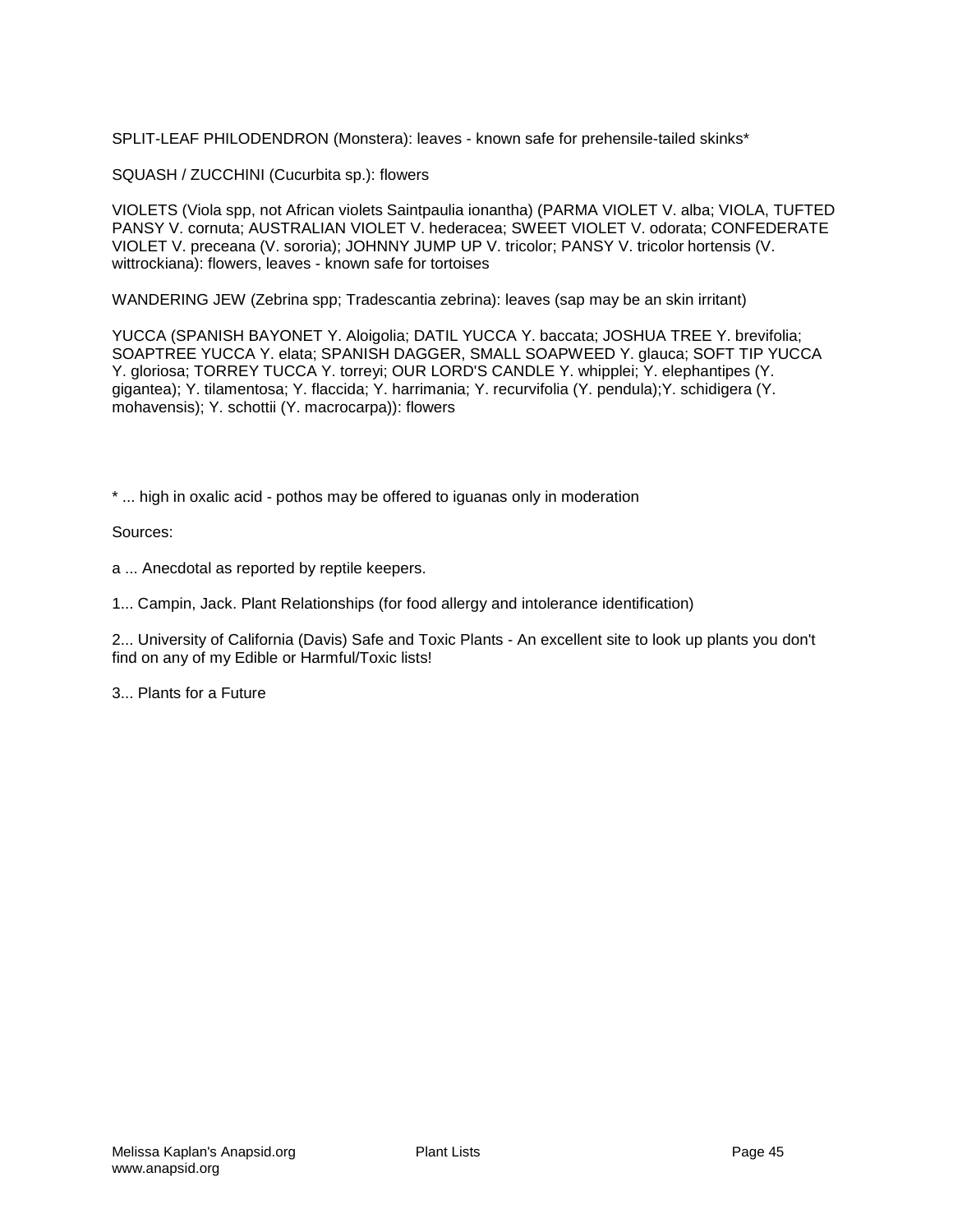## **Harmful & Toxic Plants**

Compiled by Melissa Kaplan These plants are in addition to those found in Susan Barnard's Harmful & Poisonous Plants listing

The following plants have been found on other toxic plant lists or I have found them referred to in various types of literature. I myself will not permit my herbivores to eat them.

BOUGAINVILLEA glabra 1.

CAPSICUM spp. Peppers, Sweet Peppers, Bell Peppers. Leaves contain solamin and atropine.

CHRYSANTHEMUM. These are the plants from which the pesticide pyrethrin is extracted.

CRASSULA ARGENTEA Jade Plant. Mildly toxic; dermatitis from sap1.

JADE PLANT Crassula argentea. Mildly toxic; dermatitis from sap1.

RUBBER PLANT Ficus elastica. Dermatitis from sap1.

FICUS ELASTICA Rubber plant. Dermatitis from sap1.